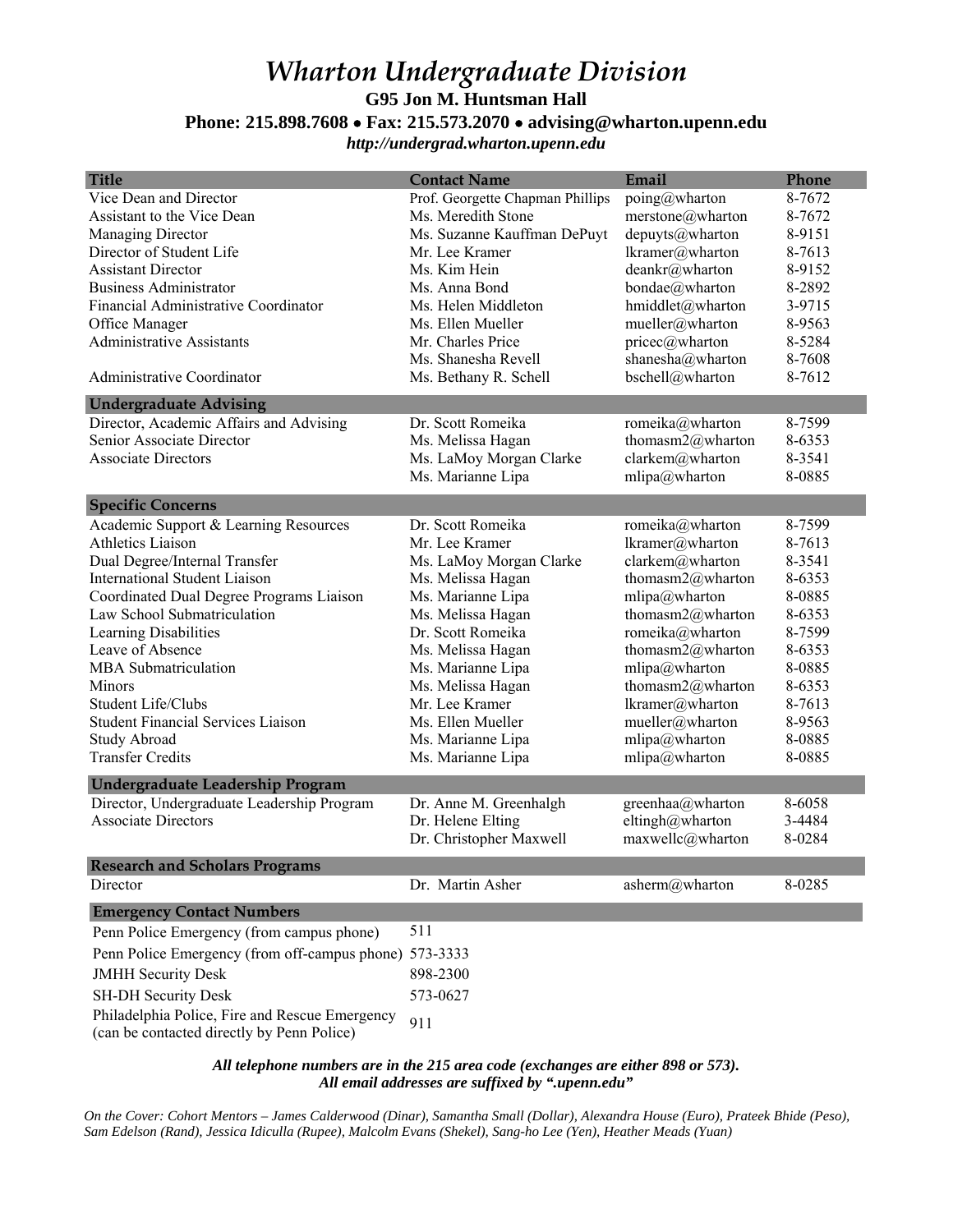# **Welcome from the Vice Dean**

To the Class of 2012:

Welcome to Penn. Welcome to Wharton.

You are beginning a journey that will be both exhilarating and daunting—often at the same time! The most important thing to remember is that you do not have to do it all by yourself. The faculty, your fellow students, University administrators and those of us here in "G95" stand ready to help guide you. The information in this handbook should get you familiar with the opportunities that are available to you as a Wharton undergraduate.



I would suggest you begin by reviewing the requirements for your degree. You will discover that your course load will be comprised of classes in Wharton, the College of Arts and Sciences and perhaps even Nursing or Engineering. In fact, your freshman year will be a foundational year involving language, economics, math and writing in addition to your Wharton classes of Management 100, OPIM 101 (computer skills) and BPUB 250 (intermediate microeconomics). This should send a strong signal of the interdisciplinary nature of the educational experience you have chosen.

In your sophomore year you will immerse yourself in the Wharton core before choosing your business concentration. The core not only builds your foundational business knowledge, it also serves as an introduction to the varied business disciplines available for your study here at Wharton. Allow yourself the luxury of inquiry into all available paths of knowledge that will unfold before you. Remember that even when you choose a concentration you are free to modify or add as your interests grow and change. Pay particular attention to the academic opportunities open to you outside of Wharton, such as dual degrees and minors.

While reviewing this handbook, don't overlook the co-curricular and extra-curricular possibilities you will have available to you. From study abroad, to research, to clubs, your undergraduate experience will be enhanced by involvement outside the traditional classroom setting. Being in college gives you a chance to learn while having fun—take full advantage of this opportunity. However, please be sure to read the academic regulations and policies outlined in this handbook as well. It is better to know the rules and plan accordingly than to be surprised!

I know that this is a very exciting time for you. I also know that the choices are sometimes overwhelming. That's where our office comes in. Review the information on advising and registration and feel to free to come visit us!

Georgette Chapman Phillips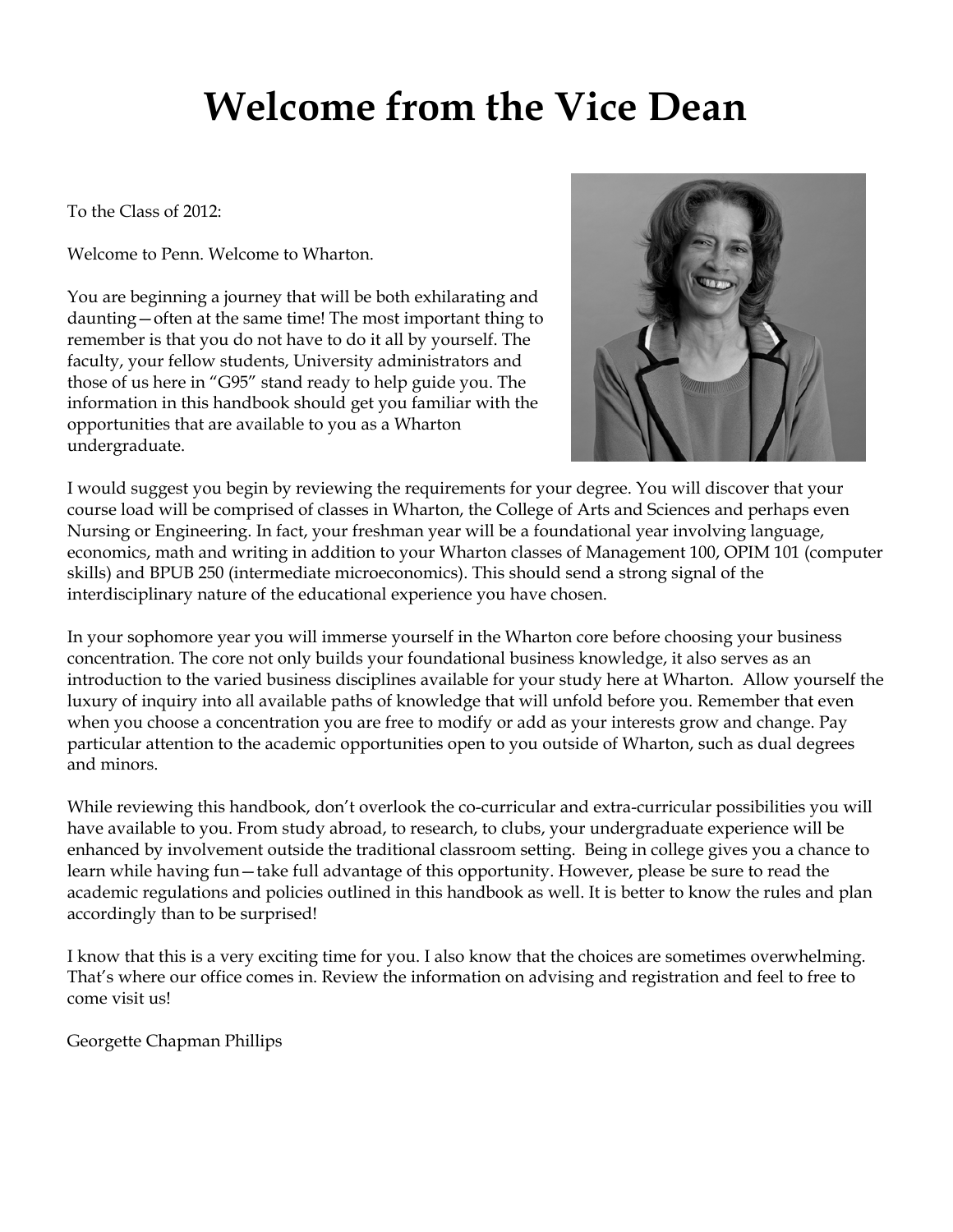# **Table of Contents**

## **The information in this handbook is subject to change without notice. Refer to**  *http://undergrad.wharton.upenn.edu/* **or contact an advisor in the Wharton Undergraduate Division for the most updated information.**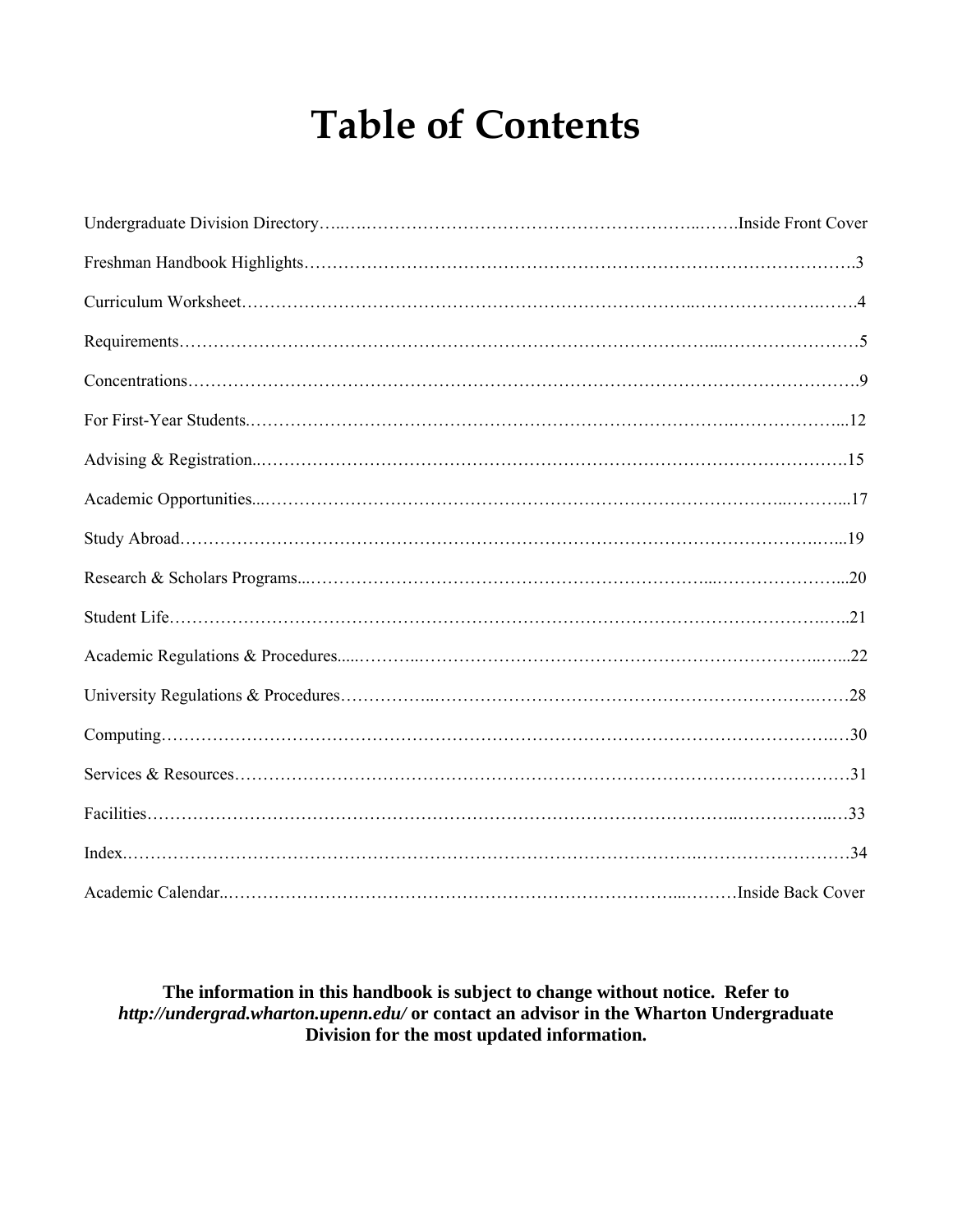# **How to Use this Handbook**

## **Incoming First-Year Students**

This handbook is designed primarily for incoming first-year students and is meant to be used in conjunction with the freshman mailing and the Wharton Undergraduate Division web site. It will provide helpful information on many areas of interest to first-year students, including but not limited to:

- Academic requirements
- Registration for fall courses
- Advanced Placement credit and how this credit can be applied to curricular requirements
- Advising resources
- Introduction to student life

First-year students are expected to read the relevant sections thoroughly over the summer to prepare for advance registration for the fall semester and are strongly encouraged to consult with an advisor in the Wharton Undergraduate Division for additional advice and guidance. First-year students are assigned to a summer advisor and are provided with their advisor's contact information in the freshman mailing; however, students are also free to consult with any advisor in the Wharton Undergraduate Division (215- 898-7608, advising@wharton.upenn.edu).

## **Throughout the First Year and Beyond**

Once students have successfully registered for courses and have settled into their first semester at Penn, this handbook is best used as a reference and should be kept handy throughout the undergraduate career. The handbook can be used as a resource for understanding and obtaining additional information on:

- Academic opportunities (e.g., dual degree programs, minors, research, study abroad, etc).
- Academic policies and procedures (e.g., which requirements can be taken pass/fail?)
- Curricular requirements (use the curriculum planning worksheet on page 4 to keep track of your progress)
- Concentration options
- Resources for academic and personal support

Get to know your handbook! It is a valuable source of information relevant to your undergraduate career in Wharton. As the information in this handbook is subject to change, be sure to also consult with an advisor in the Wharton Undergraduate Division or refer to the Division web site for the most updated information:

http://undergrad.wharton.upenn.edu/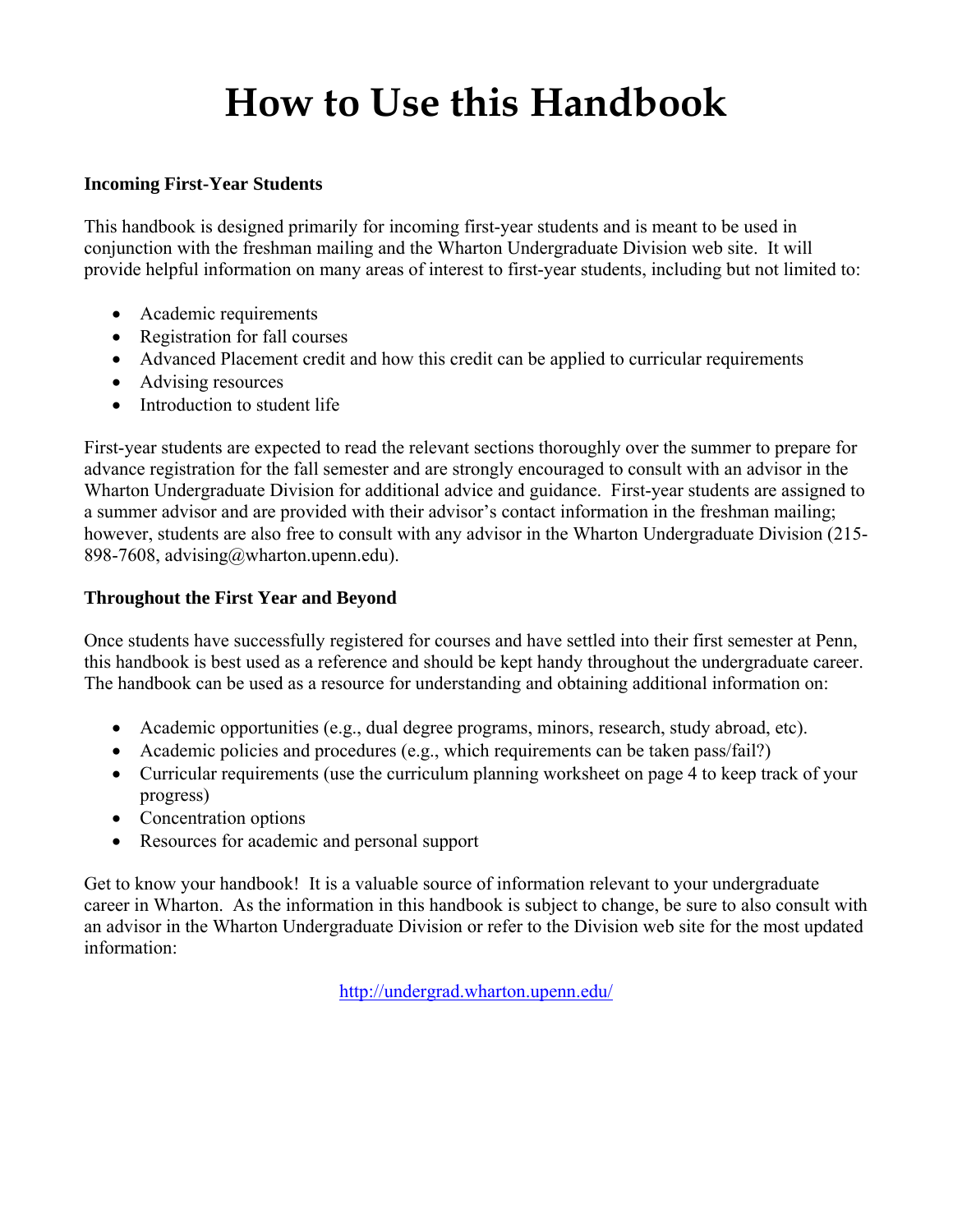# **Freshman Handbook Highlights**

The following is a list of questions frequently asked by first-year students as well as guidance on where to find answers and additional information throughout this handbook.

#### **How do I register for classes?**

Students register for classes online using the Penn InTouch system: *https://sentry.isc.upenn.edu/intouch/*. Detailed information on the registration process is available in the freshman mailing and on page 16 of this handbook.

#### **Which classes do first-year students in Wharton typically take in the fall semester?**

Refer to the materials provided in the freshman mailing as well as the First-Year Students section of this handbook (pages 12- 14) for information on the types of courses first-year students typically take in their first semester at Wharton. Your course selections may differ based on advance placement credit awarded, specific interests, or academic program (e.g., coordinated dual degree program, such as Management & Technology).

#### **How do I get transfer credit for college courses taken prior to matriculation at Penn?**

Read the section on Transfer Credit for Pre-College Course Work on page 12 of this handbook.

#### **Which requirements will my AP/IB credits fulfill?**

Refer to the Advanced Placement and International Baccalaureate charts, available on the admissions web site (*http://www.admissionsug.upenn.edu/*), to determine Penn's criteria for awarding AP/IB credit for specific subjects. If you have earned the necessary scores to receive credit or waivers based on these charts, refer to pages 12-14 of this handbook to determine which requirements these credits can fulfill in the Wharton undergraduate curriculum.

#### **What types of courses fulfill the General Education and Global Environment requirements?**

Refer to pages 7-8 of this handbook for a description of these requirements and a list of departments offering courses that typically fulfill each General Education category.

#### **Who can I talk to about academic questions or problems?**

Each first-year student is assigned to a summer advisor, and this information is provided in the freshman mailing. Students should contact their summer advisor with any questions or concerns they may have as they prepare to register for fall courses and make the transition to Penn. Once students arrive on campus, they can continue working with their assigned advisor or they may see ANY advisor in the Wharton Undergraduate Division in G95 Jon M. Huntsman Hall (JMHH). Students will also be contacted over the summer by their Management 100 Team Advisor (TA) and their Cohort Mentor in a peer advising capacity. Refer to page 15 of this handbook for additional advising resources.

## **Do I need to take any placement exams once I arrive on campus in the fall?**

Students who do not place out of the language requirement (see page 8) or did not take a foreign language SAT II exam must take a language placement exam to determine their current level of competency in a foreign language. This determines the most appropriate language course placement. Additional information on the foreign language requirement and language placement exams is available on pages 13-14 of this handbook.

Students can also refer to the New Student Orientation web site for information on other placement exams offered (e.g., math): *www.upenn.edu/nso/.* 

## **How can I get involved on campus?**

Refer to the Student Life section of this handbook on page 21.

## **Do I need a computer?**

Penn and Wharton have numerous computer labs available for student use, many of which are open 24 hours. Therefore, purchasing a computer is not necessary, although students may find having their own computer more convenient. Additional information on computing is available in the freshman mailing and on page 30 of this handbook.

## **When do classes start (and what are other important dates and deadlines I should know)?**

Refer to the Academic Calendar on the inside back cover of this handbook.

## **I am interested in pursuing a minor/dual degree/study abroad/other opportunity. When should I start planning?**

It is not necessary to know exactly which options you want to pursue when planning courses for your first semester. Firstyear students have plenty of time to explore their interests and research the academic opportunities available. For those students who know that they wish to pursue a specific minor or dual degree program, talk with an advisor in the Wharton Undergraduate Division about your interests. Refer to pages 17-20 of this handbook for additional information about study abroad, research, and other academic opportunities.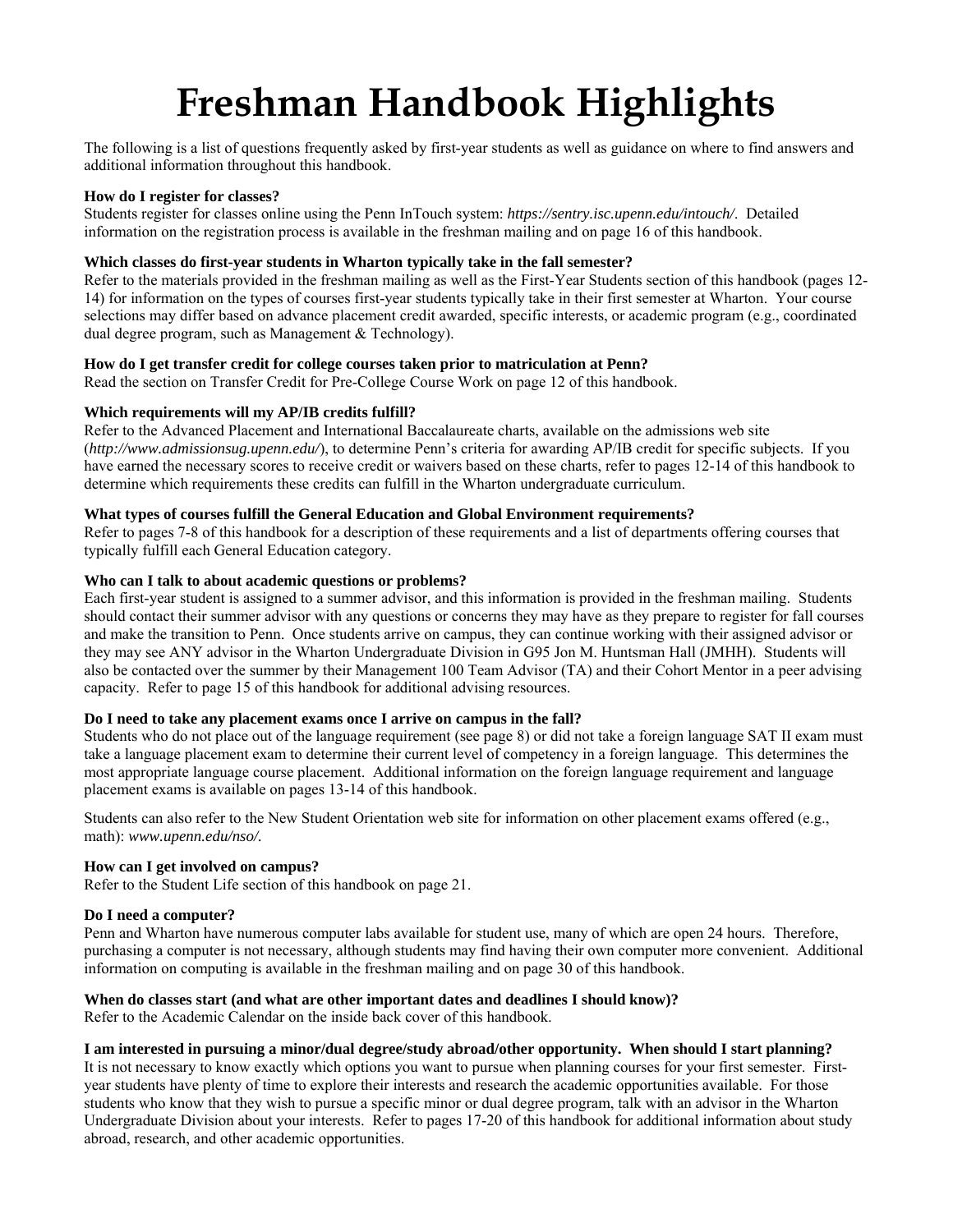# **Wharton Undergraduate Division Curriculum Worksheet**

37 Course Units (cus)\* Total

| <b>Economics/Math</b>   | <b>Societal</b>                                                                                                                                                                                                                                                                                                                                           | <b>General Education</b>                                                                                                                                                                                                                                                                                                                                  | <b>Unrestricted</b>                                                                                                                                                                                                                                                                                                                                       |
|-------------------------|-----------------------------------------------------------------------------------------------------------------------------------------------------------------------------------------------------------------------------------------------------------------------------------------------------------------------------------------------------------|-----------------------------------------------------------------------------------------------------------------------------------------------------------------------------------------------------------------------------------------------------------------------------------------------------------------------------------------------------------|-----------------------------------------------------------------------------------------------------------------------------------------------------------------------------------------------------------------------------------------------------------------------------------------------------------------------------------------------------------|
| <b>Requirements (3)</b> | <b>Environment</b> (2)                                                                                                                                                                                                                                                                                                                                    | Distribution $(7)$ **                                                                                                                                                                                                                                                                                                                                     | Electives (3)                                                                                                                                                                                                                                                                                                                                             |
| $\Box$ ECON 010         | $\Box$ LGST 101                                                                                                                                                                                                                                                                                                                                           | <b>Social Structures</b>                                                                                                                                                                                                                                                                                                                                  | $\begin{tabular}{ c c c c } \hline \quad \quad & \quad \quad & \quad \quad & \quad \quad \\ \hline \quad \quad & \quad \quad & \quad \quad & \quad \quad \\ \hline \end{tabular}$                                                                                                                                                                         |
| $\Box$ BPUB 250         | $\Box$ LGST 210                                                                                                                                                                                                                                                                                                                                           | $\begin{tabular}{ c c c c } \hline \quad \quad & \quad \quad & \quad \quad & \quad \quad \\ \hline \quad \quad & \quad \quad & \quad \quad & \quad \quad \\ \hline \end{tabular}$                                                                                                                                                                         | $\begin{tabular}{ c c c c } \hline \quad \quad & \quad \quad & \quad \quad & \quad \quad \\ \hline \quad \quad & \quad \quad & \quad \quad & \quad \quad \\ \hline \end{tabular}$                                                                                                                                                                         |
| $\Box$ MATH 104         | $\Box$ BPUB 203                                                                                                                                                                                                                                                                                                                                           | $\begin{tabular}{ c c c c } \hline \quad \quad & \quad \quad & \quad \quad & \quad \quad \\ \hline \quad \quad & \quad \quad & \quad \quad & \quad \quad \\ \hline \end{tabular}$                                                                                                                                                                         |                                                                                                                                                                                                                                                                                                                                                           |
|                         |                                                                                                                                                                                                                                                                                                                                                           | $\begin{tabular}{ c c c c } \hline \rule{0.3cm}{.04cm} \rule{0.3cm}{.04cm} \rule{0.3cm}{.04cm} \rule{0.3cm}{.04cm} \rule{0.3cm}{.04cm} \rule{0.3cm}{.04cm} \rule{0.3cm}{.04cm} \rule{0.3cm}{.04cm} \rule{0.3cm}{.04cm} \rule{0.3cm}{.04cm} \rule{0.3cm}{.04cm} \rule{0.3cm}{.04cm} \rule{0.3cm}{.04cm} \rule{0.3cm}{.04cm} \rule{0.3cm}{.04cm} \rule{0.3$ |                                                                                                                                                                                                                                                                                                                                                           |
|                         | Organizational                                                                                                                                                                                                                                                                                                                                            |                                                                                                                                                                                                                                                                                                                                                           | <b>Non-Business</b>                                                                                                                                                                                                                                                                                                                                       |
| Leadership $(1)$        | <b>Environment</b> (1)                                                                                                                                                                                                                                                                                                                                    | Lang, Arts & Culture                                                                                                                                                                                                                                                                                                                                      | Electives (2)                                                                                                                                                                                                                                                                                                                                             |
| $\Box$ MGMT 100         | $\Box$ INSR 205                                                                                                                                                                                                                                                                                                                                           |                                                                                                                                                                                                                                                                                                                                                           | $\begin{tabular}{ c c c c } \hline \quad \quad & \quad \quad & \quad \quad & \quad \quad \\ \hline \quad \quad & \quad \quad & \quad \quad & \quad \quad \\ \hline \end{tabular}$                                                                                                                                                                         |
|                         | $\Box$ MGMT 104                                                                                                                                                                                                                                                                                                                                           | $\begin{tabular}{ c c c c } \hline \quad \quad & \quad \quad & \quad \quad & \quad \quad \\ \hline \quad \quad & \quad \quad & \quad \quad & \quad \quad \\ \hline \end{tabular}$                                                                                                                                                                         |                                                                                                                                                                                                                                                                                                                                                           |
|                         |                                                                                                                                                                                                                                                                                                                                                           | $\begin{tabular}{ c c c c } \hline \quad \quad & \quad \quad & \quad \quad & \quad \quad \\ \hline \quad \quad & \quad \quad & \quad \quad & \quad \quad \\ \hline \end{tabular}$                                                                                                                                                                         |                                                                                                                                                                                                                                                                                                                                                           |
| Writing                 | <b>Business</b>                                                                                                                                                                                                                                                                                                                                           |                                                                                                                                                                                                                                                                                                                                                           | <b>Additional</b>                                                                                                                                                                                                                                                                                                                                         |
| <b>Requirement</b> (1)  | <b>Breadth</b> (3)                                                                                                                                                                                                                                                                                                                                        | <b>Science &amp; Technology</b>                                                                                                                                                                                                                                                                                                                           | <b>Requirements</b>                                                                                                                                                                                                                                                                                                                                       |
|                         |                                                                                                                                                                                                                                                                                                                                                           | $\begin{tabular}{ c c c c } \hline \quad \quad & \quad \quad & \quad \quad & \quad \quad \\ \hline \quad \quad & \quad \quad & \quad \quad & \quad \quad \\ \hline \end{tabular}$                                                                                                                                                                         | $\Box$ Language                                                                                                                                                                                                                                                                                                                                           |
|                         |                                                                                                                                                                                                                                                                                                                                                           |                                                                                                                                                                                                                                                                                                                                                           |                                                                                                                                                                                                                                                                                                                                                           |
|                         | $\begin{tabular}{ c c c c } \hline \quad \quad & \quad \quad & \quad \quad & \quad \quad \\ \hline \quad \quad & \quad \quad & \quad \quad & \quad \quad \\ \hline \end{tabular}$                                                                                                                                                                         | $\begin{tabular}{ c c c c } \hline \quad \quad & \quad \quad & \quad \quad & \quad \quad \\ \hline \quad \quad & \quad \quad & \quad \quad & \quad \quad \\ \hline \end{tabular}$                                                                                                                                                                         | <b>Competency</b>                                                                                                                                                                                                                                                                                                                                         |
|                         | $\begin{tabular}{ c c c c } \hline \rule{0.3cm}{.04cm} \rule{0.3cm}{.04cm} \rule{0.3cm}{.04cm} \rule{0.3cm}{.04cm} \rule{0.3cm}{.04cm} \rule{0.3cm}{.04cm} \rule{0.3cm}{.04cm} \rule{0.3cm}{.04cm} \rule{0.3cm}{.04cm} \rule{0.3cm}{.04cm} \rule{0.3cm}{.04cm} \rule{0.3cm}{.04cm} \rule{0.3cm}{.04cm} \rule{0.3cm}{.04cm} \rule{0.3cm}{.04cm} \rule{0.3$ | $\begin{tabular}{ c c c c } \hline \quad \quad & \quad \quad & \quad \quad \\ \hline \quad \quad & \quad \quad & \quad \quad \\ \hline \end{tabular}$                                                                                                                                                                                                     |                                                                                                                                                                                                                                                                                                                                                           |
| <b>Business</b>         | <b>Business</b>                                                                                                                                                                                                                                                                                                                                           | Global Env (3)                                                                                                                                                                                                                                                                                                                                            | <b>Extra Courses</b>                                                                                                                                                                                                                                                                                                                                      |
| <b>Fundamentals</b> (9) | <b>Concentration (4)</b>                                                                                                                                                                                                                                                                                                                                  | 2 may double-count<br>with Gen Ed Dist courses                                                                                                                                                                                                                                                                                                            | (not required)                                                                                                                                                                                                                                                                                                                                            |
| $\Box$ ACCT 101         | $\begin{tabular}{ c c c c } \hline \quad \quad & \quad \quad & \quad \quad & \quad \quad \\ \hline \quad \quad & \quad \quad & \quad \quad & \quad \quad \\ \hline \end{tabular}$                                                                                                                                                                         | $\begin{tabular}{ c c c c } \hline \quad \quad & \quad \quad & \quad \quad & \quad \quad \\ \hline \quad \quad & \quad \quad & \quad \quad & \quad \quad \\ \hline \end{tabular}$                                                                                                                                                                         |                                                                                                                                                                                                                                                                                                                                                           |
| $\Box$ ACCT 102         |                                                                                                                                                                                                                                                                                                                                                           |                                                                                                                                                                                                                                                                                                                                                           | $\begin{tabular}{ c c c c } \hline \rule{0.3cm}{.04cm} \rule{0.3cm}{.04cm} \rule{0.3cm}{.04cm} \rule{0.3cm}{.04cm} \rule{0.3cm}{.04cm} \rule{0.3cm}{.04cm} \rule{0.3cm}{.04cm} \rule{0.3cm}{.04cm} \rule{0.3cm}{.04cm} \rule{0.3cm}{.04cm} \rule{0.3cm}{.04cm} \rule{0.3cm}{.04cm} \rule{0.3cm}{.04cm} \rule{0.3cm}{.04cm} \rule{0.3cm}{.04cm} \rule{0.3$ |
| $\Box$ FNCE 100         | $\begin{tabular}{ c c c c } \hline \quad \quad & \quad \quad & \quad \quad & \quad \quad \\ \hline \quad \quad & \quad \quad & \quad \quad & \quad \quad \\ \hline \end{tabular}$                                                                                                                                                                         | $\begin{tabular}{ c c c c } \hline \quad \quad & \quad \quad & \quad \quad & \quad \quad \\ \hline \quad \quad & \quad \quad & \quad \quad & \quad \quad \\ \hline \end{tabular}$                                                                                                                                                                         |                                                                                                                                                                                                                                                                                                                                                           |
| $\Box$ FNCE 101         |                                                                                                                                                                                                                                                                                                                                                           |                                                                                                                                                                                                                                                                                                                                                           |                                                                                                                                                                                                                                                                                                                                                           |
| $\Box$ STAT 101         |                                                                                                                                                                                                                                                                                                                                                           |                                                                                                                                                                                                                                                                                                                                                           | <b>Recommended</b> (but                                                                                                                                                                                                                                                                                                                                   |
| $\Box$ STAT 102         |                                                                                                                                                                                                                                                                                                                                                           |                                                                                                                                                                                                                                                                                                                                                           | not required)                                                                                                                                                                                                                                                                                                                                             |
| $\Box$ MGMT 101         |                                                                                                                                                                                                                                                                                                                                                           |                                                                                                                                                                                                                                                                                                                                                           | □ Academic Research                                                                                                                                                                                                                                                                                                                                       |
| $\Box$ MKTG 101         |                                                                                                                                                                                                                                                                                                                                                           |                                                                                                                                                                                                                                                                                                                                                           | $\Box$ Experiential Learning                                                                                                                                                                                                                                                                                                                              |
| $\Box$ OPIM 101         |                                                                                                                                                                                                                                                                                                                                                           |                                                                                                                                                                                                                                                                                                                                                           | $\Box$ International Experience                                                                                                                                                                                                                                                                                                                           |
|                         |                                                                                                                                                                                                                                                                                                                                                           |                                                                                                                                                                                                                                                                                                                                                           | $\Box$ Minor                                                                                                                                                                                                                                                                                                                                              |

\* While many colleges and universities list the weight of their courses in credits, Penn uses a course unit (cu) system. Most courses at Penn are worth 1 cu (with the exception of lab courses, which are typically worth 1.5 cus, and mini-courses, which are worth 0.5 cu).

\*\* Students may use no more than 1 cu of AP/IB credit within each General Education Distribution category: Social Structures; Language, Arts and Culture; and Science and Technology.

Consult the Course Search & Schedule Planning Tool, available online at *http://www.upenn.edu/registrar/*, for course selection information. Consult Penn InTouch at *https://sentry.isc.upenn.edu/intouch* for scheduling information and an automated curriculum planning worksheet.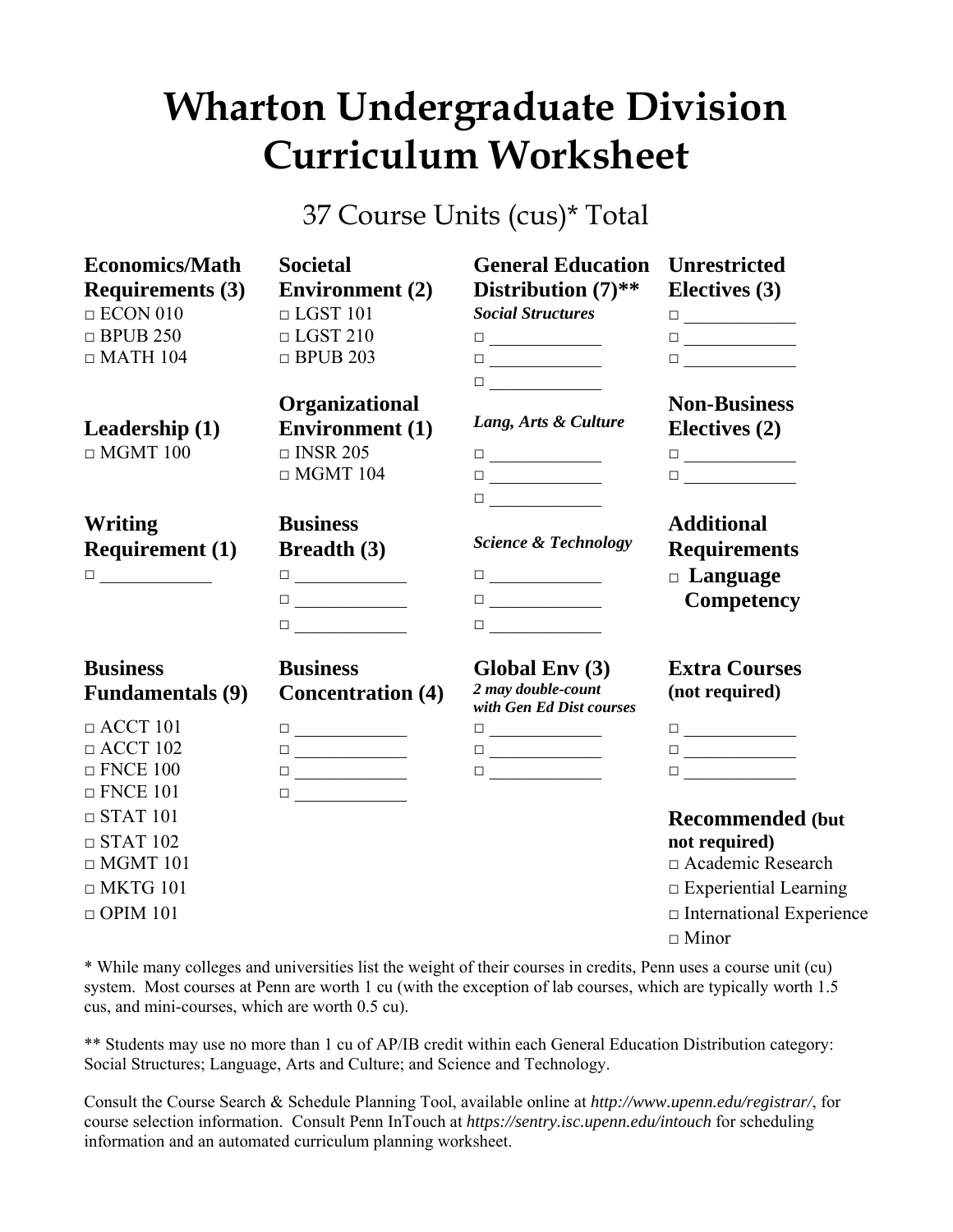## **ECONOMICS / MATH REQUIREMENTS** *3 courses*

The economics and math requirements include three courses designed as the foundation for the study of business. The following courses should be completed by the end of the first year in preparation for sophomore year core business courses.

## **Economics 010: Intro to Economics for Business**

All students are required to complete Economics 010, a course that covers introductory microeconomics and macroeconomics. This course should be completed in the first semester of the freshman year. Please refer to page 13 for information on Advanced Placement credit in economics.

## **Business and Public Policy (BPUB) 250: Managerial Economics**

This required course, taken in the second semester of the freshman year, introduces students to "managerial economics," the application of microeconomic theory to management problems. Microeconomic theory is a useful body of ideas for understanding and analyzing human behavior in a variety of contexts.

## **Math 104: Calculus I**

Math 104 assumes that students have had the equivalent of AB Calculus in high school and are familiar with concepts through applications of differentiation and basic integration techniques. Calculus provides students with the background for other quantitative work in business courses. See page 13 for more information on the math requirement and Advanced Placement credit in math.

## **LEADERSHIP, TEAMWORK, AND COMMUNICATION** *1 course*

## **Management 100:**

## **Leadership and Communication in Groups**

All first-year students participate in the Undergraduate Leadership Program, which has its foundation in Management 100 and aims to strengthen students' leadership and communication skills through innovative teaching, developmental programs, and service learning.

First-year students complete Management 100 in the fall semester of the first year. Transfer and dual degree students take it in the spring of their first year as a Wharton student.

The course is interactive and experiential, with opportunities for learning in large and small groups, participation in field projects and simulations, engagement in written reflection, and presentation of project findings to classmates, faculty, alumni, and clients. Students are automatically enrolled in both a

lecture section and a small-group recitation section. The recitation section to which students are assigned will determine their project teams. Each recitation section or project team is guided by a Team Advisor (TA), an upperclass student mentor who contacts the students in his/her group over the summer to assist with their transition to the Wharton School.

## **WRITING REQUIREMENT**

## *1 course*

The writing requirement is another avenue for developing communication skills. All students must take a Critical Writing Seminar to fulfill this requirement. Critical Writing Seminars are available in a variety of disciplines, such as English, Philosophy, and History, to name a few. Freshmen will receive a Critical Writing Seminar booklet listing course offerings. Students can also consult *www.writing.upenn.edu/critical* for a list of Critical Writing Seminars.

English 011, English for International Students, may be used to fulfill the requirement for students whose first language is not English.

## **BUSINESS FUNDAMENTALS** *9 courses*

In the sophomore year, students begin taking the business fundamentals, also known as the business core.

## **Accounting 101 and 102: Principles of Accounting**

These introductory courses in financial and managerial accounting provide a broad-based understanding of how an organization reports on its financial position and the decisions leaders must make when creating financial reports. Accounting has been described as the "language of business."

#### **Statistics 101 and 102: Introductory Business Statistics**

Two semesters of Statistics are required, following completion of calculus (Math 104). These courses are focused on statistical methods used in many upper-level courses, especially Finance.

First-year students who have already completed Math 104 may enroll in Statistics 101. Statistics 430 and 431 or ESE 301 and 302 (offered through the School of Engineering and Applied Science) may also be used to fulfill the statistics requirement and are usually taken by those students who:

- have completed Mathematics 114,
- have a strong interest in mathematics,
- are concentrating in Actuarial Science,
- are enrolled in a degree program with the School of Engineering and Applied Science (M&T or dual degree students).

Students who earn AP credit for Stat 111 may enroll in Stat 102 upon completion of Math 104.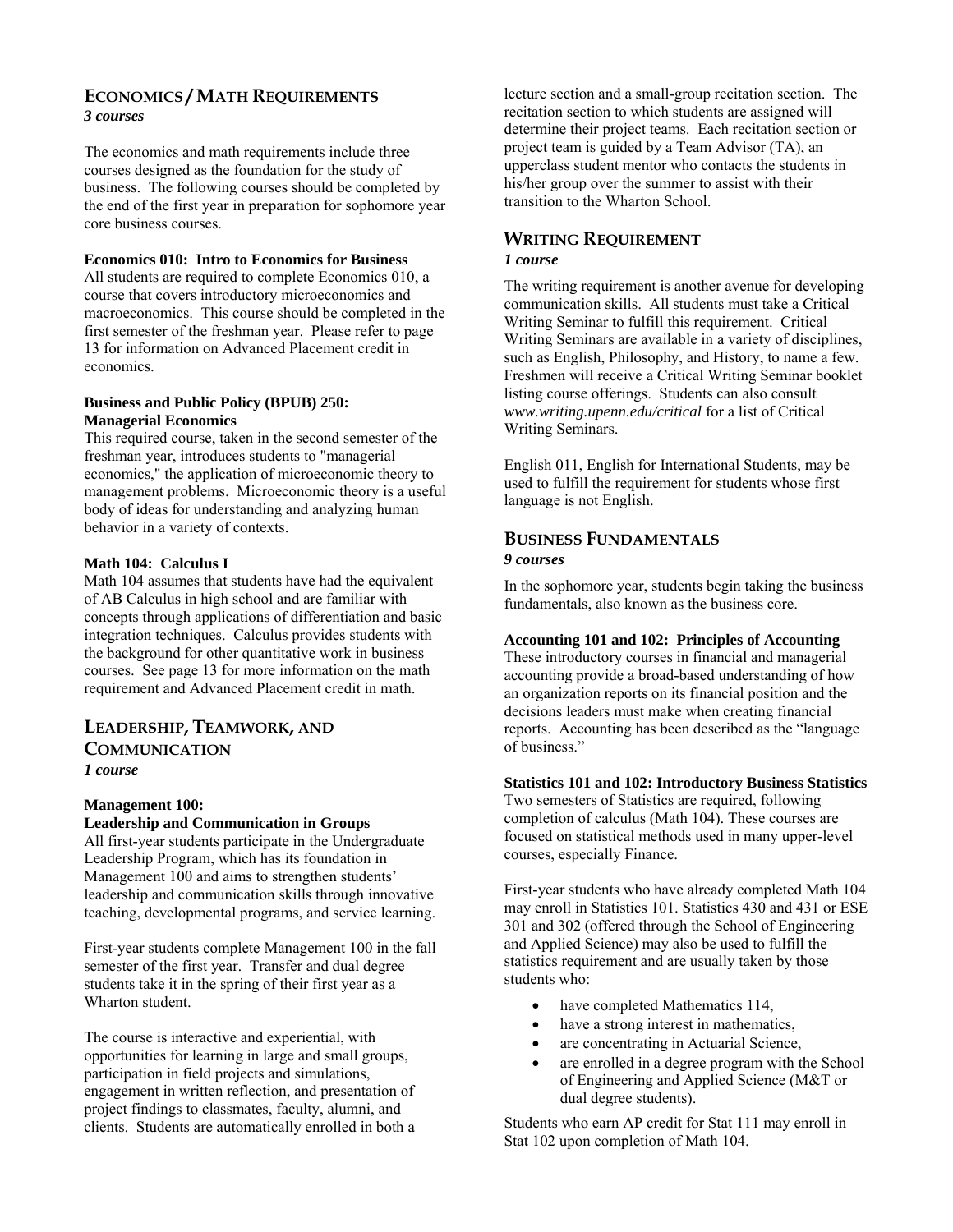#### **Finance 100: Corporate Finance and Finance 101: Monetary Economics and the Global Economy**

Finance 100 provides an introduction to the theory and methods that are relevant for financial decisions made by firms. Finance 101 is an intermediate-level course about macroeconomics and the global economy in which firms operate. The courses have the following prerequisites:

- Finance 100: Completion of Economics 010 (or Economics 001 and 002) and Math 104. Accounting 101 and Statistics 101 may be taken concurrently.
- Finance 101: Completion of Economics 010 (or Economics 001 and 002) and Math 104.

Please note: Students cannot obtain credit for both Finance 101 and Economics 102. Students who have already taken Economics 102 must take a higher-level finance elective to count toward the Finance 101 requirement. For students concentrating in finance, this higher-level elective may not count as one of the four courses required for the finance concentration.

## **Management 101: Introduction to Management**

This course addresses contemporary management challenges stemming from changing organizational structures, complex environmental conditions, new technological developments and increasingly diverse workforces. It highlights critical management issues involving planning, organizing, controlling and leading an organization. This course will help students understand some of the issues involved in managing and being managed and equip students to become effective contributors to organizations.

#### **Marketing 101: Introduction to Marketing**

Every organization is faced with the challenge of how to communicate with the world at large about its mission, products and services. An introduction to the methods of marketing teaches students how to think systematically about this challenge and how organizations can address their needs in this area.

#### **Operations and Information Management 101: Introduction to the Computer as an Analysis Tool**

This course is generally taken in the second semester of the freshman year because it provides important tools for use in other courses. This course introduces students to Microsoft Excel and other technology that will be useful for both academic and professional purposes.

## **SOCIETAL ENVIRONMENT AND ORGANIZATIONAL ENVIRONMENT** *3 courses*

In addition to understanding the internal functions of an organization, students must also understand the context in which all organizations exist. No organization is an island; it must interact with customers, suppliers,

regulatory agencies, and its own employees. The Societal and Organizational Environment categories are designed to provide knowledge about contextual issues arising from relations with these constituencies. Societal Environment courses address the external environment, including the government and the legal system, while Organizational Environment courses address the internal environment, including relations with employees and methods of dealing with risk.

## *Students must complete two of the following three courses to fulfill the Societal Environment requirement:*

#### **Legal Studies 101: Introduction to Law and Legal Process**

This course considers basic concepts of law and legal process in the U.S. and other legal systems and introduces the fundamentals of rigorous legal analysis.

## **Legal Studies 210:**

#### **Corporate Responsibility and Ethics**

This course provides a structure for thinking through problems and developing appropriate responses when ethical challenges arise.

## **Business and Public Policy 203: Business in the Global Political Environment**

Organizations around the world must interact not only with their clients, customers and shareholders, but also with the communities in which they are located and with governments. This course discusses how firms respond to regulatory and political forces in the external environment.

## *Students must complete one of the following two courses to fulfill the Organizational Environment requirement:*

## **Management 104:**

**Industrial Relations & Human Resource Management** One of the most important managerial tasks is developing rewarding and productive relationships with co-workers and employees. This course teaches students how to approach issues in the management of human resources at all levels of an organization.

#### **Insurance 205: Risk Management**

All firms must cope with risks: financial risks, risks associated with destruction of property, and risks associated with variability in human behavior. This course discusses the risks companies face and how they can best plan to minimize negative effects.

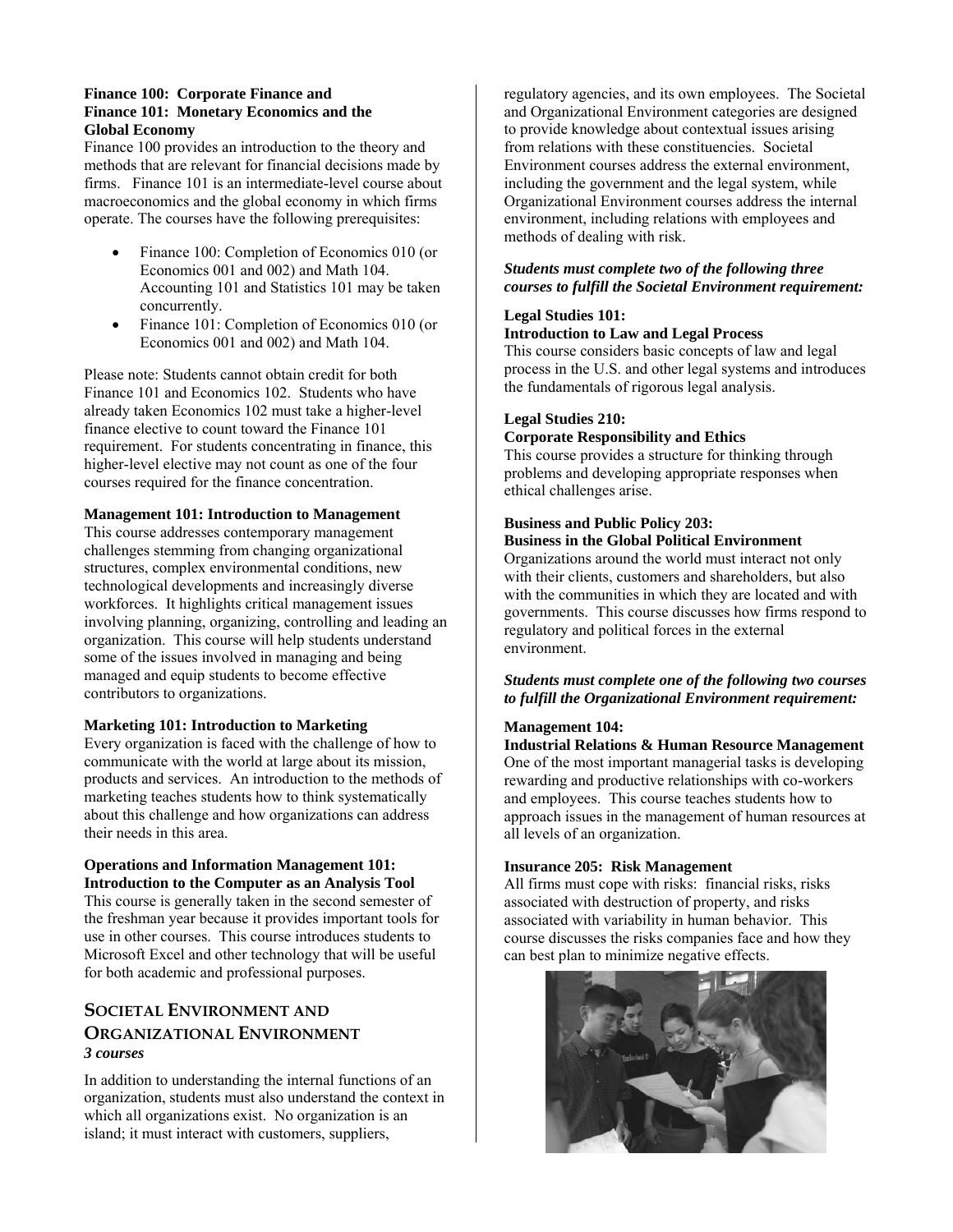## **BUSINESS BREADTH** *3 courses*

This three-course requirement is designed to give Wharton students a broad sampling of various business fields beyond the fundamental core and business depth courses. Any upper-level non-core Wharton course meets the requirement. However, students may not take:

- more than one course from any department,
- any course from the department in which they are taking their first or only concentration, or
- more than one course from the department in which they are taking a second concentration.

Students may not double-count a business breadth course with any other part of the curriculum except for one course in each concentration beyond the primary concentration.

## **BUSINESS DEPTH (CONCENTRATION)**  *4 courses*

All students in the Wharton undergraduate program major in business, but each selects an area of concentration. Students usually begin their business concentration in the junior year. The concentration consists of four courses above the introductory level, which provide the opportunity to explore one area of business more thoroughly. For more detailed information on concentrations, please refer to pages 9-11 in this handbook.

## **GENERAL EDUCATION DISTRIBUTION** *7 courses*

One of the main objectives of the Wharton undergraduate curriculum is to combine the study of business with the study of the arts and sciences. To ensure that students gain broad exposure to liberal arts courses, these subject areas have been divided into three general categories: (1) Social Structures; (2) Language, Arts and Culture; and (3) Science and Technology. A total of seven courses are necessary to fulfill this requirement, with at least two in each category and three in one category.

*Please note: These courses may be taken pass/fail if they do not apply to a minor or are not used to fulfill the global environment requirement. Please refer to page 24 for more information on the pass/fail policy.* 

The column to the right includes a general outline of departments or Schools offering courses that typically satisfy the General Education Distribution requirement. Please note that not all courses in these departments are guaranteed to satisfy the specified General Education Distribution requirement. Students who are unsure which requirement a course will fulfill should consult with an advisor in the Undergraduate Division.

## **Social Structures**

Criminology **Economics** Health and Societies **History** International Relations Political Science Science, Technology and Society Sociology Urban Studies

## **Language, Arts and Culture**

Cinema Studies Comparative Literature and Literary Theory English Fine Arts History of Art Linguistics Music Philosophy Theater Arts All language and literature courses

#### **Courses from the following departments typically satisfy the Social Structures or Language, Arts & Culture requirements depending on the specific course content:**

African Studies Africana Studies Anthropology Asian American Studies Classical Studies East Asian Languages and Civilizations Folklore French Studies Gender, Culture and Society Hispanic Studies Italian Studies Jewish Studies Latin American and Latino Studies Near East Languages and Civilizations Philosophy, Politics and Economics Religious Studies South Asia Studies

## **Science and Technology**

Biological Basis of Behavior **Biochemistry** Biology **Biophysics Chemistry** Cognitive Science Earth and Environmental Studies Logic, Information and Computation **Mathematics** Physics and Astronomy Psychology School of Engineering (all courses) School of Nursing (all courses)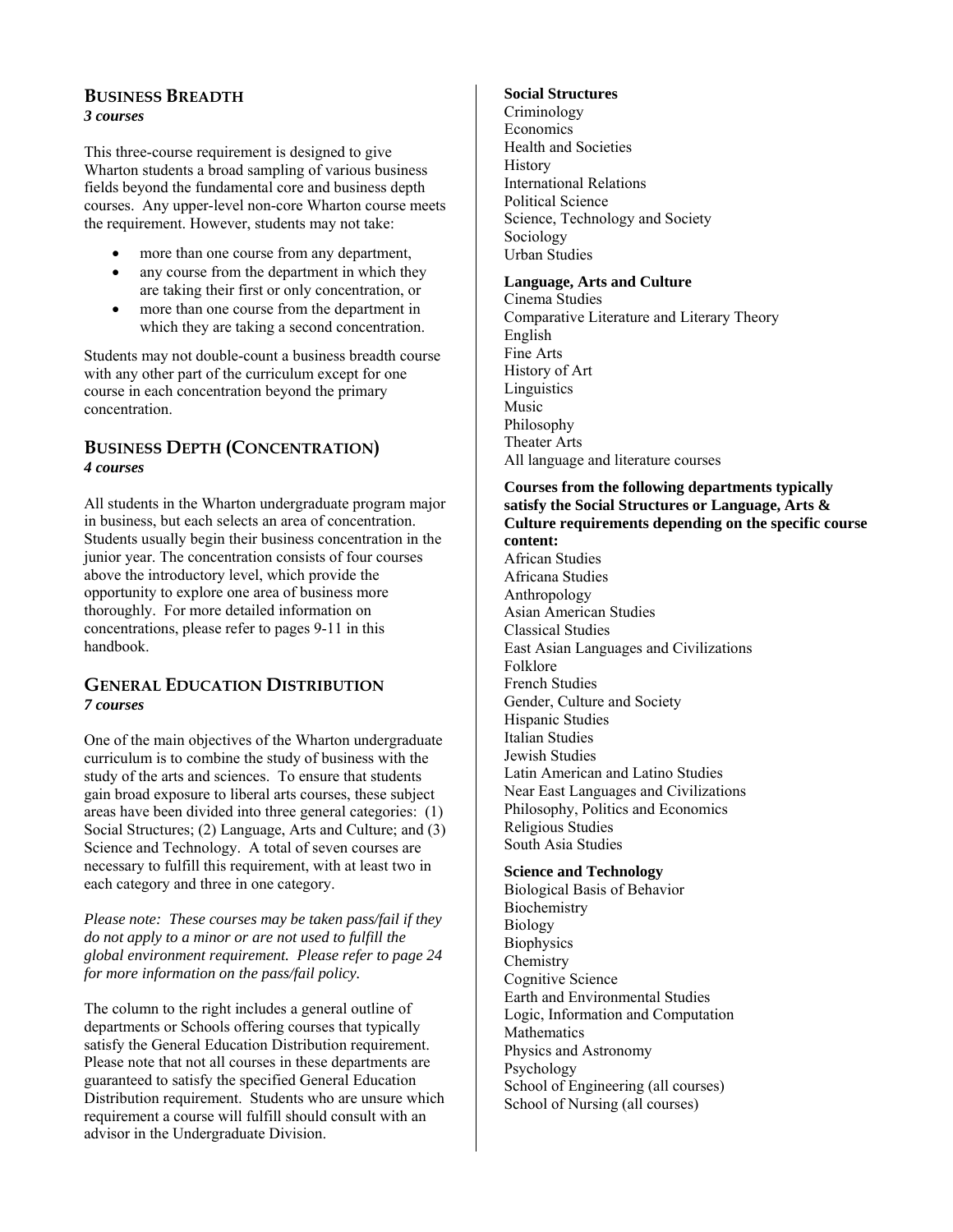## **GLOBAL ENVIRONMENT** *3 courses*

Wharton undergraduates are required to take a total of three courses to fulfill the Global Environment requirement. The requirement is fulfilled by selecting three courses taught with substantial international content. Two of these courses may double-count with the General Education Distribution courses.

Courses that fulfill the requirement must deal predominantly with material concerning regions outside of the United States.

Examples of the kind of courses that fulfill the requirement include:

- Social science courses, such as history, anthropology, economics, or international relations, which deal with international issues or with the nature of other cultures. This includes area studies courses about particular regions of the world.
- Humanities courses about non-American cultures, including courses in history, music, art, literature, and religious studies.
- Upper-level language courses designated as commercial or business.
- Business courses on international topics such as multinational management or international public policy *(for free standing global only)*.

Courses that may NOT be used to fulfill the requirement include the following:

- Language courses that are not titled "commercial" or "business."
- Methodology courses, such as demography and ethnography.
- Courses about the experience of immigrant populations in the United States.
- Courses taken abroad that do not otherwise fit into the categories given above.

There are a number of courses that will fit individual interests and talents and fulfill the Global Environment requirement. An advisor in the Wharton Undergraduate Division can confirm that a course fulfills the global requirement. In some instances, students may be asked to submit a course syllabus to the Petitions Committee so that a decision can be made regarding the appropriateness of the course for the requirement. For more information on the petitions process, refer to page 22 in this handbook (under the heading Exceptions to Academic Regulations).

*Please note: International students are not permitted to fulfill this requirement with courses about the United States.* 

*Global Environment courses may not be taken pass/fail.* 

*A maximum of one business course may be applied to the Global Environment requirement as a free standing Global course. This business course cannot double-count with any other requirement in the Wharton curriculum.*

## **UNRESTRICTED ELECTIVES** *3 courses*

Any three course units fulfill the unrestricted elective requirements. Students pursuing a second concentration apply three of the concentration courses here. Unrestricted electives may be taken pass/fail unless they are being counted toward a second concentration or a minor.

## **NON-BUSINESS ELECTIVES** *2 courses*

The non-business elective category requires two courses that are not from a Wharton department. These courses may be taken pass/fail if they do not apply to a minor.

## **FOREIGN LANGUAGE COMPETENCY**

Wharton students must demonstrate competency in a language other than English. Students who plan to continue with their high school language are urged to do so beginning in the fall semester of the first year. Refer to pages 13-14 for information on foreign language placement.

Courses taken toward language competency may be applied to the Language, Arts and Culture requirement or to Unrestricted or Non-Business Electives. They do not satisfy the Global Environment requirement.

Some study abroad programs require knowledge of a language beyond the minimum competency requirements. Consult with an advisor about language requirements for specific programs.

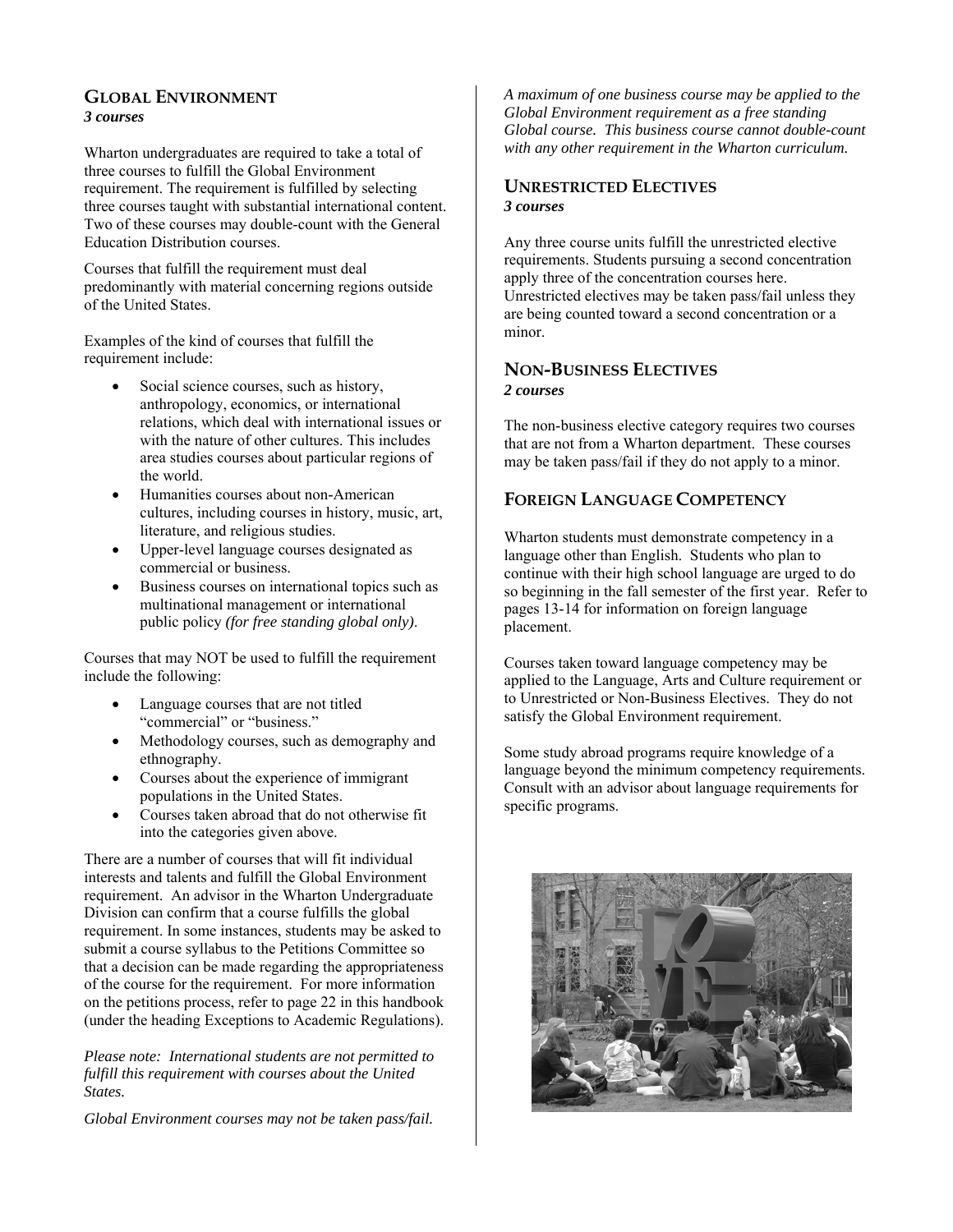## **CHOOSING A CONCENTRATION**

*http://undergrad.wharton.upenn.edu/concentrations/*

All students in the Wharton undergraduate program major in business but select an area of concentration designed to provide an in-depth focus in one specialty area. Students usually begin their business concentration in the junior year. The concentration consists of four courses above the introductory level.

Concentrations should be declared by the end of the sophomore year in order to have a better chance of getting into upper-level courses during advance registration; however, concentrations can still be declared after the sophomore year for students who are still exploring their interests. To declare a concentration, students can complete a Concentration Declaration Form or speak to an advisor in the Undergraduate Division. Students may change their concentration at any time.

Current concentration offerings are listed on pages 9-11 of this handbook. Concentration rules and requirements are governed by individual academic departments. For more detailed information on specific requirements for each concentration, please refer to the departmental web sites listed below or consult with an advisor in the Wharton Undergraduate Division or the respective academic department.

## **Accounting**

*http://accounting.wharton.upenn.edu/*

The Accounting Department offers courses in financial, managerial and cost accounting, tax planning, auditing, international accounting, accounting for decision-making and control and accounting for mergers and acquisitions.

## **Actuarial Science**

*http://irm.wharton.upenn.edu/*

Actuarial science stands at the intersection of risk and money. Actuaries are experts in evaluating the likelihood and financial consequences of future events, designing creative ways to reduce the cost of undesirable events, and decreasing the impact of tragic events that do occur.

## **Business and Public Policy**

*http://bpp.wharton.upenn.edu/*

The Business and Public Policy (BPUB) concentration provides skills and insights that are useful to future private and public managers, lawyers, economists and political scientists as well as policy analysts. The concentration combines elements of economic and political analysis in order to understand the interactions between market and political processes (political economy) and the positive and normative aspects of government activity (public policy and management). The concentration also provides a firm base for graduate study in law, economics, public policy and political science.

## **Entrepreneurship and Innovation (Second Concentration only)**

*http://www-management.wharton.upenn.edu/*

A concentration in entrepreneurship and innovation is intended to complement course work completed in a student's first concentration and provides a diverse set of options for students to hone their entrepreneurial skills. The second concentration in entrepreneurship and innovation cannot be a student's only concentration in Wharton.

#### **Environmental Policy and Management**

*http://environment.wharton.upenn.edu/*

The concentration in environmental policy and management examines the relationship between business and the natural environment, including human health and safety, and addresses a range of policy issues. This concentration provides an in-depth foundation for those interested in the growing environmental sector of the economy.

## **Finance**

#### *http://finance.wharton.upenn.edu/*

The concentration in finance provides students with a broad introduction to financial markets and to the tools financial managers use. Many of the courses offered by the Finance Department form clusters, and students who wish to develop a specialized understanding in one area may select an area with the advice of the department advisor in corporate finance, investment management, banking and financial institutions, or international finance.

## **Global Analysis (Second Concentration only)**

*http://undergrad.wharton.upenn.edu/concentrations/global.cfm*

Wharton students may extend their understanding of the global economy by selecting a second concentration in global analysis. One semester of study abroad is required as part of this program. The second concentration in global analysis cannot be a student's only concentration in Wharton.

## **Health Care Management and Policy**

*http://hc.wharton.upenn.edu/* 

The concentration in health care management and policy focuses on the management, financing and economics of the health services sector. Students learn about the factors that significantly influence a health care system, including government regulation and the changing role of health professionals. Students are provided with a variety of tools and perspectives to understand and to analyze significant policy and management issues in this complex, socially important industry.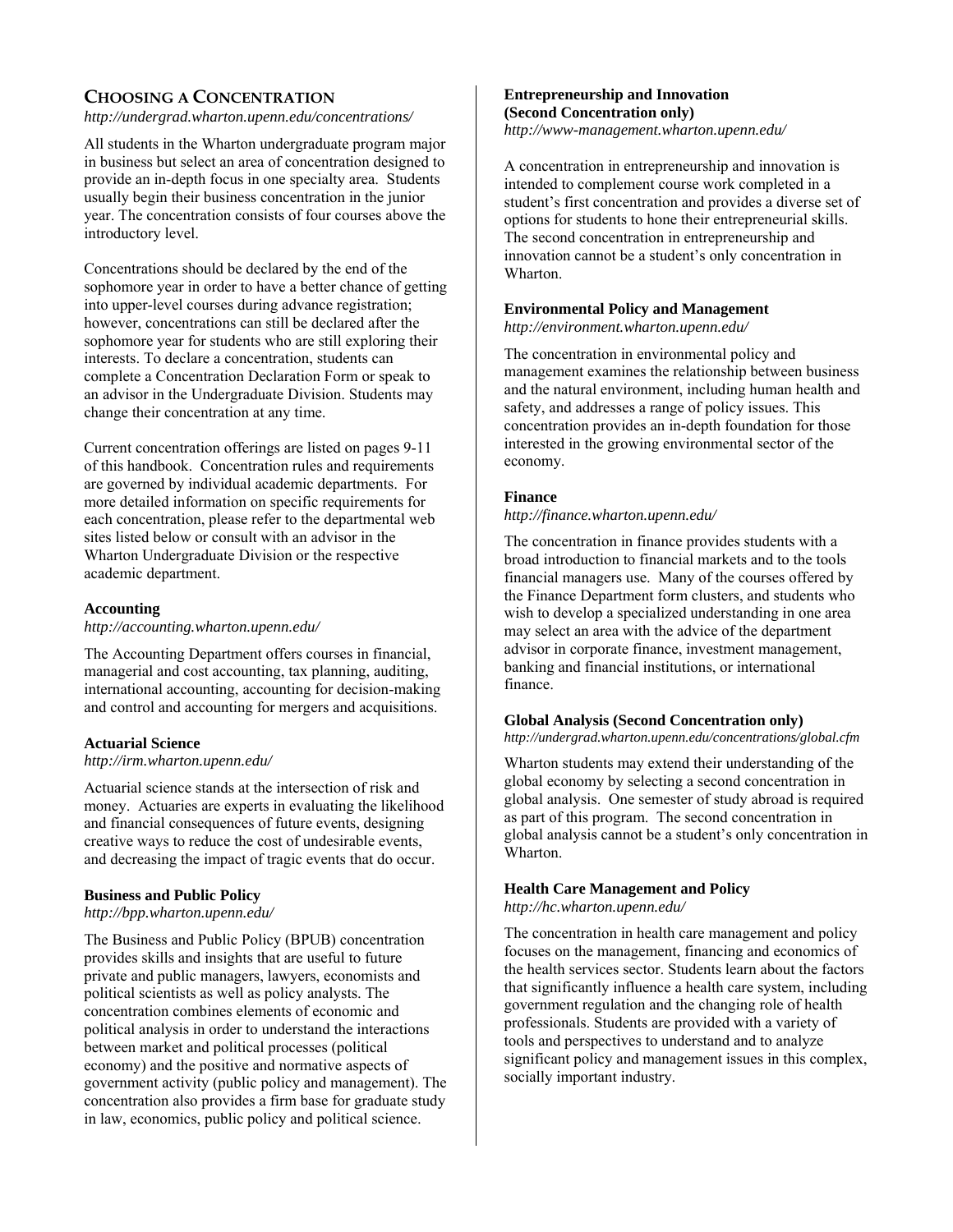#### **Insurance and Risk Management**

*http://irm.wharton.upenn.edu/*

The insurance and risk management concentration examines the techniques useful to corporations, organizations and individuals in minimizing the potential financial losses arising from their exposure to risk. These techniques range from traditional insurance products to current advances in corporate and insurer risk management. The concentration also encompasses such topics as risk and insurance regulation, global risk management estate planning, insurer financial management, insurer strategic management and related public policy issues.

#### **Legal Studies and Business Ethics (Second Concentration only)**  *http://lgst.wharton.upenn.edu/*

Law is an essential part of the domestic and international business environment. Wharton's legal studies and business ethics curriculum allows students to explore one or more relevant legal areas in depth, providing valuable insight into the business-government interface and the development of public policy. The curriculum also enhances knowledge and skills in practical areas directly relevant to business transactions; provides familiarity with the law and legal terminology and procedures; and helps hone reasoning skills, useful in many diverse, problem-solving contexts. The second concentration in legal studies and business ethics cannot be a student's only concentration in Wharton.

## **Management**

#### *http://www-management.wharton.upenn.edu/*

Managers in a global economy must simultaneously understand the total enterprise and comprehend the forces shaping the organization's direction, policies and goals, while at the same time exercising personal leadership in managing the firm's human resources. Wharton's Management Department offers a flexible and balanced interdisciplinary program that applies basic social science disciplines and research methods to management and leadership problems in the public and private sectors.

#### **Managing Electronic Commerce (Second Concentration only)**

*http://undergrad.wharton.upenn.edu/concentrations/e\_co mmerce.cfm*

The secondary concentration in managing electronic commerce is intended to complement existing concentrations by providing students with an additional capability to understand, analyze and participate in electronic commerce and electronic business activities in new and established firms. The second concentration in electronic commerce cannot be a student's only concentration in Wharton.

## **Marketing**

*http://marketing.wharton.upenn.edu/*

Students pursuing a concentration in marketing acquire a solid grounding in applying basic disciplines (such as psychology, economics, and statistics) that are essential for understanding consumer and organizational buying patterns and for developing successful marketing strategies. They also acquire practical experience in the application of these concepts and methods via halfsemester mini courses, including topics such as new product development, advertising, and retailing.

#### **Marketing and Communication (Dual Concentration)**  *http://marketing.wharton.upenn.edu/*

The connections between marketing and communication as fields of study are many. Whether in advertising, the development of web-based initiatives, or the conduct of market research, marketing professionals must understand the communication process and the most effective methods of conveying information.

Students who wish to pursue a second concentration in communication must declare a primary concentration in marketing. The concentration in communication may not be used as a primary or sole concentration for Wharton undergraduates and cannot be paired with a primary concentration other than marketing. Students are strongly encouraged to declare the dual concentration no later than the first semester of their junior year to ensure that they will be able to enroll in the necessary eight courses to complete the program.

## **Marketing and Operations & Information Management (OPIM) - Joint Concentration**

The joint concentration emphasizes the importance of partnership between marketing and operations for new product development (NPD) in light of the fact that NPD is a critical company effort highly dependent on internal innovation processes. Given the complexity of these processes, the insights provided by cross-disciplinary collaboration can be particularly beneficial in many efforts including: creativity-based new product development, innovation in service manufacturing and new service development, customer response to nextgeneration products, the use of conjoint analysis in engineering designs, platform-owner market entry, and design-intensive innovation**.** 

## **Operations and Information Management**

*http://opimweb.wharton.upenn.edu/*

The Operations and Information Management curriculum prepares students to meet the challenges of managing modern information and technology-intensive organizations by providing rigorous foundations in the complementary disciplines of decision processes, management information systems, management science and operations management.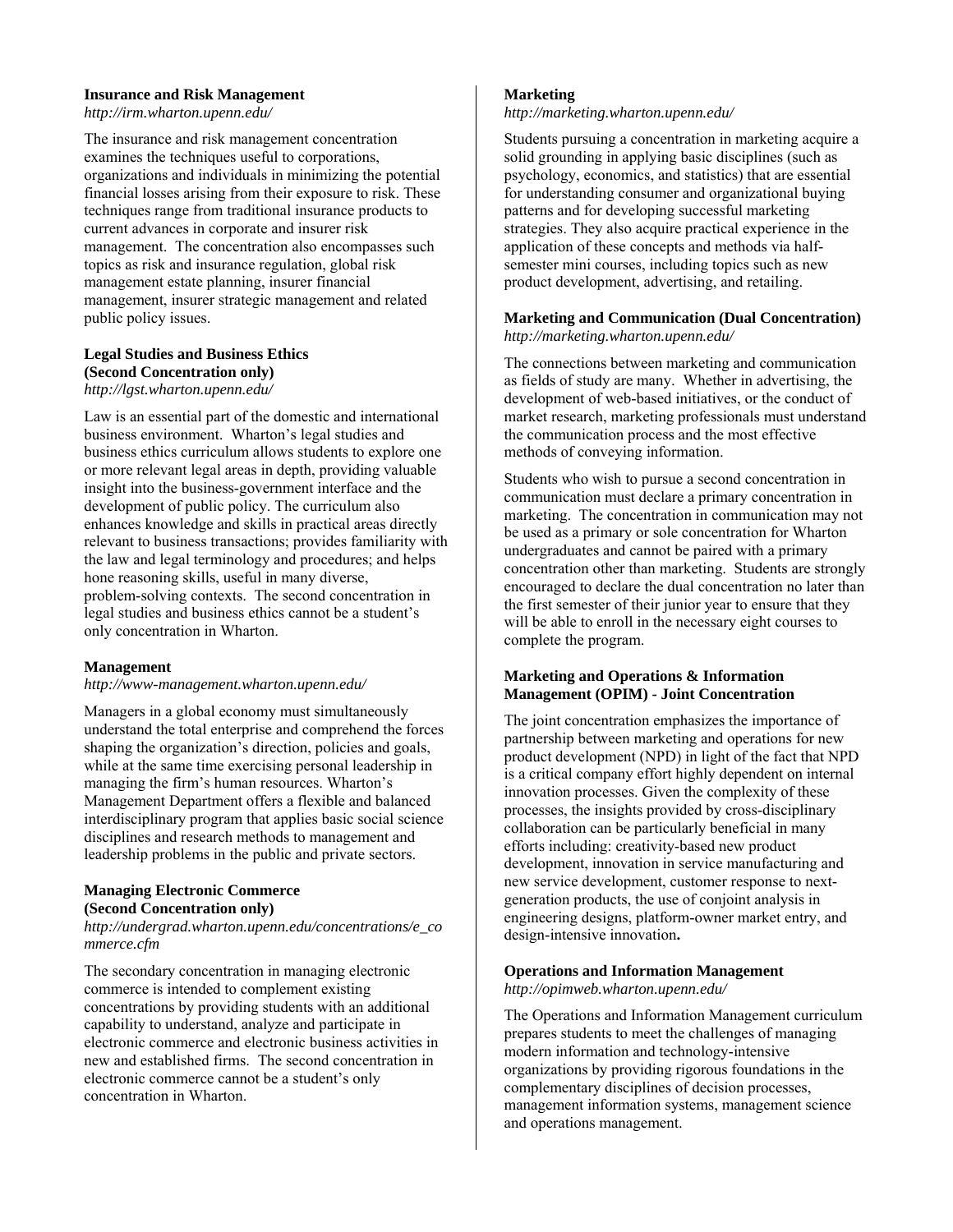#### **Real Estate**

*http://real.wharton.upenn.edu/* 

The real estate concentration combines and develops the business, analytical, and communication skills students need to understand the larger issues involved in creating and maintaining working and living environments. Required course offerings focus on real estate finance and law, and electives are offered in areas such as real estate development, the legal aspects of real estate investment and financing, and the relationship between government policy and real estate development.

## **Retailing (Second Concentration only)**

*http://marketing.wharton.upenn.edu/* 

The second concentration in retailing provides an interdisciplinary overview of the retailing industry, combining courses in core retailing skills with relevant electives from Wharton and the College of Arts & Sciences. The framework of the concentration consists of four required components: Retailing Core, Marketing, Operations, and Design. The second concentration in retailing cannot be a student's only concentration in Wharton.

#### **Statistics**

*http://www-stat.wharton.upenn.edu/*

A key challenge now facing managers is the interpretation of the vast amount of data generated by computing systems. As these data do not directly answer important business questions, data analysis and statistics must be used to interpret them. Statistics courses develop the skills and insights required to make effective use of quantitative methods. They provide the knowledge needed to select and apply techniques and to communicate statistical results. Interpretation in realistic applications offers guiding examples; theory is used to generate and compare alternative schemes. All courses provide skills that augment substantive managerial abilities, along with exposure to computer software that implements key techniques.

#### **Transportation**

#### *http://undergrad.wharton.upenn.edu/concentrations/trans portation.cfm*

The transportation concentration acquaints students with the total distribution process of goods: location of source materials, production and distribution facilities, and inventory of raw materials and final products. Courses also address issues related to passenger transportation. The concentration examines the different modes of transportation and methods of forecasting transportation needs.

## **SECOND CONCENTRATIONS**

To complete a second concentration, the requirements of two Wharton concentrations must be satisfied (one of

which must be one of the primary concentrations offered). In most cases, students use their unrestricted electives to pursue this option. Because this reduces the number of arts and sciences courses, students should consider carefully before deciding to complete more than one concentration*. Students may not double-count courses between concentrations.*

## **INDIVIDUALIZED CONCENTRATIONS**

Some students find, after thoroughly examining options currently available, that the standard concentrations do not satisfy their interests or goals. These students should explore the possibility of designing an individualized concentration, consisting of at least four courses that are united by a common theme.

Students who wish to pursue this option should complete the following steps:

- 1. Consult with an academic advisor in the Undergraduate Division.
- 2. Draft a proposal listing the four courses to be included in the concentration and presenting a reasoned argument for the individualized concentration.
- 3. Submit the proposal to a faculty member in the department of a related field to provide guidance and to ultimately endorse the proposal in writing.
- 4. Submit the proposal and proof of faculty endorsement to the Petitions Committee in the Undergraduate Division for approval.

An established concentration can also be tailored to specific student interests by substituting a required course with one not on the list of courses that traditionally defines the concentration. Students must obtain approval from the relevant Wharton concentration advisor and then submit a petition to the Petitions Committee in the Undergraduate Division for final approval.

I'd advise students trying to choose a concentration to:

Listen to what your heart tells you and don't let popularity be a factor in your decision — practically every discipline taught at Wharton is well-reputed, so you can't go wrong.

Try to take an upper-level course in your concentration area of interest in order to get a better feel for the discipline before you choose your concentration.

Keep in mind that just because you concentrate in something it does not mean that your first job post-graduation has to be in that business field — one of the key advantages of a Wharton education is that you get exposure to the entire spectrum of business areas, and prospective employers take into account the breadth of the program when evaluating what Wharton candidates bring to the table.

Pick something in which you excel academically (remember you can change your concentration at any time…).

~ Shimika, Wharton alumna, Class of 2004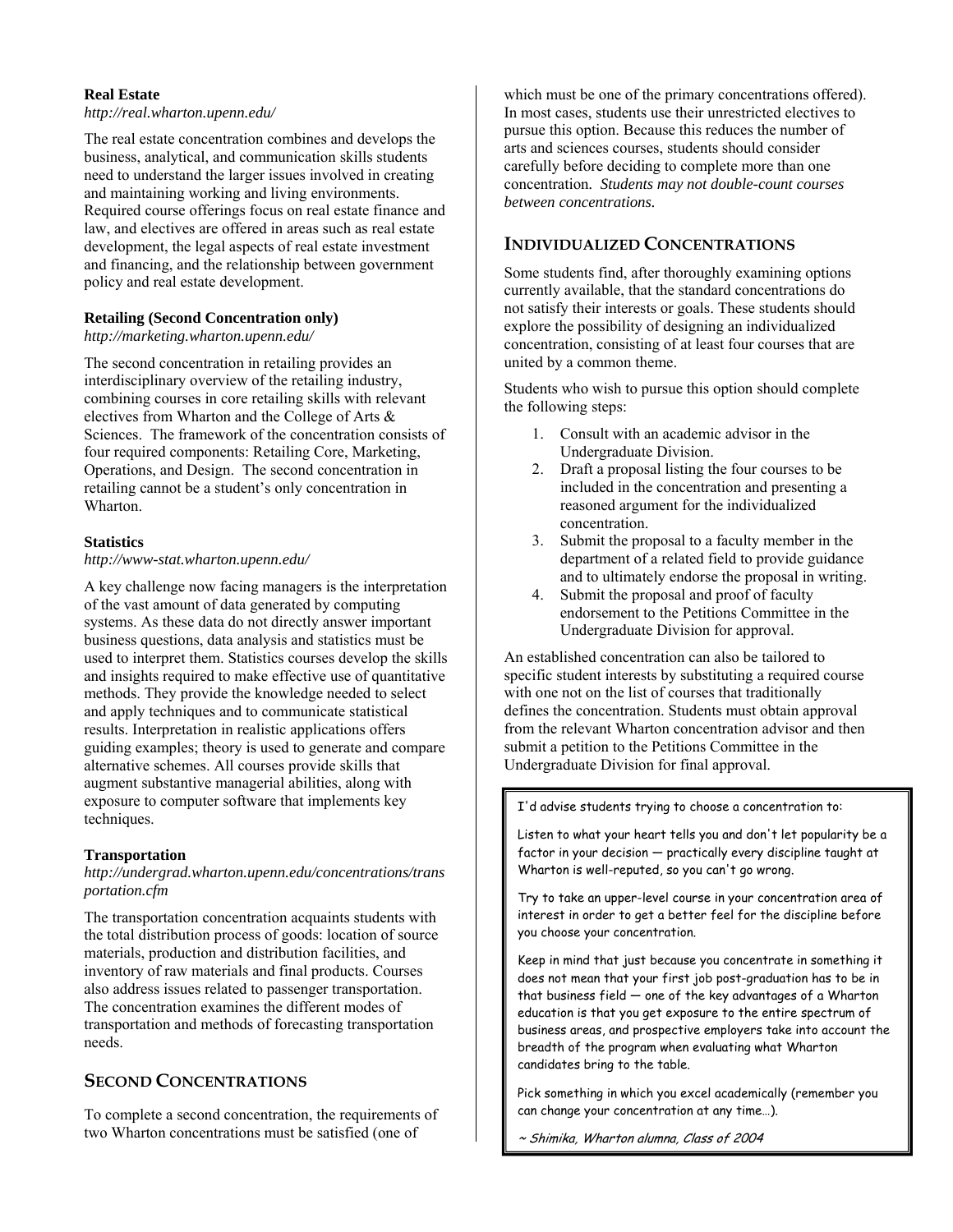## **TRANSFER CREDIT FOR PRE-COLLEGE COURSE WORK**

Up to 4 cus may be transferred in from pre-matriculation coursework. Transfer credit for pre-college course work will be evaluated for Penn credit if:

- The course was taught at an accredited college or university by a regular faculty member.
- The course was open to enrollment by, and graded in direct competition with, regularly matriculated undergraduates at the college.
- The course was part of the normal curriculum published in the college's catalog.
- The course was not used to fulfill any high school graduation requirement.
- The course was taken for a grade (not pass/fail or audit).

To receive credit *during the first year at Penn*, students must send the following to the Office of Transfer Credit and Advanced Placement, housed within Undergraduate Admissions:

- An official transcript and a letter from the registrar of the college where the courses were taken, verifying that the above criteria were met
- A description of the course work completed
- Approval from the corresponding Penn department

Once the transcript and letter have been approved, credit will be granted for courses with grades of C or better. Grades do not transfer, only course credit.

## **ADVANCED PLACEMENT**

Students who took one or more Advanced Placement (AP) Examinations offered by the Educational Testing Service in Princeton should have the scores sent to the University of Pennsylvania, code #2926.

The Office of Transfer Credit and Advanced Placement also reviews and awards advanced placement credit on a case-by-case basis for:

- International Baccalaureate
- C.G.E. "A" Level examinations
- Other national exams, including the French Baccalaureate, German Abitur, Swiss Maturite and Canadian CEGEP program.

The Office of Transfer Credit and Advanced Placement handles the review and posting of all AP and transfer credits for incoming first-year students. For help regarding AP and pre-matriculation course work credits, contact the office at 1 College Hall, (215) 898-6080.

A list of credit given for AP and International Baccalaureate (IB) exams is available on the Undergraduate Admissions Office web site: *http://www.admissionsug.upenn.edu/*.

The Office of Transfer Credit and Advanced Placement does not post course waivers. AP score sheets must be brought to an advisor in the Wharton Undergraduate Division to update student records with course waivers.

Penn's foreign languages, mathematics and natural science departments offer exams for placement into higher-level courses. The academic department administering the exam makes the determination on granting credit.

For students who are receiving AP credit based on Undergraduate Admissions Office guidelines, the following chart provides guidance on how this credit can be applied to requirements within the Wharton undergraduate curriculum.

*Note: only one cu in each of the General Education Distribution categories (Social Structures; Language, Arts & Culture; Science & Technology) can be fulfilled by using AP/IB credit. Any additional AP/IB credit can be used to fulfill Unrestricted and Non-Business Elective requirements (up to 10 cus of credit maximum).*

| <b>Subject</b>               | Requirement                  |
|------------------------------|------------------------------|
| <b>Biology</b>               | Science & Technology         |
| Chemistry                    | Science & Technology         |
| Classical Studies - Latin    | Language Arts & Culture      |
| Computer Science A           | Science & Technology         |
| <b>Computer Science AB</b>   | Science & Technology         |
| English Language             | Language Arts & Culture      |
| English Literature           | Language Arts & Culture      |
| <b>Environmental Science</b> | Science & Technology         |
| European History             | <b>Social Structures AND</b> |
|                              | Global Environment           |
| French Language              | Language Arts & Culture      |
| <b>French Literature</b>     | Language Arts & Culture      |
| German Language              | Language Arts & Culture      |
| Math BC                      | Math 104                     |
| Physics B                    | Science & Technology         |
| Physics C (Mechanics)        | Science & Technology         |
| Physics C (Electricity &     | Science & Technology         |
| Magnetism)                   |                              |
| Spanish Language             | Language Arts & Culture      |
| Spanish Literature           | Language Arts & Culture      |
| <b>Statistics</b>            | Stat 111 (will fulfill Stat  |
|                              | 101 requirement upon         |
|                              | successful completion of     |
|                              | Stat 102)                    |
| <b>US History</b>            | <b>Social Structures</b>     |
| World History                | <b>Social Structures AND</b> |
|                              | Global Environment           |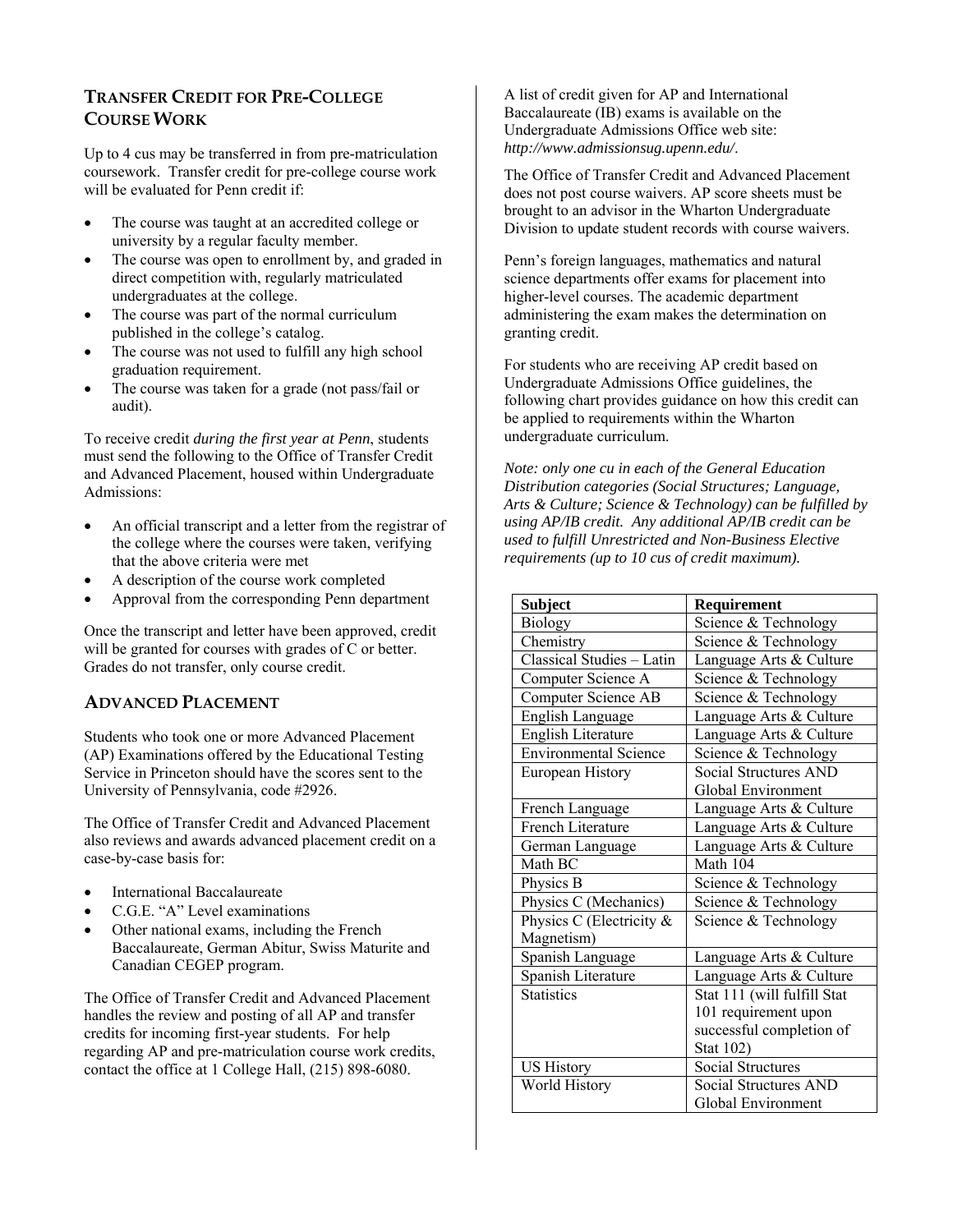## **ECONOMICS PLACEMENT**

Waivers for economics courses are granted per the standards set by the Economics Department for advanced placement.

Economics 010 may be waived ONLY in the case of students who receive waivers for BOTH Economics 001 and Economics 002.

Students who are waived from only Economics 001 may take either Economics 002 or 010. Students who are waived from only Economics 002 may take either Economics 001 or 010.

## **MATH PLACEMENT**

## *Advanced Placement (AP) Credit*

Credit for Math 104 is granted per the standards set by the Math Department for advanced placement. No credit is given for the AB exam.

All students are eligible to take the internal placement exams administered by the Math Department during the first week of the fall and spring semesters. Please refer to *http://www.math.upenn.edu/* for details about these internal exams and when they are offered.

Most freshmen will register before they know the results of their AP exams. Students should register for the math course they think they will take based on their experience in the subject. Necessary adjustments can be made during the course selection period.

## *Choosing the Appropriate Math Course*

Math 104, Calculus Part I, assumes that students have had the equivalent of AB calculus in high school and are familiar with concepts through applications of differentiation and basic integration techniques. Students who did not take AB calculus in high school should start with Math 103, which provides an introduction to calculus. Math 104 can then be taken in a subsequent semester.

Math 104 satisfies the calculus requirement for most Wharton students. Students in the Huntsman, Management and Technology, Nursing and Health Care Management, or Life Sciences and Management programs should consult their respective advisors for the requirements of their programs. Joseph Wharton Scholars are encouraged, but not required, to take Math 114.

## *Wharton students are not permitted to take Math 115.*

Students who have credit for Math 104 may register for the first semester of statistics (STAT 101 or 430) or continue with calculus (MATH 114).

For more information about choosing the proper math course, please consult *http://www.math.upenn.edu/* or contact the Math Department directly*.* 

## **FOREIGN LANGUAGE PLACEMENT**

## *Satisfying the Foreign Language Requirement*

Wharton students may satisfy the foreign language requirement in any of the following ways:

- 1. A required score on a foreign language AP exam
- 2. A required score on a SAT II foreign language exam
- 3. For bilingual students, successful completion of a special test given by a department or by the Penn Language Center.
- 4. Successful completion of course requirements in a language (usually through the fourth semester-level course)

*It is each student's responsibility to make sure that the Undergraduate Division has a record of the fulfillment of their language requirement.* Students cannot graduate without satisfying the foreign language competency requirement.

## *Registering for the Appropriate Level*

Students who took a foreign language SAT II exam may automatically enroll in the appropriate level without taking the departmental placement exam. Please refer to the SAT II Language Placement Chart on the next page, which provides a list of scores and the corresponding level of the language to be taken.

Students who did not take a foreign language SAT II exam or who did not earn the appropriate AP language score to exempt them from the foreign language requirement must take a language placement exam to determine the most appropriate level of the language in which to begin.

During New Student Orientation, students will have the opportunity to take a departmental placement exam. *Note: Spanish and French placement exams are offered online and can be taken at any time.* If the level of placement is different from the level of the language for which students have registered, they must alter their course registration accordingly during the first week of classes. Please view the following web site for more information on language placement exams: *http://www.upenn.edu/nso/.* 

Students who enter with language competency are urged to continue with a language or to learn a new language. Some study abroad programs require language levels beyond basic competency.

The chart on the following page provides a list of commonly taught languages at Penn and the departments in which they are housed.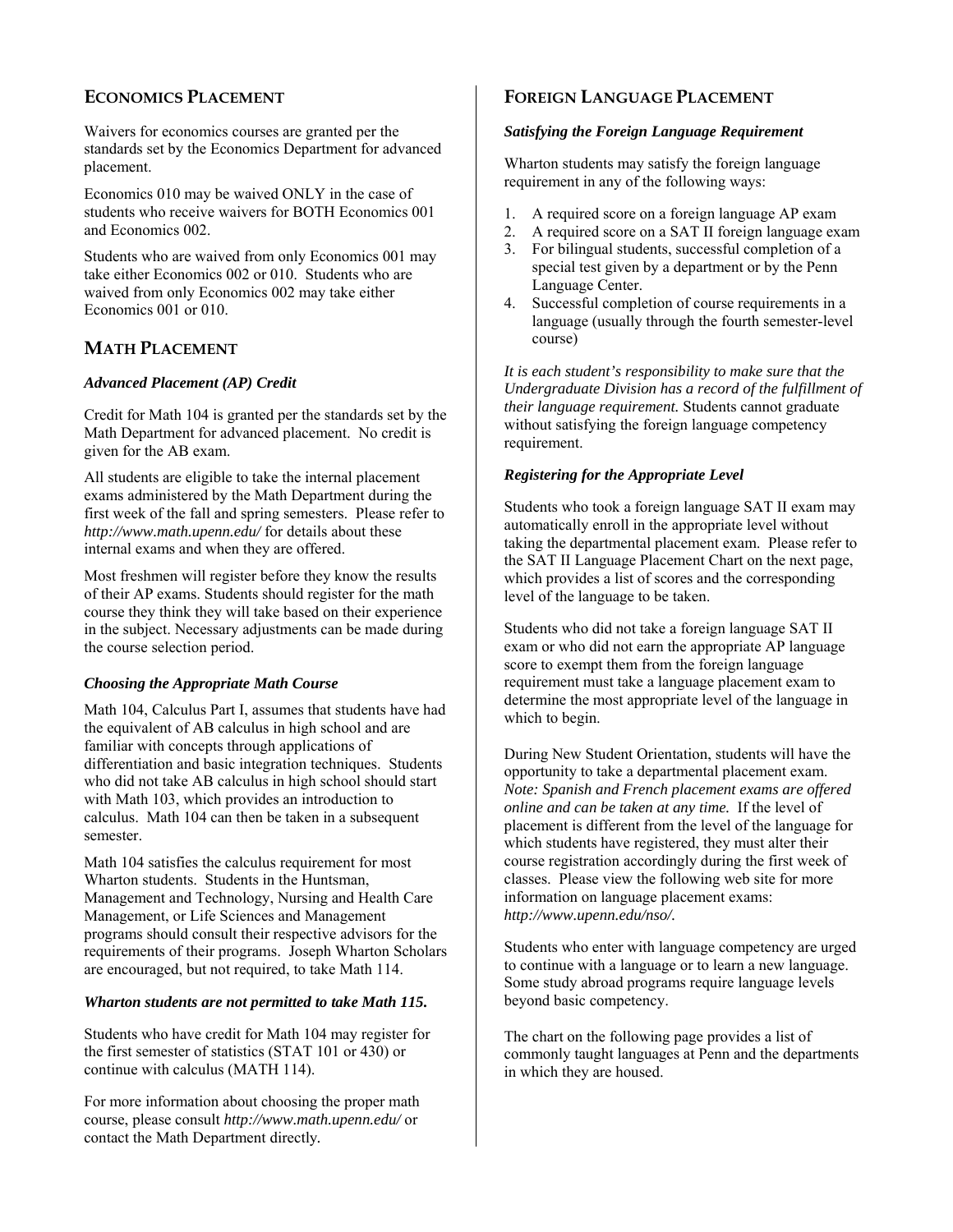#### *Contacting Individual Departments*

| <b>African Studies</b><br>898-6610                                   | Amharic<br>Igbo                              | Twi<br>Wolof         |
|----------------------------------------------------------------------|----------------------------------------------|----------------------|
|                                                                      | Kiswahili                                    | Yoruba               |
| http://www.africa<br>.upenn.edu/AS.html                              | Kinyarwanda<br>Shona                         | Zulu                 |
| <b>Classical Studies</b><br>898-7425                                 | Greek (Classical)<br>Greek (Modern)          | Latin                |
| http://ccat.sas.upenn<br>.edu/clst/index.html                        |                                              |                      |
| <b>East Asian</b><br>Languages &<br><b>Civilizations</b><br>898-7466 | Chinese<br>Japanese                          | Korean               |
| http://www.sas<br>.upenn.edu/ealc/                                   |                                              |                      |
| <b>Germanic</b>                                                      | Dutch                                        | Swedish              |
| Languages $\&$<br><b>Literatures</b><br>898-8608                     | German                                       | Yiddish              |
| http://ccat.sas.upenn<br>.edu/german/                                |                                              |                      |
| <b>Near East</b>                                                     | Akkadian                                     | Persian              |
| Languages &<br><b>Civilizations</b>                                  | Arabic<br>Egyptian                           | Sumerian<br>Turkish  |
| 898-7467                                                             | Hebrew                                       |                      |
| http://www.sas<br>.upenn.edu/nelc/                                   |                                              |                      |
| <b>Romance</b>                                                       | Catalan                                      | Portuguese           |
| Languages<br>898-7429                                                | French<br>Italian                            | Spanish              |
| http://ccat.sas.upenn<br>.edu/roml/                                  |                                              |                      |
| <b>Slavic Languages</b><br>& Literatures<br>898-8704                 | Czech<br>Polish                              | Russian<br>Ukrainian |
| http://ccat.sas.upenn<br>.edu/slavic/                                |                                              |                      |
| <b>South Asia Studies</b>                                            | Bengali                                      | Panjabi              |
| 898-7475                                                             | Gujarati<br>Hindi                            | Pashto<br>Sanskrit   |
| http://www.southasia                                                 | Kannada                                      | Tamil                |
| .upenn.edu/                                                          | Malayalam<br>Marathi                         | Urdu                 |
| <b>Penn Language</b>                                                 | Provides courses in less                     |                      |
| <b>Center</b>                                                        | commonly taught languages;                   |                      |
| 898-6039<br>http://ccat.sas.upenn                                    | evaluates proficiency in these<br>languages. |                      |
| .edu/plc/                                                            |                                              |                      |

#### *SAT II Language Placement Chart*

The following table lists SAT II language scores and the corresponding level of the language for which students should register.

| Language        | <b>SAT II Score</b>                     | Level      |  |
|-----------------|-----------------------------------------|------------|--|
| French          | Under 380                               | 110        |  |
|                 | $380 - 440$                             | 121        |  |
|                 | $450 - 540$                             | 130        |  |
|                 | $550 - 640$                             | 140        |  |
|                 | $650+$                                  | Exempt     |  |
| German          | Under 350                               | 101        |  |
|                 | $350 - 440$                             | 102        |  |
|                 | $450 - 540$                             | 103        |  |
|                 | $550 - 640$                             | 104        |  |
|                 | $650+$                                  | Exempt     |  |
| <b>Hebrew</b>   | $700+$                                  | Exempt     |  |
| <b>Italian</b>  | Under 380                               | 110        |  |
|                 | $380 - 440$                             | 120        |  |
|                 | $450 - 540$                             | 130        |  |
|                 | $550 - 640$                             | 140        |  |
|                 | $650+$                                  | Exempt     |  |
| <b>Japanese</b> | Students who score 650+ may satisfy     |            |  |
|                 | the language requirement upon           |            |  |
|                 | demonstration of oral proficiency in an |            |  |
|                 | interview.                              |            |  |
| Latin           | Under 450                               | 101        |  |
|                 | $450 - 540$                             | 102        |  |
|                 | $550 - 590$                             | 203        |  |
|                 | $600 - 640$                             | 204        |  |
|                 | $650+$                                  | Exempt     |  |
| <b>Russian</b>  | Under 350                               | 001        |  |
|                 | $350 - 440$                             | 002        |  |
|                 | $450 - 540$                             | 003        |  |
|                 | $550 - 640$                             | 004        |  |
|                 | $650+$                                  | Exempt     |  |
| <b>Spanish</b>  | Under 380                               | 110        |  |
|                 | $380 - 440$                             | 120 or 121 |  |
|                 | $450 - 540$                             | 130        |  |
|                 | $550 - 640$                             | 140        |  |
|                 | $650+$                                  | Exempt     |  |

Students who score between 600 and 640 on the French, German, Italian, and Spanish SAT II can be exempt from the language requirement if they pass an oral exam administered during the first week of classes. Contact the respective academic department to sign up for the exam.

Students who score below 700 on the Hebrew SAT II must take the placement exam administered through the Department of Near East Languages and Civilizations. A score of 700 or above on Part 2 of the Jerusalem Examination also exempts students from the Hebrew language requirement. Contact the department directly for more information.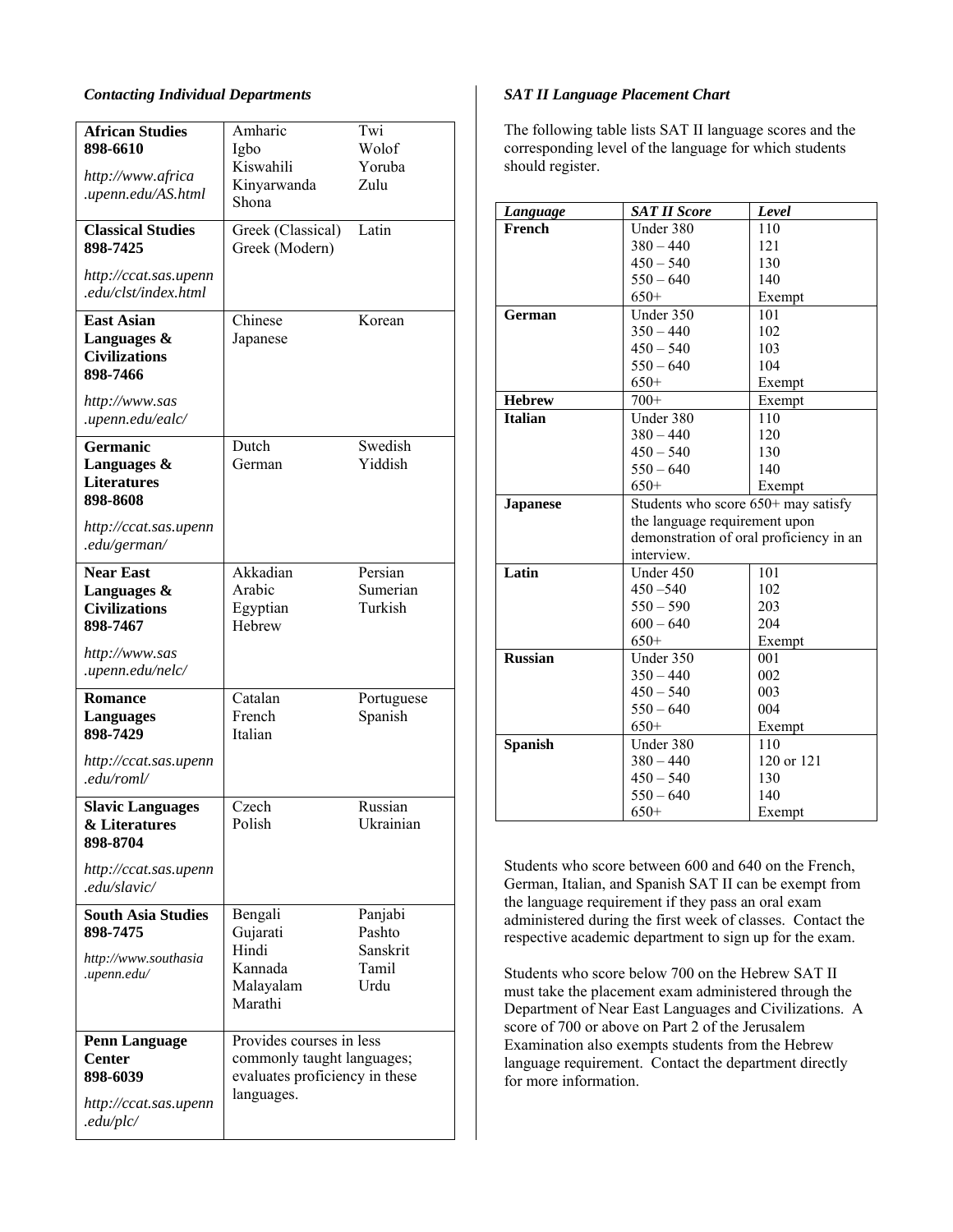## **ADVISING**

Incoming first-year students will be assigned to a summer advisor to help answer questions about course selection, registration, and general transition to the Wharton School and the University of Pennsylvania. Summer advisor assignment information is enclosed in the freshman mailing, and students are expected to connect with their advisor for advice and guidance. While specific summer advisor assignments are made, students are free to speak with any advisor in the Wharton Undergraduate Division. Once the fall semester begins, students may choose to continue to work with their summer advisor or they may see any advisor in G95 JMHH.

#### *Professional Academic Advising*

*http://undergrad.wharton.upenn.edu/advising/* 

Suite G95, Jon M. Huntsman Hall (JMHH) (215) 898-7608 advising@wharton.upenn.edu

Professional advisors in the Wharton Undergraduate Division are available to help students:

- Clarify their intellectual, professional and/or personal interests and goals
- Select appropriate courses and educational experiences
- Understand institutional requirements
- Understand and access campus services and resources

Whether students are interested in finding out more about academic opportunities (such as study abroad, minors, dual degree programs, etc.) or whether they are seeking guidance on how to get involved on campus or structure their schedule, advisors in the Undergraduate Division are available to help.

The Wharton Undergraduate Division advising office is open between 9 AM and 5 PM Monday through Friday, and students can schedule appointments with an individual advisor or can drop by during walk-in hours, which are posted on the Undergraduate Division web site. The Undergraduate Division also facilitates group advising and information sessions on various academic opportunities.

Contact information for each of the Undergraduate Division advisors is available on the inside front cover of this handbook. A complete listing is also available at *http://undergrad.wharton.upenn.edu/advising/contact\_us.cfm.*

## *Departmental Faculty Advising*

Each concentration has a designated faculty member who serves as the undergraduate advisor for that department or concentration. Students find the departmental

undergraduate advisor helpful in answering questions about the department, concentration, courses offered, or particular field of specialization in business. A list of concentration advisors can be found by viewing individual concentrations on the following web site: *http://undergrad.wharton.upenn.edu/concentrations/conc entrations.cfm* 

#### *Peer Advising: Management 100 Team Advisors (TAs) and Cohort Mentors*

Management 100 TAs and Cohort Mentors are upperclass students who have been selected to serve as peer advisors to first-year students and to help them make a smooth transition to Penn and Wharton. TAs and Cohort Mentors will help orient students to life on campus, acquaint them with the University's academic, social, and co-curricular resources, provide a current student's perspective, and answer questions that arise prior to matriculation, during the first year, and beyond.

#### *Advising for Joint Program Students*

Due to the specialized nature of their academic experience, joint program students have additional advising resources related to their particular program.

Students in the **Huntsman Program in International Studies and Business** should seek advising from Ms. Inge Herman, (215) 573-2345, inge@wharton.upenn.edu.

Students in the **Nursing and Health Care Management Program** should seek advising from Ms. Emily Ford, (215) 898-6687, epapir@nursing.upenn.edu (School of Nursing) and Ms. Marianne Lipa, (215) 898-7608, mlipa@wharton.upenn.edu (Wharton).

Students in the **Jerome Fisher Program in Management and Technology** should seek advising from Ms. Lea Engle in the M&T Program Office, (215) 898-4145, mgtech@seas.upenn.edu.

Students in the **Vagelos Program in Life Sciences and Management** should seek advising from Dr. Andrew Coopersmith, (215) 898-2739, ascooper@pobox.upenn.edu.

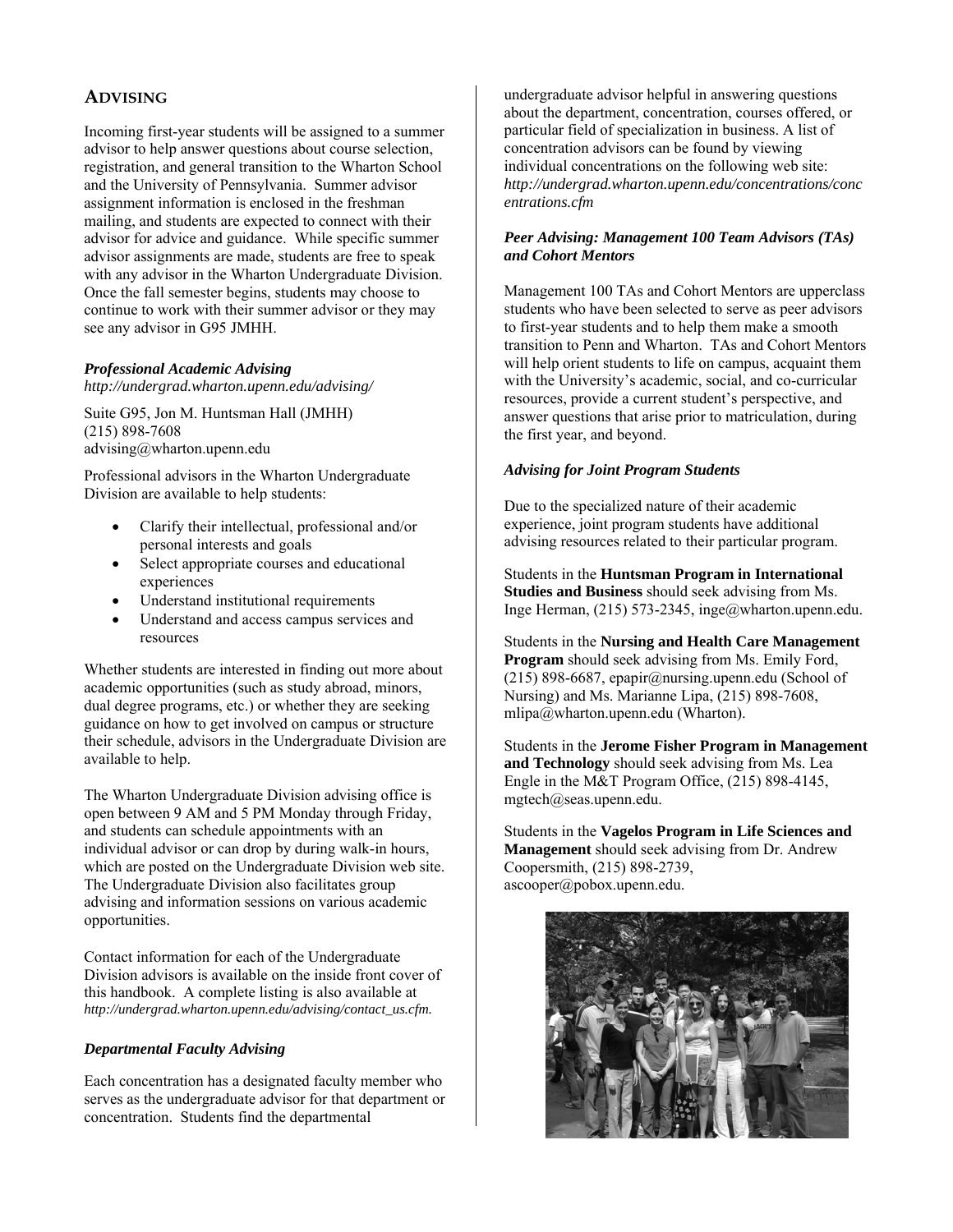## **ADVANCE REGISTRATION**

During advance registration, students request the courses and sections they wish to enroll in for the upcoming semester. Advance registration dates are listed on the Academic Calendar, available online at: *http://www.upenn.edu/almanac/3yearcal.html,* and students are strongly encouraged to request courses during this time period. A few weeks after advance registration closes, students will receive notification from the Registrar's Office listing the courses in which they have actually been enrolled. Failure to request courses during advance registration can result in courses being closed and unavailable during the course selection period, which begins after the advance registration period ends.

Advance registration *is not time-sensitive*. Therefore, it does not matter when students make their requests during the advanced registration period. Students should also keep in mind the following recommendations:

- Prepare for registration by reviewing the instructions and important tips in the **Course Timetable**, available online at *www.upenn.edu/registrar/*.
- Complete the course selection worksheet included in the Course Timetable prior to registration.
- Do not request any courses that are in time conflict with each other. Schedules cannot contain courses that meet at overlapping times, and the registration system will automatically drop students from one of the courses contributing to the time conflict. **Students may, however, schedule courses back-toback, as there is a ten-minute break between classes.**
- The Course Timetable will list when a course has multiple parts (such as a lecture and recitation or a lecture and lab). Students must request ALL parts of a course. Failure to do so results in students being dropped from that course. **Students must request the credit-bearing section of the course first.**
- The system considers requests in the order in which they are made. Students should request their courses in prioritized order, with top choices listed first.

Incoming first-year students should refer to the detailed information provided in the freshman mailing for further guidance on selecting and registering for classes for their first semester at Penn.

## **PENN INTOUCH**

*https://sentry.isc.upenn.edu/intouch/*

All students register for courses via Penn InTouch, Penn's online registration system, at the web site listed above. In addition to registration, Penn InTouch can be used to make schedule changes, confirm registration, check grades, update address and contact information, update privacy settings, and create an online curriculum worksheet to assist with course planning. Students are strongly encouraged to double-check registration information on Penn InTouch. Students who are unsure

of their schedule or the grade type for a particular course should check with an advisor in the Wharton Undergraduate Division. Because Penn InTouch contains students' personal information, such as address, grades, etc., students should take the necessary steps to safeguard their password. Tips for information security can be found online at *http://www.upenn.edu/computing/security/.*

## **ADDITIONAL RESOURCES FOR COURSE SELECTION & REGISTRATION**

#### **Course Search & Schedule Planning Tool**

Link available at *http://www.upenn.edu/registrar/*

The Course Search & Schedule Planning Tool allows students to search through course offerings at Penn and to create a mock schedule for planning purposes.

#### **Course Register**

*http://www.upenn.edu/registrar/register/index.html* 

The Course Register provides course descriptions for all course offerings at Penn, sorted by department/subject.

## **University Registrar's Homepage**

*http://www.upenn.edu/registrar/*

This web site provides links to the current Course Timetable (day and time schedule of courses), Course Register, grading information, transcript request information, the academic calendar, Penn Course Review, and the Course Search & Schedule Planning Tool.

## **PERMITS**

Some courses require special permission from the course instructor or the academic department in order to register for the course. Typically, the Course Timetable will list when special permission is required, but this is not always the case. Students who are seeking permission to enroll in a course with restricted enrollment should contact the academic department that offers the course. If a permit is issued, students must then go into Penn InTouch and officially add the course to their schedule. Only academic departments can determine student eligibility for permitonly courses.

## *College of General Studies Courses*

The College of General Studies (CGS) offers evening and weekend courses and reserves spaces in these courses for its own students. Non-CGS students may require a permit to register for these courses, and permits may not be issued until courses begin. Students are strongly encouraged to register for an alternate course in the meantime (in case they are not allowed to enroll in the CGS course once classes begin).

## **WAITLISTS**

Due to high demand, some departments may maintain waitlists for courses that are closed (i.e., have reached the set enrollment limit). Waitlist policies and procedures are governed by individual academic departments.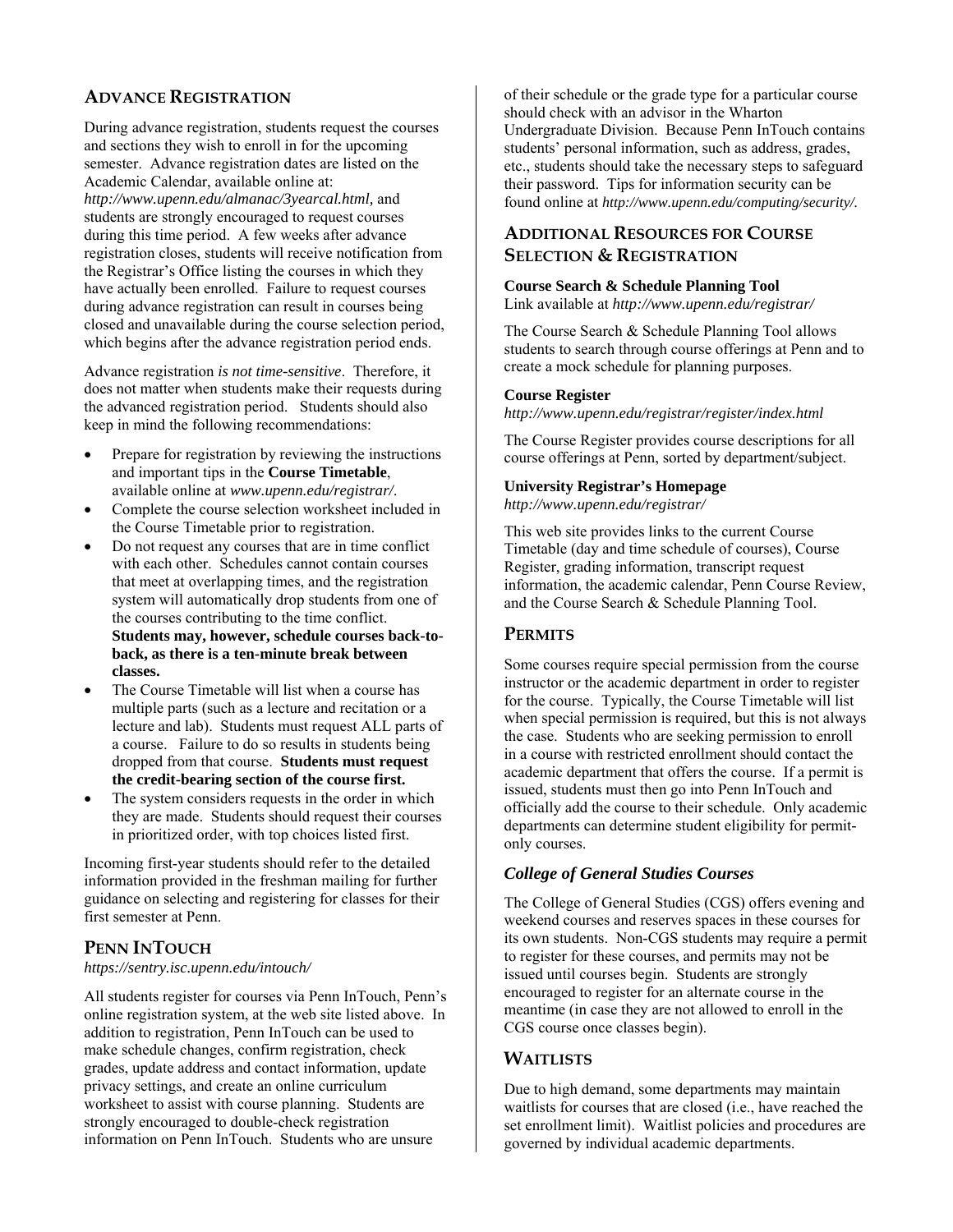## **COORDINATED DUAL DEGREE PROGRAMS**

Coordinated dual degree programs are academic opportunities through which students complete a specialized curriculum and earn degrees from two of the undergraduate schools at the University of Pennsylvania.

In most cases, students must apply for admission to a coordinated dual degree program during the application process to Penn. Once students matriculate at Penn in their freshman year, it is not possible to apply for admission to the Huntsman Program in International Studies and Business or the Vagelos Program in Life Sciences and Management. Interested students do have the opportunity, however, to apply to the following coordinated dual degree programs after their first year of study at Penn:

## **Jerome Fisher Program in Management & Technology**

*http://www.upenn.edu/fisher/* 

The Fisher Program in Management and Technology (M&T) is an innovative, coordinated dual degree program where students pursue degrees from the Wharton School and Penn Engineering concurrently. The common goal for all M&T students is the mastery of the technical and managerial skills necessary to define and solve problems in today's complex technological society. Particular attention is directed to the importance and processes of innovation in technology-based industries.

A limited number of students can apply for transfer into the M&T Program at the conclusion of their freshmen year. Interested students should consult with the program advisor, Ms. Lea Engle, (215) 898-4145, mgtech@seas.upenn.edu.

## **Nursing & Health Care Management Program**

This coordinated dual degree program combines a Bachelor of Science in Nursing with a Bachelor of Science in Economics from the Wharton School. Through this highly specialized program, students gain experience in patient care as well as in business and managerial areas. Graduates are fully prepared to assume roles in clinical practice or administrative positions within health care organizations; to enter into business, especially in the fields of health care management and health care consulting; or to continue for graduate study in any field of health or business.

Current students have the opportunity to apply to the program at the end of their freshman year. Interested students should consult with an advisor in both schools for more information: Ms. Emily Ford, (215) 898-6687, epapir@nursing.upenn.edu (School of Nursing), Ms. Marianne Lipa, (215) 898-0885, mlipa@wharton.upenn.edu (Wharton).

## **DEPARTMENTAL AND UNIVERSITY MINORS**

*http://www.college.upenn.edu/minors/index.php* 

Wharton undergraduates have the opportunity to pursue a minor in addition to their concentration. Departmental and University (interschool) Minors are available in schools across Penn, including Arts and Sciences, Education, Engineering and Applied Science, Fine Arts, and Nursing. Departmental minors usually require six to eight courses in a particular field of study and are governed by individual academic programs and departments.

University Minors combine six to eight courses from more than one college or school, offering an interdisciplinary academic experience. The participating academic departments jointly govern these interschool programs. Wharton-related University Minors include Actuarial Mathematics, American Public Policy, Biological Basis of Behavior and Health Services Management, Consumer Psychology, Legal Studies and History, Nursing and Health Services Management, Organizations and Environmental Management, and Urban Real Estate and Development. Information about these unique opportunities is available in the Wharton Undergraduate Division and on the College minor link provided at the beginning of this section.

Courses for a Departmental Minor may overlap with the Wharton undergraduate curriculum, particularly general education requirements and unrestricted or non-business electives. A carefully planned program of study allows a Wharton student to complete a minor within the Wharton curriculum. Students should plan as early as possible to ensure that the minor can be completed in a timely manner and without taking extra courses.

Courses for a University Minor may overlap with the Wharton Undergraduate Curriculum in many cases; however, students may not fully overlap requirements for a University minor and the corresponding departmental minor and business concentration (e.g., students who are completing the Legal Studies & History minor cannot also complete the History minor and a second concentration in Legal Studies without requiring additional course work). In addition, the governing departments of each University minor may cite specific rules regarding the extent to which the University Minor is or is not appropriate for students who are otherwise fulfilling requirements for a major, minor, or concentration in the same subject area. Students should consult the department web site(s) for the respective minor as well as an academic advisor in the Wharton Undergraduate Division for more information.

All courses applied toward a minor must be taken for a letter grade. For additional information or to declare a minor, speak with the undergraduate advisor in the appropriate academic department or with an advisor in the Wharton Undergraduate Division.

## **DUAL DEGREE**

Wharton students may also want to consider a dual degree with the College of Arts and Sciences, the School of Engineering and Applied Science, or the School of Nursing. Early planning is essential in preparing for a dual degree. To graduate with two degrees, students must meet all of the curricular requirements of both schools.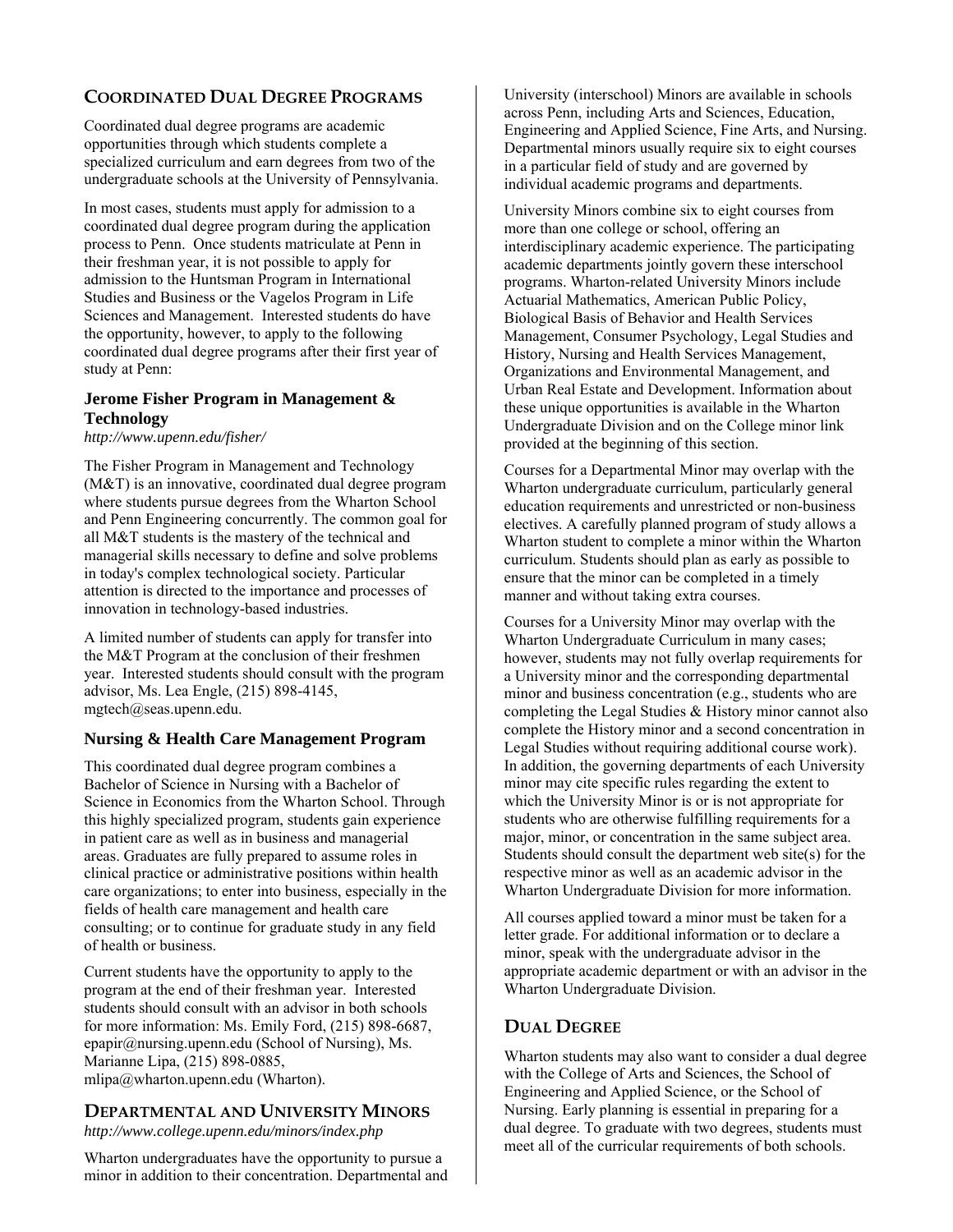This may mean taking courses in the summer or staying an additional semester at the University.

Students interested in a dual degree must consult an academic advisor in the appropriate school to discuss eligibility requirements.

## **INDEPENDENT STUDY**

Independent study is a valuable enhancement to the Wharton curriculum, allowing the pursuit of a specific topic of interest not available in regularly offered courses. Students interested in pursuing an independent study must first formulate an idea for a project and then find a professor in a related field who endorses the project and agrees to supervise it. The professor will provide guidance and grade the independent study work. Independent study usually is limited to juniors and seniors, as research projects presuppose some formal academic background in the area of study.

Independent study courses may not be taken pass/fail. Students may not exceed more than two independent study projects within Wharton and two in non-Wharton departments. Only one independent study project can be completed in a given semester. A 3.4 cumulative GPA and completion of at least 24 cus are necessary to pursue an independent study. Students who do not meet these requirements must submit a written description of the project to the Petitions Committee in the Undergraduate Division for final approval.

## **QUAKER CONSORTIUM**

University of Pennsylvania students have a unique opportunity to study at Bryn Mawr, Haverford, or Swarthmore Colleges during the fall and spring terms of the academic year. The four schools comprise the Quaker Consortium and have a reciprocal agreement for tuition and the granting of grades and credits for work completed at any one of the participating institutions.

Penn students wishing to sign up for courses at Bryn Mawr, Haverford, or Swarthmore must be concurrently enrolled in Penn classes, notify their home school office, request a letter of permission to the dean of the host institution, obtain written permission of their course choice from the appropriate Penn department, and request that a transcript be forwarded to their home school office upon completion of the semester. Students are allowed to take only courses not currently offered at Penn. Upon receipt of the transcript and the proper transfer credit forms, the home school enters the course(s) and the grade(s) onto the body of the Penn transcript. Grades are calculated into the Penn GPA. Consortium agreements do not apply to summer school (which is treated as credit away).

College students wishing to enroll in courses at Bryn Mawr, Haverford, or Swarthmore should call (215) 898- 6341 to make an appointment with Dr. Wally Pansing. Wharton students can seek additional support and advising from Ms. LaMoy Morgan Clarke by calling (215) 898-3541 or emailing clarkem@wharton.upenn.edu*.*

Students may search course offerings at Bryn Mawr, Haverford, or Swarthmore Colleges using the TriCollege Course Guide: *http://www.trico.haverford.edu/.*

## **SUBMATRICULATION PROGRAMS**

Selected Wharton undergraduates have the option of getting an advanced degree in conjunction with their bachelor's degree. This option is called submatriculation, and it is available for Wharton undergraduates in cooperation with Wharton's MBA and PhD programs and with the Penn Law School. A student may obtain a Bachelor of Science in Economics and an MBA in a total of five years, or a Bachelor of Science in Economics and a JD in a total of six years. Students interested in the submatriculation option apply during the third year of the undergraduate program. If accepted, a submatriculating student, during the fourth year of college, takes a different series of courses from regular students.

Students who submatriculate into the Law School take all of their first-year law courses during the fourth year of college and then complete their Wharton requirements during the second and third years of law school. Students who submatriculate into the MBA program take a series of courses combining both undergraduate and graduate study, so that the senior year of college also functions as the first year of graduate school. Students who submatriculate into the PhD programs begin taking doctoral-level seminars in their last year of college.

To qualify for submatriculation, students must achieve an outstanding grade point average during the first three years of college and score well on the appropriate qualifying examination (the GMAT for the MBA program, the GRE for the PhD program and the LSAT for the Law School). Students must demonstrate the intellectual preparation and personal maturity necessary for successful graduate study. The admissions offices of the graduate schools involved make admissions decisions for these programs. Advanced students may also submatriculate in master's and PhD programs in other schools, including Arts and Sciences and the Fels Institute of Government. Students should consult individual programs for requirements.

Students interested in any of the submatriculation programs should see an academic advisor during the sophomore year to design a program of study.

## **WHARTON FIELD CHALLENGE**

*http://fap.wharton.upenn.edu* 

The Wharton Field Challenge is a course that allows for teams of selected undergraduate juniors and seniors to work with corporate managers and Wharton faculty in solving organizational issues. Students meet one-on-one with their faculty head throughout the semester to present integrative and multi-functional solutions to their respective challenge, as well as work closely with their assigned organization. Enrollment in the class is via a competitive application process. Priority will be given to upperclassmen that have completed their business fundamentals and have a minimum 3.0 cumulative GPA.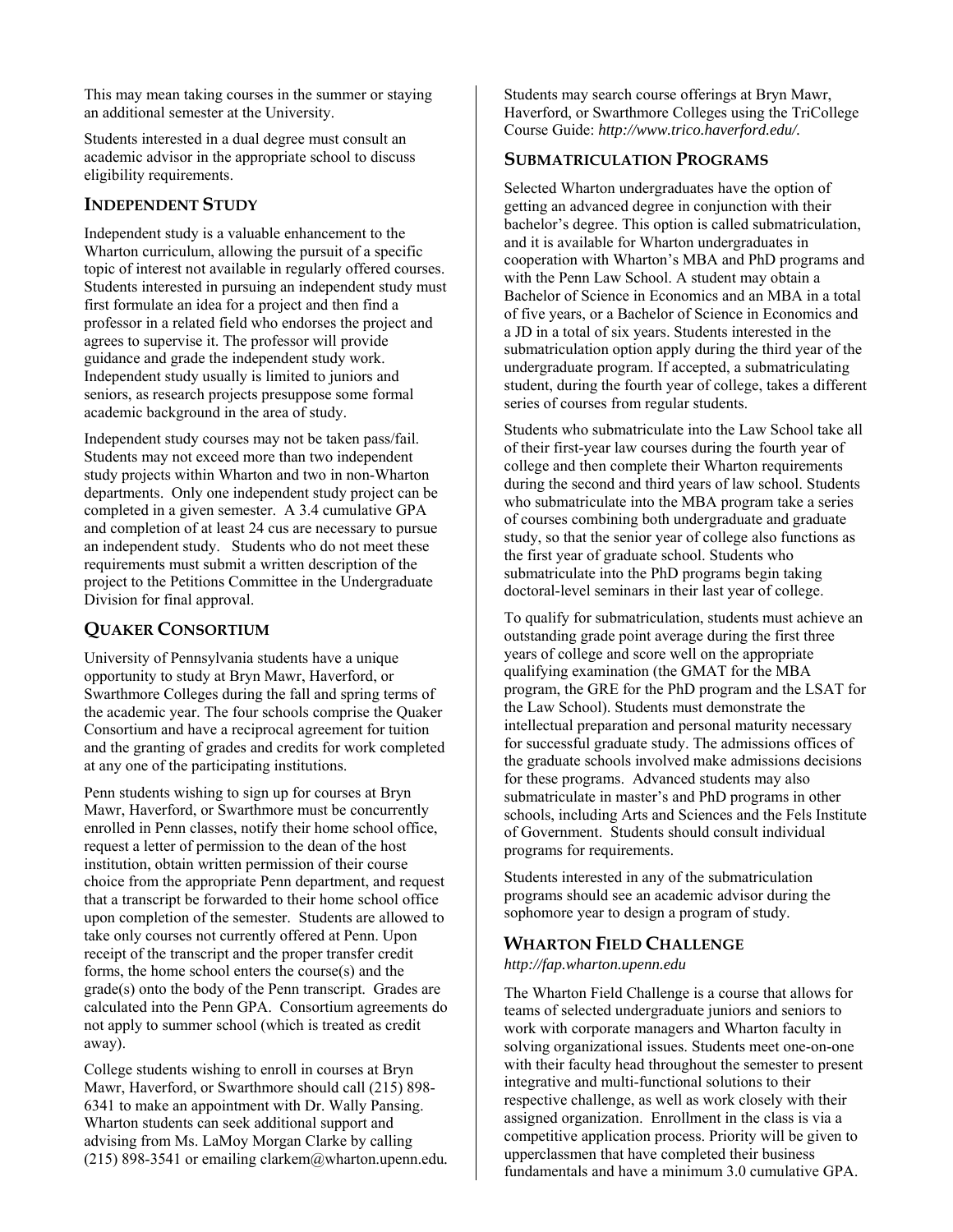## **STUDY ABROAD**

Beyond foreign language competency, Wharton encourages its students to experience a different culture through study abroad or other international experiences. Most students elect to go abroad during the fall or spring semester of the junior year. Students attending Whartonapproved programs should complete their Business Fundamentals prior to the semester abroad.

Students interested in studying abroad should begin planning at least one year in advance and meet with advisors in the Wharton Undergraduate Division and the Office of International Programs. Students applying for a study abroad program must maintain a minimum 3.0 cumulative GPA and achieve a minimum 3.0 term GPA for the two semesters (excluding summer) prior to the semester abroad. Applicants must also be in good academic and disciplinary standing and meet any additional criteria (general or program-specific) outlined by the Office of International Programs.

All courses abroad must be taken for grades, which are subsequently calculated into the Penn cumulative GPA.

## **OTHER PENN-APPROVED STUDY ABROAD PROGRAMS**

In addition to the Wharton-approved programs listed on the right, there are many other sites offered as part of Penn Study Abroad (through the Office of International Programs) and Penn Summer Abroad (through the College of General Studies). More information is available on the OIP (*http://sa.oip.upenn.edu*) and Penn Summer Abroad (*http://www.sas.upenn.edu/CGS/ summer/abroad/index.php*) web sites.

Courses taken through these programs may fulfill the General Education Distribution, Global Environment, and/or elective requirements. Students will **NOT** receive credit for business courses taken through these or any other non Wharton-approved programs.

## **NON-PENN SUMMER STUDY ABROAD**

For summer abroad only, students may elect to study in a program that is not formally affiliated with the University of Pennsylvania. The policy on transfer credit for courses taken through these programs is the same as other study away (see Transfer Credit after Matriculation on pages 25-26). Students do not receive credit for business courses taken during summer study abroad.

Studying abroad was one of the best decisions I have ever made. I joined my school's varsity soccer team, and I became completely immersed in the local culture and was able to learn the life of a college Spaniard after getting to know my teammates. The classes provided a refreshing perspective as I was able to learn history and economics from a European perspective. ~ Andrew, Class of 2007

## **WHARTON-APPROVED STUDY ABROAD**

## **PROGRAMS**

*http://undergrad.wharton.upenn.edu/studyabroad/index.cfm* 

There are nineteen programs specially designed to fit the requirements of the Wharton undergraduate curriculum.

Business courses taken at any of these nineteen sites may be used to fulfill Unrestricted Electives (not being used for a second concentration), Business Breadth, and/or free-standing Global Environment requirements. Nonbusiness courses may count toward the General Education Distribution, Global Environment, and/or electives. **NOTE: Business courses taken abroad cannot count toward concentration requirements.** 

## **THE AMERICAS**

ARGENTINA: Universidad de San Andrés, Buenos Aires

## **ASIA**

CHINA: Chinese University of Hong Kong CHINA: Hong Kong University of Science & Technology INDIA: Indian School of Business (ISB), Hyderabad JAPAN: Hitotsubashi University, Tokyo KOREA: Korea University Business School, Seoul SINGAPORE: Singapore Management University

#### **AUSTRALIA**

University of Melbourne University of New South Wales, Sydney

#### **EUROPE**

BELGIUM: Katholieke Universiteit, Leuven DENMARK: Copenhagen Business School ENGLAND: University of Warwick, Coventry FRANCE: Hautes Etudes Commerciales, Jouy-en-Josas FRANCE: Université Lumière Lyon II/École de Management, Lyon GERMANY: Johann Wolfgang Goethe Universität, Frankfurt ITALY: Università Commerciale Luigi Bocconi, Milan NETHERLANDS: Erasmus University/Rotterdam School of Management, Rotterdam

SPAIN: Universidad Pontificia Comillas/ICADE, Madrid

## **MIDDLE EAST**

ISRAEL: Interdisciplinary Center (IDC), Herzliya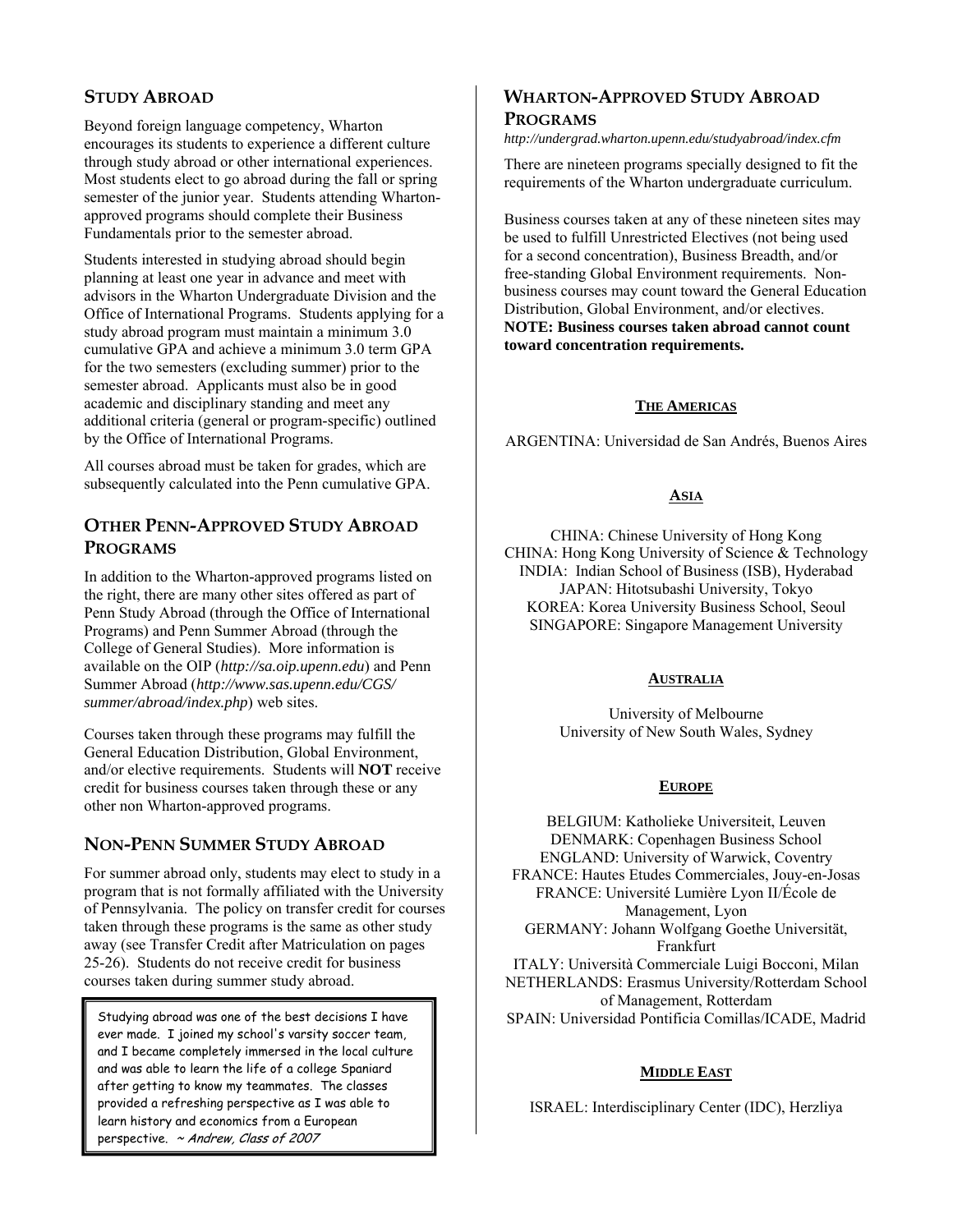## **WHY ENGAGE IN RESEARCH?**

*http://undergrad.wharton.upenn.edu/research/*

Conducting research permits individualized, in-depth learning under the mentorship of a faculty expert. It is helpful to students who may apply for distinguished international fellowships or who are otherwise planning to pursue graduate studies in an analytical discipline. Research skills are useful for decision-making in the private and public sectors, and are required in academic positions.

## **BENJAMIN FRANKLIN SCHOLARS AND JOSEPH WHARTON SCHOLARS (BFS / JWS)**

BFS: *http://www.upenn.edu/curf/scholars/scholars\_bfs.htm* JWS: *http://undergrad.wharton.upenn.edu/research/jws.cfm* 

These programs emphasize the importance of scholarly research and the liberal arts & sciences. Jointly, they involve taking scholars seminars/courses both inside and outside of Wharton. JWS requires a significant senior research project, which is waived for those students conducting a significant project for a joint or dual degree. Otherwise, students take WH 399 (JWS Senior Research Seminar) in their final year, which involves hearing faculty research presentations in the Fall and performing and presenting their own projects in the Spring. Participation in the JWS Program requires membership and continued good academic standing in the BFS Program. A limited number of students may apply jointly to JWS and BFS at various times during their freshman year. Applications are due by February 1 and June 1. The BFS Program will continue to accept applications from sophomores.

## **WHARTON RESEARCH SCHOLARS PROGRAM (WRS)**

*http://undergrad.wharton.upenn.edu/research/scholars http://repository.upenn.edu/wharton\_research\_scholars/* 

The Wharton Research Scholars Program provides juniors and seniors with the opportunity to conduct research under the supervision of some of Wharton's preeminent faculty members and within a community of scholars, who while pursuing their own projects, interact and share their research experiences. They also attend faculty research presentations and present their own proposals in January and final projects in late March. The scholars' final research papers are posted electronically on the WRS Program site within *Scholarly*Commons@Penn.

## **UNIVERSITY SCHOLARS (US)**

*http://www.upenn.edu/curf/scholars/scholars\_us.htm* 

The University Scholars program is open to all students at the University. It is "an unusual environment for intellectually dynamic students who have already demonstrated their commitment and dedication to research." It involves in-depth research, making an early start in graduate and professional courses, mentoring, research funding and scholarly events, and meeting weekly for lunches at which UScholars present and discuss their research.

## **SUMMER PROGRAM FOR UNDERGRADUATE RESEARCH (SPUR)**

*http://undergrad.wharton.upenn.edu/research/spur.cfm*  Wharton SPUR provides a small group of highly motivated students an opportunity to design and perform in-depth research over a 10-week period in the summer under the guidance of some of Wharton's preeminent faculty members. It additionally provides a community of scholars in which students can hear research presentations by faculty members and doctoral students, learn about resources for research, and learn vicariously about other areas of inquiry through the sharing of research experiences. Student participants, primarily rising sophomores and juniors, receive University summer housing and a stipend.

## **RESEARCH GRANTS**

*http://www.upenn.edu/curf/research/research\_grants.htm*  Grants for research are available through the University's Center for Undergraduate Research and Fellowships. Students may not receive both academic credit and grant funding for the same research project. A summer research grant may serve as an alternative to a summer internship. Other research grants are available for projects pursued during the academic year.

## **RESEARCH ASSISTANTSHIPS**

Wharton Research Centers and Faculty:  *http://www.wharton.upenn.edu/faculty/centers\_and\_initiatives/ http://www.wharton.upenn.edu/faculty/acad\_depts/*  Penn Research Centers:

 *http://www.upenn.edu/research/CandI.htm*  CURF Directory:

 *http://www.upenn.edu/curf/research/research\_directory.htm* 

Many faculty members hire undergraduate students to assist in their research activities. Matching the breadth of interests among the faculty, projects and related research assistance may be of a quantitative or qualitative nature and could involve such activities as creating or using databases, engaging in statistical analysis, summarizing scholarly literature, and/or writing up research results.

## **CENTER FOR UNDERGRADUATE RESEARCH AND FELLOWSHIPS (CURF)**

*http://www.upenn.edu/curf/research/research.htm* 

The University of Pennsylvania's Center for Undergraduate Research and Fellowships provides information, advice, resources, and support for Penn students seeking to become involved in faculty research, to initiate research projects of their own, or to fund graduate study at home or abroad.

## **WHARTON RESEARCH AND SCHOLARS PROGRAMS**

*http://undergrad.wharton.upenn.edu/research/index.cfm*  Students may obtain additional advice and support from the Director of Research and Scholars Programs, Dr. Martin Asher (JMHH G95, 215-898-0285, asherm@wharton.upenn.edu).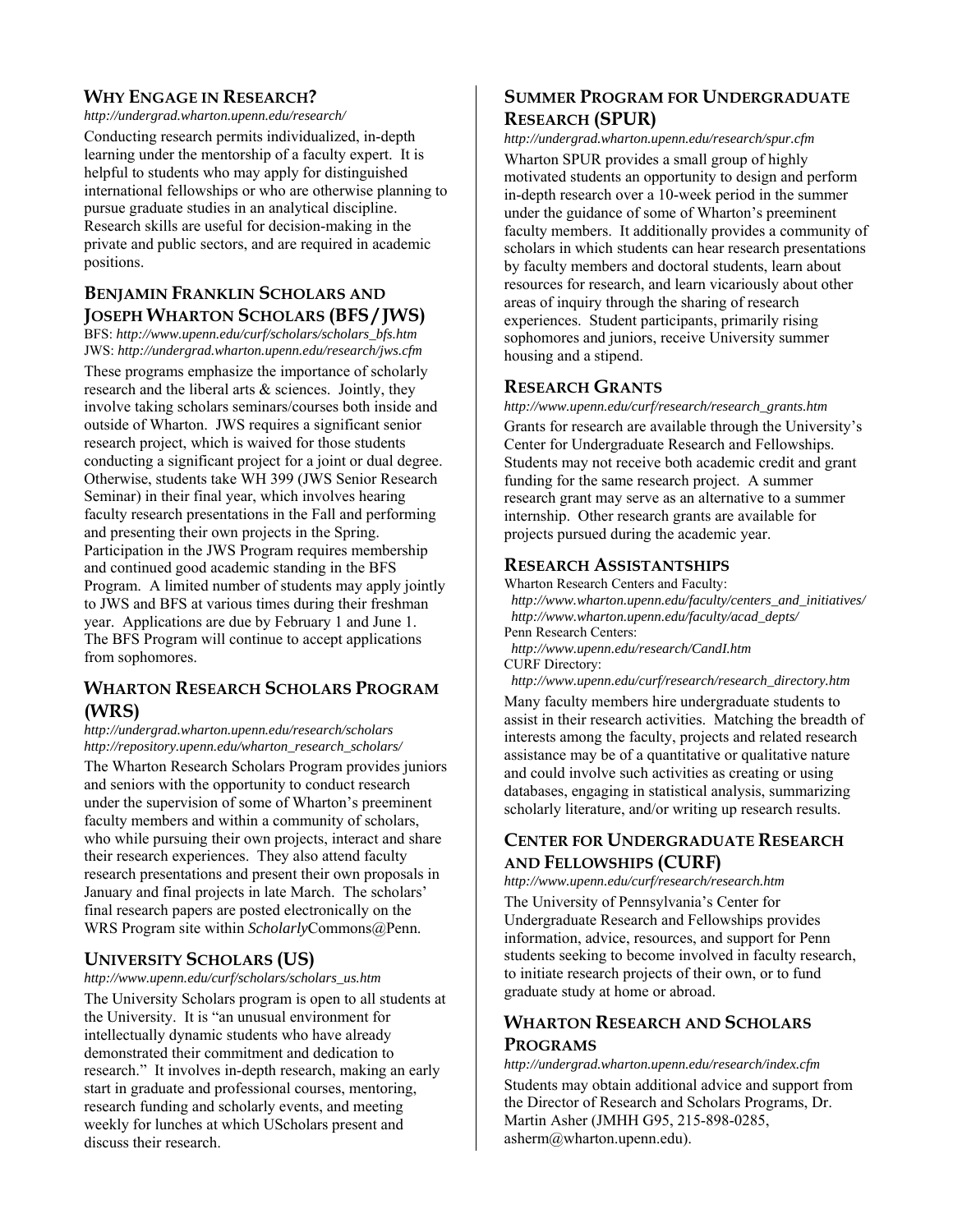

## **WHARTON UNDERGRADUATE STUDENT ORGANIZATIONS**

Attending classes is only part of an education as a Wharton undergraduate student. Getting involved in a student organization broadens students' experiences and provides an opportunity to interact with people of similar interests. Wharton offers a diverse range of student organizations that represent the different interests of the student body. Students learn valuable skills needed for their professional career by planning a conference or a distinguished speaker series, conducting community service projects, chairing a committee, or serving as a board member. Student organizations are also a great way to socialize with other Wharton students.

There are over 45 student organizations within the Wharton community. Two key organizations that work on community initiatives within Wharton are:

## **Wharton Council (WC)**

*http://www.whartoncouncil.org/* 

The Wharton Council is dedicated to improving student life by fostering a more complete co-curricular experience for the Wharton undergraduate community. The Council achieves this goal by organizing community-building social traditions and initiatives for students and through their funding and support of over 45 different clubs in Wharton. Many WC events have become Wharton traditions that create shared experiences for Wharton undergraduates such as Clubbing Night, Winter Whartonland and Hostile Takeover. The Wharton Council seeks new members who have a passion for celebrating the Wharton community and who wish to develop their skills as student leaders.

For more information about student organizations, contact Lee Kramer, Director of Student Life in the Wharton Undergraduate Division at (215) 898-7613, lkramer@wharton.upenn.edu. The Wharton Council can also provide information on student organization contacts, budget requests, and help in planning student organization conferences and events.

#### **Wharton Dean's Advisory Board (WAB)** *http://clubs.wharton.upenn.edu/wduab*

The mission of the Wharton Dean's Advisory Board is to proactively address concerns of the students and administration of the Wharton School by creating policy initiatives and facilitating communication. WAB works closely with the Dean, Vice Dean and the administration to further enhance the Wharton undergraduate experience while striking a balance between project implementation and policy advising, primarily related to academic issues.

## **WHARTON INTERNATIONAL PROGRAM (WIP)**

The Wharton International Program is a fully-escorted half-credit opportunity for undergraduates to explore a culture outside of the United States. Through this program, students are introduced to the country's business and cultural setting. They have the opportunity to explore the local business environment and gain a better understanding of themselves and their own culture. Students are selected to participate in this global adventure through a competitive application process. All undergraduates are eligible to apply, but preference is given to Wharton students in the freshman and sophomore year. The ten-day programs typically run from mid to late May. Previous sites have included Lyon, France; Beijing, China; Hong Kong; Hyderabad, India; Milan, Italy and Seoul, South Korea.

## **COHORTS**

With a class of over 500 students, feeling part of the Wharton community can be a challenge for new students. To address this challenge, Wharton has implemented a cohorting system through which freshmen are divided into nine cohorts of approximately 60 students each. The cohorts take two courses together (Management 100 and BPUB 250) and also participate in team-oriented, cocurricular activities to help foster community and create a sense of Wharton pride. Cohort programming continues throughout the entire undergraduate experience via events and activities that are designed to maintain cohort connections. The cohort program also provides unique leadership opportunities within each cohort including cohort representatives, cohort presidents and cohort council members.

Each cohort has a Cohort Mentor, an upperclass student who is committed to helping new students enhance their experience as a member of the Wharton community and who is available to provide support during the transition to Penn. First-year students will be contacted by their Cohort Mentor over the summer and will be able to chat with their Cohort Mentor and fellow cohort members via Studentalk: *http://undergrad.wharton.upenn.edu/studentalk*.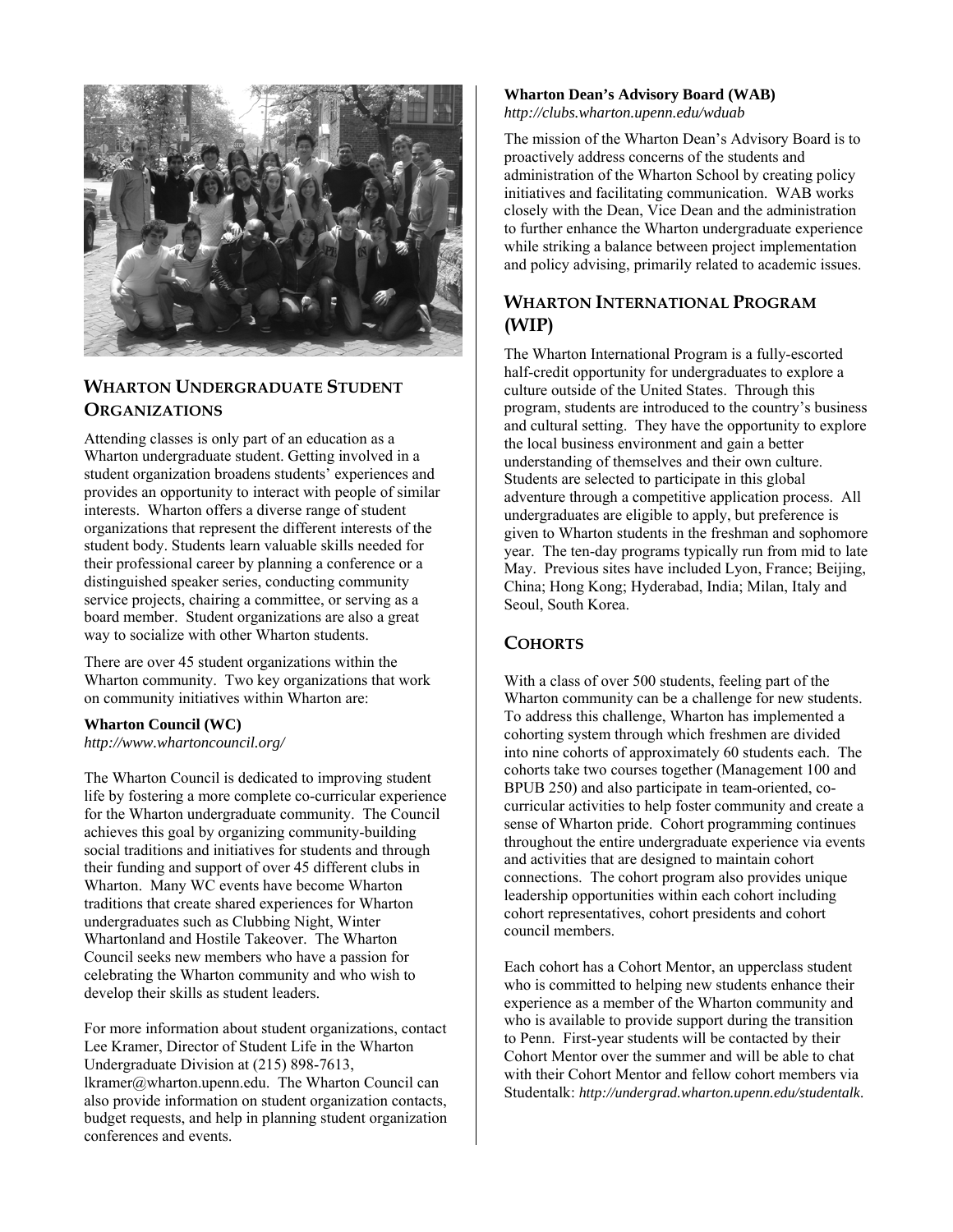## **EXCEPTIONS TO ACADEMIC REGULATIONS**

Exceptions to the Wharton undergraduate regulations outlined in this handbook can only be granted by approval of the Undergraduate Petitions Committee. Students who wish to petition the Committee should obtain a petition form in the Undergraduate Division.

Coordinated dual degree students in the Huntsman or Nursing & Health Care Management programs may petition the Wharton Undergraduate Division for any academic issues related to Wharton courses. For M&T, Life Sciences & Management, and dual degree students, all other petitions for exceptions (for example, late drop, late add, late withdrawal, late change of grade type) should be submitted to the home school.

## **REQUIREMENTS FOR THE DEGREE**

To be eligible to receive the degree of Bachelor of Science in Economics, single degree students must satisfactorily complete the 37 course units of the Wharton curriculum and meet the curricular requirements described in this handbook. Students must have a cumulative GPA of at least 2.0 and must earn at least a 2.5 GPA in the four courses counted toward the concentration(s). Coordinated dual degree students and students in the Life Sciences & Management Program should consult their program advisors for degree completion policies and information.

No more than eight courses in any one department may be taken for credit towards graduation. All NR, GR, and I designations must be changed to a letter grade or be otherwise cleared from the record in order to graduate.

Once a student has graduated from the University, no further changes to the transcript are permitted. It is the student's responsibility to ensure that the transcript is correct at the time of graduation. Students may check their unofficial transcript by accessing Penn InTouch at *https://sentry.isc.upenn.edu/intouch/.*

## **ACADEMIC POLICIES AND PROCEDURES**

## *Academic Progression*

To maintain satisfactory progress at Wharton, students are expected to:

- Maintain a minimum semester GPA of 2.0,
- Maintain a minimum cumulative GPA of 2.0,
- Have no more than two I, F, GR or NR grades for the academic term and
- Complete a minimum of 8 cu's in an academic year.

Students are responsible for successful completion of all degree requirements and are expected to work with an advisor to ensure that satisfactory progress is being made throughout their academic career. The Academic Progressions Committee will review students who do not

complete at least 8 course units per academic year and/or students who do not complete Wharton courses required for the degree in a timely manner. Students who do not meet these minimum academic standards may be placed on a one-year mandatory leave of absence.

## *Academic Standing*

The Academic Standing Committee monitors the academic performance of all undergraduates. At the end of every semester, the committee reviews the performance of all students and assesses their academic standing. The following sanctions may be rendered against a student whose performance falls below the school's standard for making satisfactory progress.

**Probation:** Students who have a semester GPA below 2.0 will be placed on probation by the Academic Standing Committee. Once on probation, students must take four courses in the following semester, must earn at least a 2.0 term GPA with no I, F, W, or GR grades, and may lose the ability to participate in school-based co-curricular activities. Students on probation must meet regularly with an academic advisor in the Undergraduate Division.

Students who have previously been placed on Probation and fall below the school's standard for satisfactory progress in any subsequent semester will be subject to more serious sanctions than students who are facing academic difficulties for the first time.

**Drop Warning:** Students may be placed on Drop Warning if they fall significantly below the level of academic performance required to make progress toward graduation, if they have two semesters with a GPA below 2.0, or if they have one semester with a GPA below 1.50. Once students have been placed on drop warning, they must take four courses in the following semester, must earn at least a 2.0 term GPA with no I, F, W, or GR grades, and may lose the ability to participate in schoolbased co-curricular activities. This action is intended to provide students with an opportunity to show improvement in their academic course work.

Students who have previously been placed on Drop Warning and fall below the school's standard for satisfactory progress in any subsequent semester will be subject to more serious sanctions than students who are facing academic difficulties for the first time.

**First Drop:** Students who continue to earn failing grades or otherwise perform very poorly, showing no significant improvement, will be dropped from the rolls of the University. The first drop action requires a minimum oneyear mandatory leave from the University. During this period, students may not enroll in another institution with the intent of transferring those credits to Penn. At the end of the one-year period, students may apply to the Academic Standing Committee for reinstatement. The committee may require medical or other documentation to assist in making its decision.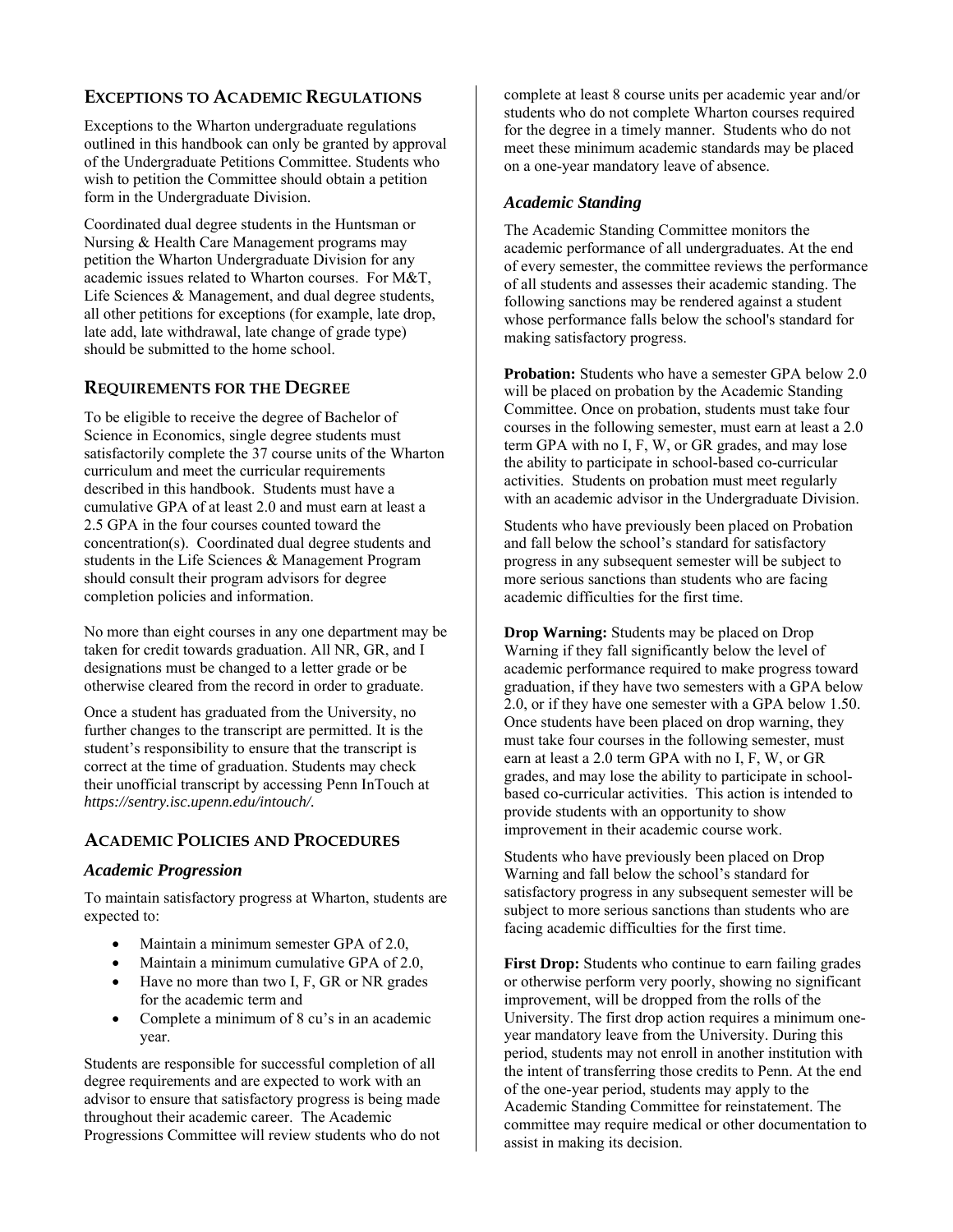If re-admitted, students must maintain good academic standing through graduation or they will be dropped from the university without further warning, with no opportunity for readmission.

Students who feel that extenuating circumstances warrant continued enrollment may submit an appeal to the Academic Standing Committee to rescind its drop decision and permit them to continue their course of study without interruption.

At the discretion of the Academic Standing Committee, students may be immediately placed on Drop Warning or First Drop because of poor academic performance.

**Second Drop:** A second drop action is permanent and irrevocable.

## *Class Attendance*

Students are expected to attend all classes. A class for which a student is registered is an appointment that takes precedence over all other engagements. In all courses, the faculty member in charge of the course will determine the number of absences permitted without incurring a penalty. Non-attendance or frequent absences in a course may result in a grade of F at the end of the term.

## *College of General Studies Course Credits*

Wharton students may take courses in the College of General Studies (CGS), whether day or evening classes, for full credit and may count them toward the curriculum requirements. Refer to the Advising & Registration section of this handbook (page 16) for information on permits for CGS courses.

## *Course Load*

Wharton offers only a full-time program of study, and the minimum course load is 4 cus per term for the Bachelor of Science degree, although many Wharton undergraduates typically complete 5 cus per term.

Registration for a reduced course load of fewer than 4 cus per term may have implications for financial aid, among other areas. Please refer to pages 26-27 for financial policies and procedures related to course load.

First-year students may not take more than 5.5 course units during the first semester. Students must be approved for more than 5.5 course units in subsequent semesters by an advisor in the Undergraduate Division.

## *Course Selection/Drop Period*

Students may request courses in Penn InTouch until the end of the second week of classes. After the first two weeks, students may request additional courses only with the permission of the instructors.

Students may drop courses in Penn InTouch until the end of the fifth week of classes. *Students who are receiving financial aid should check with Student Financial Services before dropping a course, since some aid* 

*packages require a minimum number of credits per semester. International students have strict course load requirements and must consult with the Office of International Programs about maintaining a full course load.*

Students may not drop a course after the drop period ends. They may, however, withdraw until the end of the tenth week of class; see the section on course withdrawals on page 26 for more information.

*It is the student's responsibility to make sure that s/he is properly enrolled or not enrolled in courses. This may be done by accessing Penn InTouch or by checking with an advisor in the Undergraduate Division.*

Some academic departments have different rules governing their course selection, drop and withdrawal policies. Consult the department websites and individual faculty for more information.

## *Examinations*

**Midterm Examinations:** Students who miss a stated midterm examination may take a postponed exam only with the approval of the instructor in charge of the course.

**Final Examinations:** If final exams are given at the end of the term, they must be given at times published in the University Course Roster. Students may not take final exams at times other than those specified. For rules governing exams, refer to the Pennbook online: *http://www.vpul.upenn.edu/osl/pennbook.html*.

## *Grading*

Students may check posted grades at any time by accessing Penn InTouch.

**Term Grades:** Grades are reported for each course at the end of the term. Students must obtain a grade of D or better to receive credit in any course.

**Grading System:** All Wharton courses are graded on a plus/minus system, from A+ to F. All students taking Wharton courses will be graded in the same manner. Wharton students who take courses in any other school of the University are subject to that school's grading system for those courses.

The grade point average (GPA) is tabulated at the end of every semester based on the following:  $A^{+}$ , A (4.0); A- (3.7); B+ (3.3); B (3.0); B- (2.7); C+ (2.3); C (2.0); C-  $(1.7)$ ; D+  $(1.3)$ ; D $(1.0)$ , and F $(0.0)$ . There is no grade of D-.

**Dean's List:** Students who achieve a grade point average of 3.70 or higher over the two consecutive semesters during one academic year (excluding summer), have no grade lower than a C, complete six or more courses for letter grades, and have no incompletes and no disciplinary action taken against them, are placed on the Dean's List – with a notation on their transcript.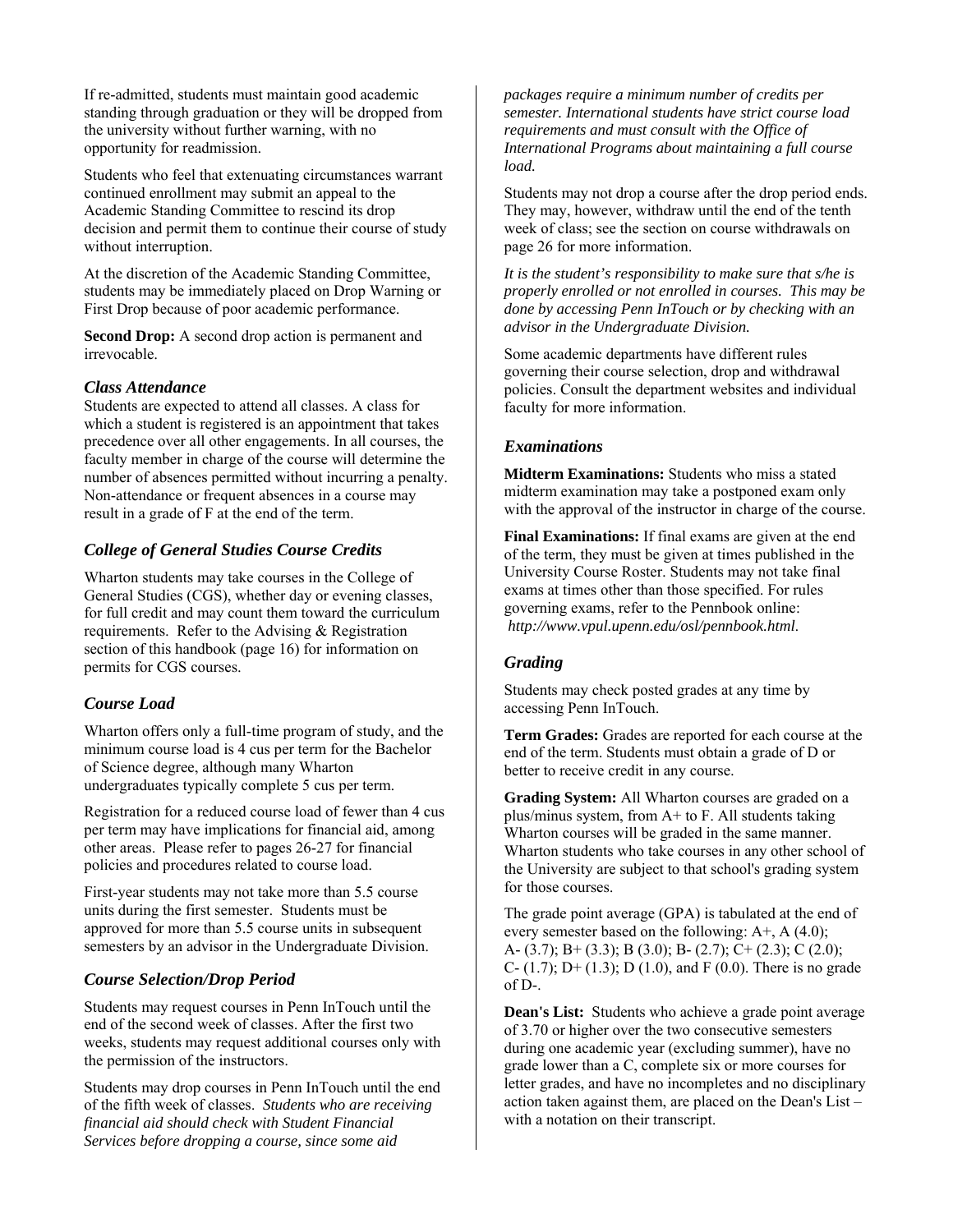**Graduation Honors:** Graduation Honors are based on cumulative GPA at the time of graduation.

| Summa Cum Laude | $3.80 - 4.00$ GPA |
|-----------------|-------------------|
| Magna Cum Laude | $3.60 - 3.79$ GPA |
| Cum Laude       | $3.40 - 3.59$ GPA |

*Students who have been found responsible for violating the Code of Academic Integrity are not eligible for Graduation Honors.* 

**Pass/Fail (P/F):** Wharton undergraduates may take up to a total of three courses in the General Education Distribution and the elective areas on a pass/fail basis. *All three Global Environment courses and second concentration courses counting as Unrestricted Electives must be taken for a grade.* Students may take no more than one course pass/fail in a given semester, with the exception of second-semester seniors, who may take two courses pass/fail. First-semester freshmen cannot take a course pass/fail.

A grade of D or better in a course taken P/F will appear on the transcript with a P, denoting a pass. F will appear on the transcript for a failing grade. Ps do not figure into the GPA; Fs, however, are included in the GPA.

Instructors are not made aware of the grading type of a course. Therefore, it is the student's responsibility to confirm the grade type in PennInTouch. The grade type of a course may not be changed after the drop deadline.

**Changing Grade Type:** The registration system asks students to choose a grade type (grade or pass/fail) when they register for a course. *Students may change a course's grade type until the end of the drop period.* There are certain restrictions on the use of pass/fail courses in the curriculum; see the section on pass/fail above.

It is the student's responsibility to make sure that his/her enrollment accurately reflects the desired grade type for a course. Students may do so by checking Penn InTouch at *https://sentry.isc.upenn.edu/intouch/*.

**Incomplete Grades:** In extenuating circumstances, students may be granted an extension of time by an instructor to complete course requirements *including taking a make-up exam*. In this case, the grade of I (incomplete) is recorded; however, work must be completed for the course within the first four weeks of the next semester, or the I will automatically convert to an F for the course. The grade of F will remain on the transcript until the work has been completed and the instructor has submitted a change of grade for the course.

**Failing Grades:** An F in a course will permanently remain on the transcript and will be factored in when calculating a student's cumulative GPA. If the course is retaken, the new grade will not replace the original F; however, the new grade will be counted toward the cumulative GPA and the student will receive credit for the repeated course. If a student receives an F in a required

course, the course must be retaken. If a student receives an F in a non-required course, s/he may either repeat the course or substitute another.

**Repeating Courses:** A student may not repeat for credit any course in which a passing grade (D or better) was received.

**Auditing Courses:** Undergraduate students cannot officially audit a course. Students who wish to attend a class but not take it for credit may do so only with the permission of the instructor. No formal record appears on the transcript for students who sit in on a course.

## *Grade Grievance Process*

Students who wish to have a course grade reviewed must first attempt to resolve the issue with the course faculty. If the issue is not satisfactorily resolved after meeting with the course faculty, students can appeal to the Chair of the Department in which the course is offered. All grade grievances must be initiated before the end of the semester after the course was completed (e.g., the deadline for Spring 2007 courses is December 2007). Grievances brought forward after this time period will not be considered. This policy does not apply to study abroad courses.

## *Internal Transfer*

Wharton students who are interested in applying for internal transfer to one of the other undergraduate schools at the University of Pennsylvania must meet with an advisor in the respective school to discuss the internal transfer process and eligibility criteria and to seek guidance on the school's academic requirements and potential majors. Internal transfer may not be initiated until the student has completed one academic year in Wharton.

Internal transfer is not automatic or guaranteed. Students must meet the requirements and gain formal acceptance to the school to which they are applying. Students who fail to successfully transfer and who are not making progress toward degree completion in the Wharton School may be reviewed by the Academic Progressions Committee for further action.

External transfer students cannot apply for internal transfer to another school at Penn. External transfer students are only permitted to apply for a dual degree program after two resident semesters at Penn and must complete the degree program in their home school.

My first year at Wharton was challenging and intense, but at the same time it enabled me to look at the world around me in an entirely different way. I'm coming out of this year with a new perspective and many new friendships that will last through my years at Wharton and beyond.

~ Brian, Class of 2010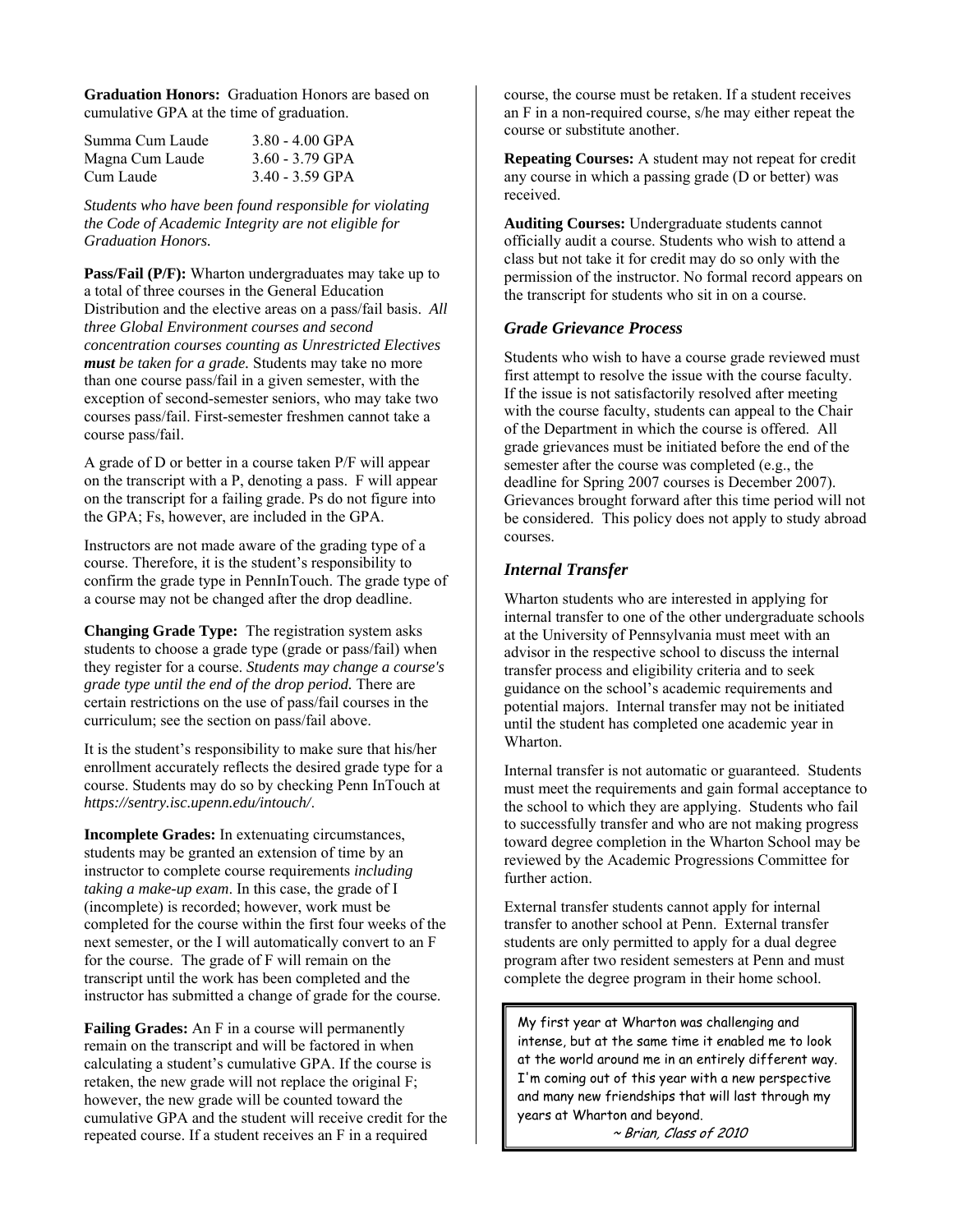## *Leave of Absence*

Any currently enrolled student is eligible to take a leave of absence. Students who are not in good standing or who have a disciplinary action pending against them require special approval.

Wharton students cannot earn credit for courses given by another institution while on leave of absence. In addition, students must complete degree requirements within an eight-year period after matriculation. Failure to do so may result in the student being withdrawn from the University of Pennsylvania.

## **Requesting a Leave of Absence:**

To apply for a Leave of Absence, students must meet with an advisor in the Wharton Undergraduate Division and submit a *Wharton Leave of Absence Request* form with a written explanation of the nature of their leave. Dual and Coordinated Dual Degree students are held to the leave of absence policy governed by their home school and must submit requests to take and return from a leave of absence to both schools.

Medical and psychological leaves require documentation from the appropriate health professional. An advisor in the Wharton Undergraduate Division may require the student requesting the leave to consult with a Penn professional such as Student Health or Counseling and Psychological Services (CAPS) prior to granting approval.

Students are responsible for dropping their classes when a Request for Leave is submitted within the University drop period and should meet with their academic advisor to discuss academic planning issues. When a request for leave is submitted after the fifth week of the semester up until the end of the tenth week, students will be withdrawn from their classes. The deadline for leave of absence request for a given semester is the same as the University course withdrawal deadline (end of tenth week).

Students requesting a leave of absence should consult the Leave of Absence Checklist available on the Student Financial Services web site: *http://www.sfs.upenn.edu/ special-polices/policies-leave-of-absence.html*. The checklist outlines other campus offices and services that students should contact prior to taking a leave.

## **Return from a Leave of Absence:**

Students on leave are required to notify the Wharton Undergraduate Division of their plans to return from or extend their leave according to the following timeline:

| <b>Semester on Leave:</b> | <b>Notify WUG Division of</b>        |  |
|---------------------------|--------------------------------------|--|
|                           | <b>Plans:</b>                        |  |
| Fall                      | Between October 15 <sup>th</sup> and |  |
|                           | January 1st                          |  |
| Spring                    | Between March 15 <sup>th</sup> and   |  |
|                           | September 1st                        |  |

Students planning to return from leave must complete a *Wharton Return from Leave of Absence Request* form and must consult with an academic advisor in the Undergraduate Division. Dual and coordinated dual degree students must contact both schools in which they are enrolled.

Students who are on a leave of absence for medical or psychological reasons will be required to submit documentation from a healthcare professional supporting their return to the University. An academic advisor can verify if documentation is required.

Students returning from leave of absence should consult the Returning to Penn checklist available on the Student Financial Services web site: *http://www.sfs.upenn.edu/ special-polices/policies-leave-of-absence.html*. The checklist outlines other campus offices and services that students should contact in preparation for the return from leave. Permission to return from leave of absence is at the discretion of the Wharton Undergraduate Division.

## **Leave of Absence - Financial Credit:**

Financial reimbursement or credit may be issued when a leave is approved early in a semester. Consideration for tuition refund or credit is based on the number of weeks completed in the semester. Please refer to the Financial Policies and Procedures section of this handbook (pages 26-27) for more information.

A student who is required to withdraw because of a violation of University regulations will not receive a tuition refund.

For more information on refunds or credit for non-tuition charges, such as housing and dining, students should contact those campus offices directly. The Student Financial Services Leave of Absence checklist provides additional information and a list of contacts and is available at: *http://www.sfs.upenn.edu/specialpolices/policies-leave-of-absence.html.*

## *Residency Requirement*

External transfer students must complete at least one-half (19 cus minimum) of their required course work and at least four semesters at Penn.

## *Transfer Credit after Matriculation*

Once students matriculate at the University of Pennsylvania, they must take all business courses at the University. However, in Wharton faculty-approved study abroad programs, students may receive business breadth course credits.

Students who enter Penn as freshmen may take up to four courses outside of the University toward their degree (this includes courses taken prior to matriculation at Penn). These courses must be taken during the summer and may only be taken in non-Wharton subjects. To receive credit, students must earn a grade of C or better and have individual departmental approval for each course.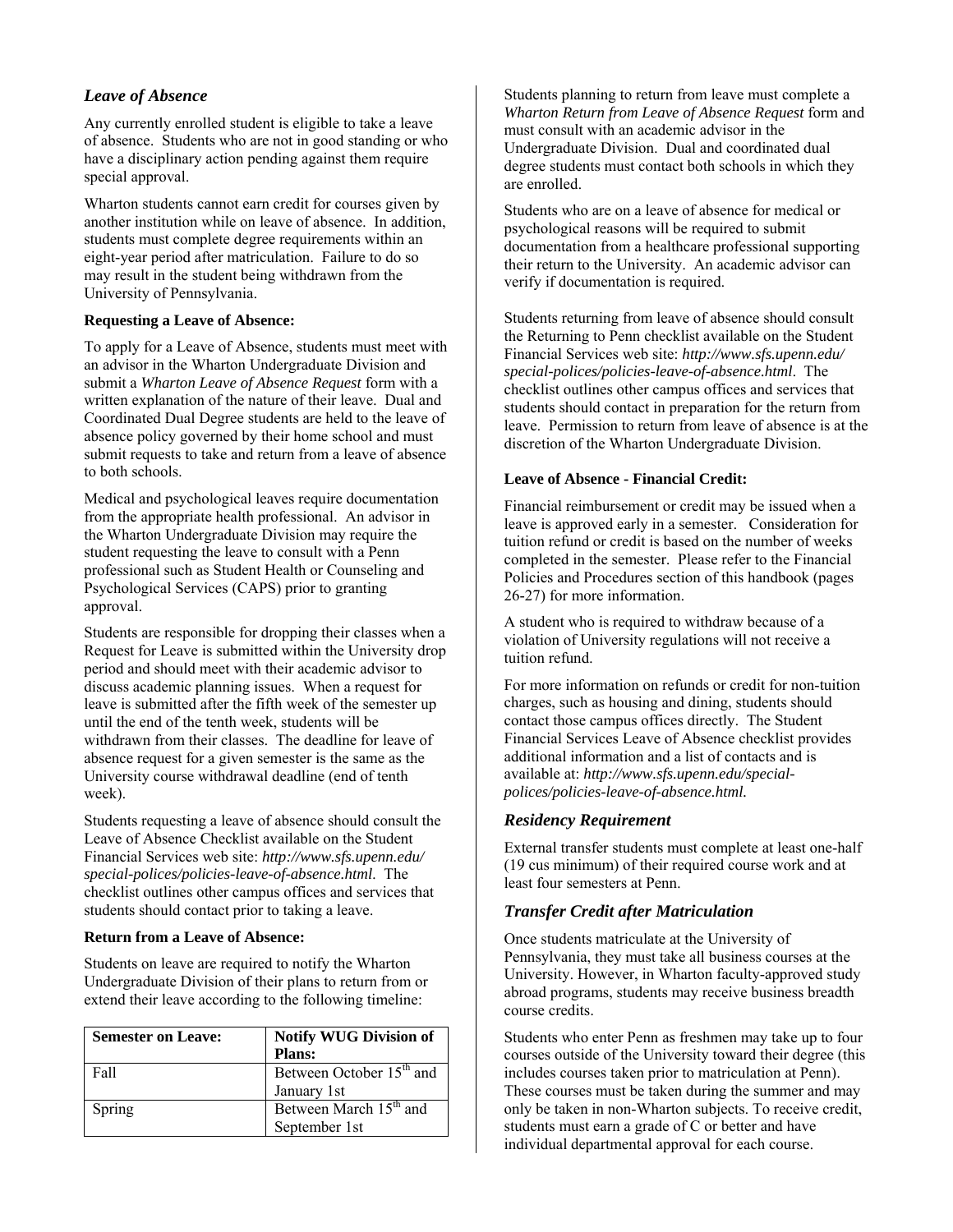Students may not transfer courses from outside Penn that were taken pass/fail.

Credit away is granted only on the basis of regular college classroom instruction. Courses must be approved by the appropriate academic department for credit. None of the grades from these courses will be included in the Penn grade point average.

External transfer students may take no additional courses outside the University for transfer credit once they have matriculated at Penn.

## *Verification Letters*

## **Enrollment and Academic Standing**

Students requiring a letter or completion of paperwork verifying their enrollment status or academic standing should complete a *Letter of Good Academic Standing Request* form, available in the Wharton Undergraduate Division, G95 Huntsman Hall. Students will be notified via email when their letter is ready for pick-up.

## **Degree Conferral and Graduation**

Students who require verification of graduation and degree conferral can request a copy of their official transcript from the Office of the Registrar. More information on the transcript request process is available online at *http://www.upenn.edu/registrar/.*

International students sometimes require additional verification in the form of a letter. Letter requests should be made in writing by completing a request form available in the Undergraduate Division.

Graduating students will be able to obtain graduation verification letters according to the timeline below provided that all course work has been successfully completed, grades have been recorded, and all other degree requirements have been met, resulting in the posting of the degree conferral date on the transcript. Dual and coordinated dual degree students must be cleared for graduation by both schools in which they are enrolled and should contact their home school for verification.

| <b>Graduation Term:</b> | <b>Verification Letter</b><br><b>Available Beginning:</b> |
|-------------------------|-----------------------------------------------------------|
| December                | January 31st                                              |
| May                     | June $1st$                                                |
| August                  | August 31 <sup>st</sup>                                   |

The Wharton Undergraduate Division will not provide graduation verification letters prior to the respective deadline dates and prior to the above conditions being met.

Students who have questions about this policy should contact Melissa Hagan at (215) 898-6353 or thomasm2@wharton.upenn.edu.

For questions or concerns related to visa status, please visit the Office of International Programs at 3701 Chestnut Street, Suite 1W or contact them at 215-898- 4661.

## *Withdrawal from Courses*

Students may drop a course with no notation on their transcript up until the end of the fifth week of a fall or spring semester. Refer to the Course Selection/Drop section on page 23 of this handbook for more information on drop/add and to the Summer Course Guide online at *http://www.sas.upenn.edu/CGS/summer/sessions/index.php* for summer session drop and withdrawal dates.

Between the fifth and tenth week of a fall or spring semester, students may withdraw from a course, but only with the written permission of the course instructor. Withdrawals appear on the transcript as a W and are not calculated into the grade point average**.** After the tenth week of the semester, withdrawals are not normally permitted. Students who have a serious and compelling extenuating circumstance may petition the Petitions Committee to grant a late withdrawal for a course. Students petitioning for an exception must obtain written support from the instructor for the committee to consider the petition.

## **FINANCIAL POLICIES AND PROCEDURES**

## *Tuition, Fees and Other Charges*

The PennBook describes policies regarding payment of tuition, general fee, technology fees, dining arrangements, and other charges. For more information, refer to *http://www.vpul.upenn.edu/osl/pennbook.html.*

## *Reduction of Tuition and Fees for Leave of Absence or Withdrawal from the University*

A student who chooses to withdraw from the University, who is required to withdraw for failure to maintain a satisfactory scholastic standing, or who is granted a leave of absence from a full-time division of the University during the fall or spring term of the academic year will be eligible for a reduction in tuition and fees in accordance with the conditions set forth on the next two pages.

The effective date of separation from the University is the date the student files a written request for withdrawal or leave of absence in the Undergraduate Division. If the school representative determines that a financial adjustment is required, the school will post a manual adjustment to the students billing account.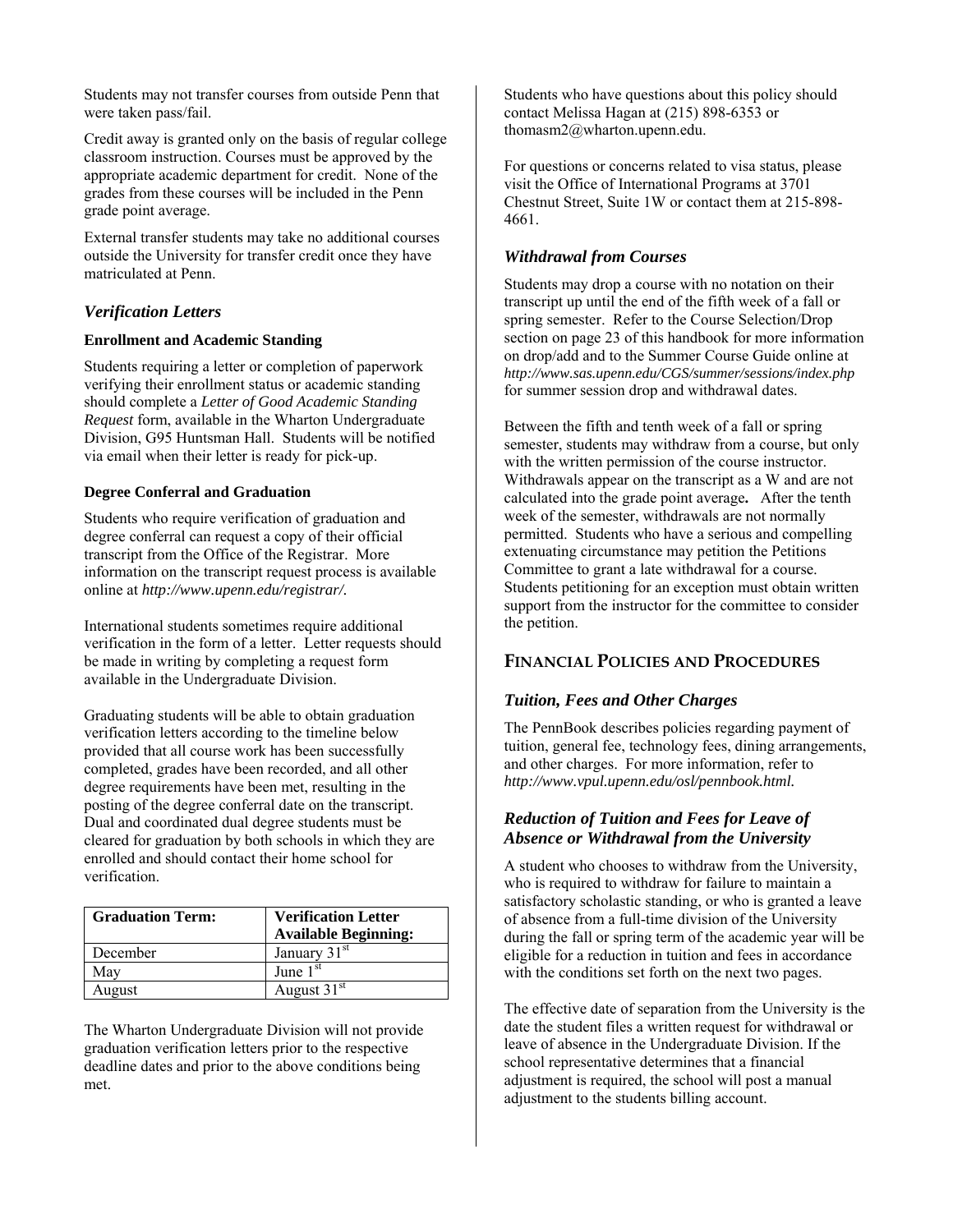Refer to the Leave of Absence/Withdrawal Checklist at *http://www.sfs.upenn.edu/special-polices/policies-leaveof-absence-tuition-fee-reduction.html* for additional information.

For all other students, semester charges will be adjusted as follows:

| If you left within:                | <b>Percent Refund of Tuition</b><br>and Fees |  |
|------------------------------------|----------------------------------------------|--|
| First two weeks of class           | 75%                                          |  |
| Third and fourth weeks of<br>class | 50%                                          |  |
| Thereafter                         | $0\%$                                        |  |

In the case of students receiving financial aid, eligibility for the term will be re-determined based on actual charges and prorated allowances for living expenses. Students should contact Student Financial Services for more information.

A student who is required to withdraw because of a violation of University regulations shall receive no tuition refund.

## *Course Load: Effect on Billing and Financial Aid*

Wharton offers only a full-time program of study, and the normal minimum course load is 4 cus per term for the Bachelor of Science degree, although many Wharton undergraduates typically complete 5 cus per term.

Students are automatically billed at the full-time rate every semester. Fewer than 4 cus per term may jeopardize both state and federal financial aid and may have an impact on such matters as visa status, athletic eligibility, and/or insurance coverage. Check carefully to be certain that you know the enrollment requirements of relevant organizations or funding agencies to avoid jeopardizing your standing as a student.

## **Part-Time Status for Seniors**

Graduating seniors in their final semester may be parttime by carrying 2.5 or fewer cus if, at that time, they need only 2.5 or fewer cus to graduate. Part-time billing is not automatically implemented when students advance register for one or two courses. Students must request approval in writing from the Wharton Undergraduate Division; without this approval, they will be billed at the full-time rate. No requests for part-time billing will be considered after the second week of classes.

## *Financial Aid*

Financial aid for U.S. citizens and permanent residents is based on financial need, as determined by Student Financial Services (SFS). Financial aid applications must be submitted annually. Financial assistance for international students is limited.

In addition to need-based financial aid, there are a number of payment and credit options available to parents and students to help manage the cost of education.

For further information on specific programs, application processes, payment and credit options, and links to outside scholarship searches, visit the SFS website at *http://www.sfs.upenn.edu.* Students may also contact SFS in person in the Franklin Building, First Floor, by phone at (215) 898-1988, or by e-mail at *sfsmail@sfs.upenn.edu.* 

## **USE OF THE WHARTON NAME AND LOGO**

The Wharton name and logo are registered trademarks of the School, and their use is restricted. Questions regarding the use of the name or logo should be directed to the Wharton Publications Office website at *http://publications.wharton.upenn.edu*.

## **E-MAIL AND WEB USAGE**

Use of the technology systems provided by the Wharton School and the University of Pennsylvania is a privilege granted to students with the understanding that they will use these tools responsibly. If students use these tools irresponsibly, e-mail privileges can be revoked. Please note the following policies concerning the appropriate use of technology:

- Student e-mail accounts may not be used for personal profit or gain, under any circumstances. This includes using a secondary commercial address, since the University or Wharton address often remains attached in headers and trailers, even if it is not visible to the sender.
- Chain letters through student e-mail are prohibited, either initiating or forwarding.
- On personal web pages, any commercial logos, photos, art, etc. must be selected from materials that are in the public domain. Students are prohibited from using proprietary materials such as University logos and photos; Wharton logos and photos; Disney characters, logos and photos; logos from other colleges and universities; or any specifically copyrighted corporate materials. If students wish to use a particular item and there is some question as to whether it is proprietary, they should check first before placing it on their web page.

For more information on the University's policies on the acceptable use of electronic resources, please refer to *http://www.upenn.edu/computing/policy/aup.html.* Additional questions about the appropriate use of technology may be directed to Wharton Computing and Instructional Technology or to Rudolph Broomes in the Undergraduate Division at (215) 573-9714, *rudolphb@wharton.upenn.edu*.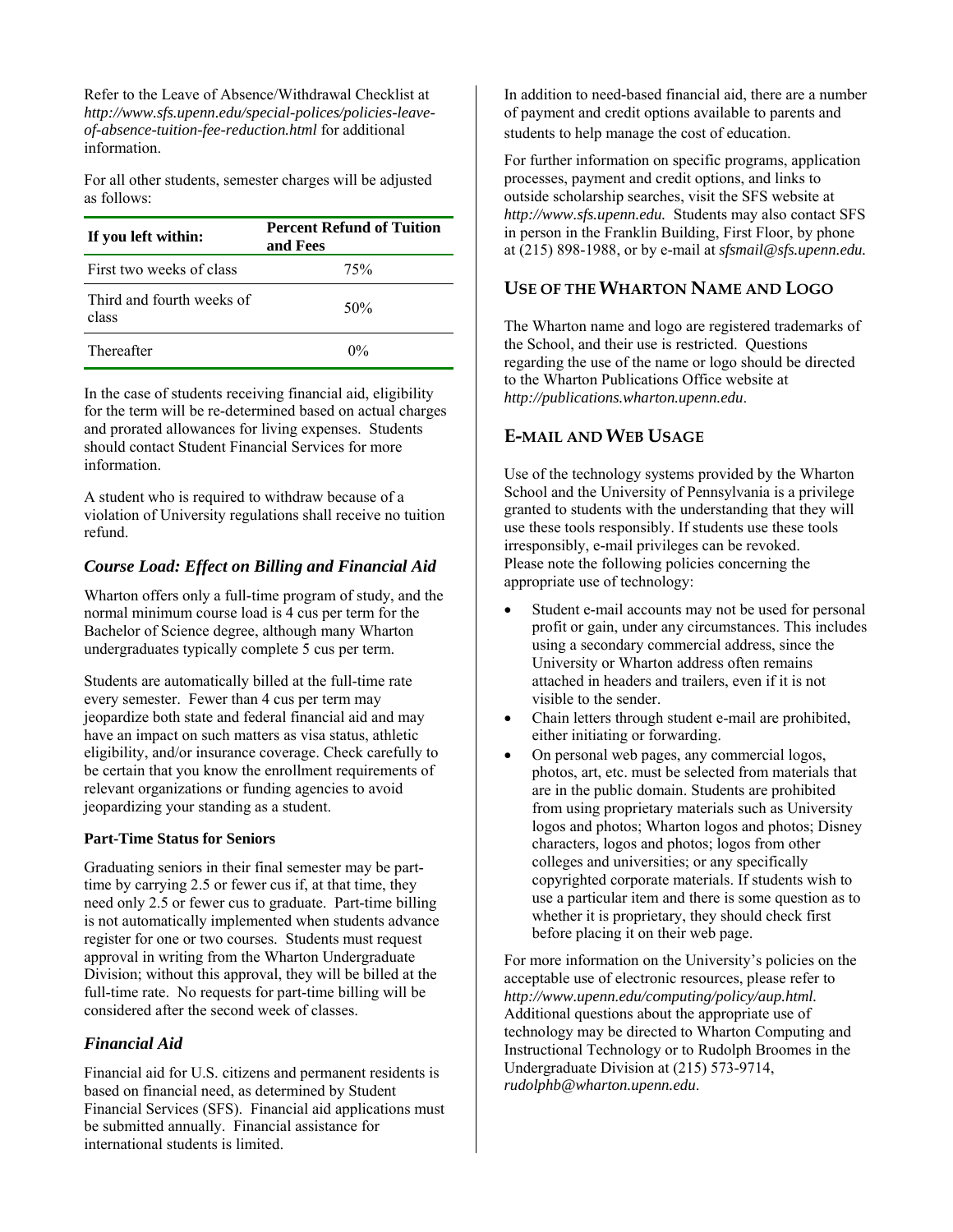## **CODE OF STUDENT CONDUCT OF THE UNIVERSITY OF PENNSYLVANIA**

*http://www.vpul.upenn.edu/osl/conduct.html* 

#### I. *Preamble*

 When Benjamin Franklin founded the Pennsylvania Academy, he defined its mission as "education for citizenship." In pursuit of this mission, the University of Pennsylvania is committed to achieving academic excellence, to creating an environment for inquiry and learning, and to cultivating responsible citizenship in the larger society. The University of Pennsylvania is a community in which intellectual growth, learning from others, mutual tolerance, and respect for freedom of thought and expression are principles of paramount importance. In an environment that promotes the free interchange of ideas, cultural and intellectual diversity, and a wealth of social opportunities, Penn students take advantage of the academic and non-academic opportunities available to them, deepening their intellectual insights through formal instruction, and expanding their educational experience beyond their academic programs. Members of the Penn community participate actively in the greater Philadelphia, state, national, and international communities in which they reside. "Citizens" of the University community include students, faculty, staff and those otherwise affiliated with the University.

Accepting membership into the University of Pennsylvania community as a student entails an obligation to promote its welfare by assuming the rights and responsibilities listed below. Each individual member of this community is responsible for his or her own actions and is expected to respect the rights of others.

#### II. *Rights of Student Citizenship*

 Membership in the University of Pennsylvania community affords every student certain rights that are essential to the University's educational mission and its character as a community:

 (a) The right to have access to and participate in the academic and non- academic opportunities afforded by the University, subject to applicable standards or requirements.

(b) The right to freedom of thought and expression.

 (c) The right to be free from discrimination on the basis of race, color, gender, sexual orientation, religion, national or ethnic origin, age, disability, or status as a disabled or Vietnam Era veteran.

 (d) The right to fair University judicial process in the determination of accountability for conduct.

#### III. *Responsibilities of Student Citizenship*

 Students are expected to exhibit responsible behavior regardless of time or place. Failure to do so may result in disciplinary action by the University. Responsible behavior is a standard of conduct which

reflects higher expectations than may be prevalent outside

the University community. Responsible behavior includes but is not limited to the following obligations:

 (a) To comply with all provisions of the University's Code of Academic Integrity and academic integrity codes adopted by the faculties of individual schools.

 (b) To respect the health and safety of others. This precludes acts or threats of physical violence against another person (including sexual violence) and disorderly conduct. This also precludes the possession of dangerous articles (such as firearms, explosive materials, etc.) on University property or at University events without University authorization.

 (c) To respect the right of fellow students to participate in university organizations and in relationships with other students without fear, threat, or act of hazing.

 (d) To refrain from conduct towards other students that infringes upon the Rights of Student Citizenship. The University condemns hate speech, epithets, and racial, ethnic, sexual and religious slurs. However, the content of student speech or expression is not by itself a basis for disciplinary action. Student speech may be subject to discipline when it violates applicable laws or University regulations or policies.

 (e) To refrain from stealing, damaging, defacing, or misusing the property or facilities of the University or of others. This also precludes the disruption of University computing services or interference with the rights of others to use computer resources.

 (f) To be honest and truthful in dealings with the University, about one's own identity (e.g., name or Social Security number), and in the use of University and other identification.

(g) To cooperate fully and honestly in the Student Judicial System of the University, including the obligation to comply with all judicial sanctions.

 (h) To comply with all contracts made with the University, such as Residential Living Occupancy Agreements and Dining Services contracts.

 (i) To comply with policies and regulations of the University and its departments (e.g., the University's Guidelines on Open Expression, Anti-Hazing Regulations, Drug and Alcohol Policies, Sexual Harassment Policy, etc.).

(j) To comply with federal, state and local laws.

*(Source: Office of the President, 1994)* 

## **CODE OF ACADEMIC INTEGRITY OF THE UNIVERSITY OF PENNSYLVANIA**

*http://www.vpul.upenn.edu/osl/acadint.html* 

 Since the University is an academic community, its fundamental purpose is the pursuit of knowledge. Essential to the success of this educational mission is a commitment to the principles of academic integrity. Every member of the University community is responsible for upholding the highest standards of honesty at all times. Students, as members of the community, are also responsible for adhering to the principles and spirit of the following Code of Academic Integrity.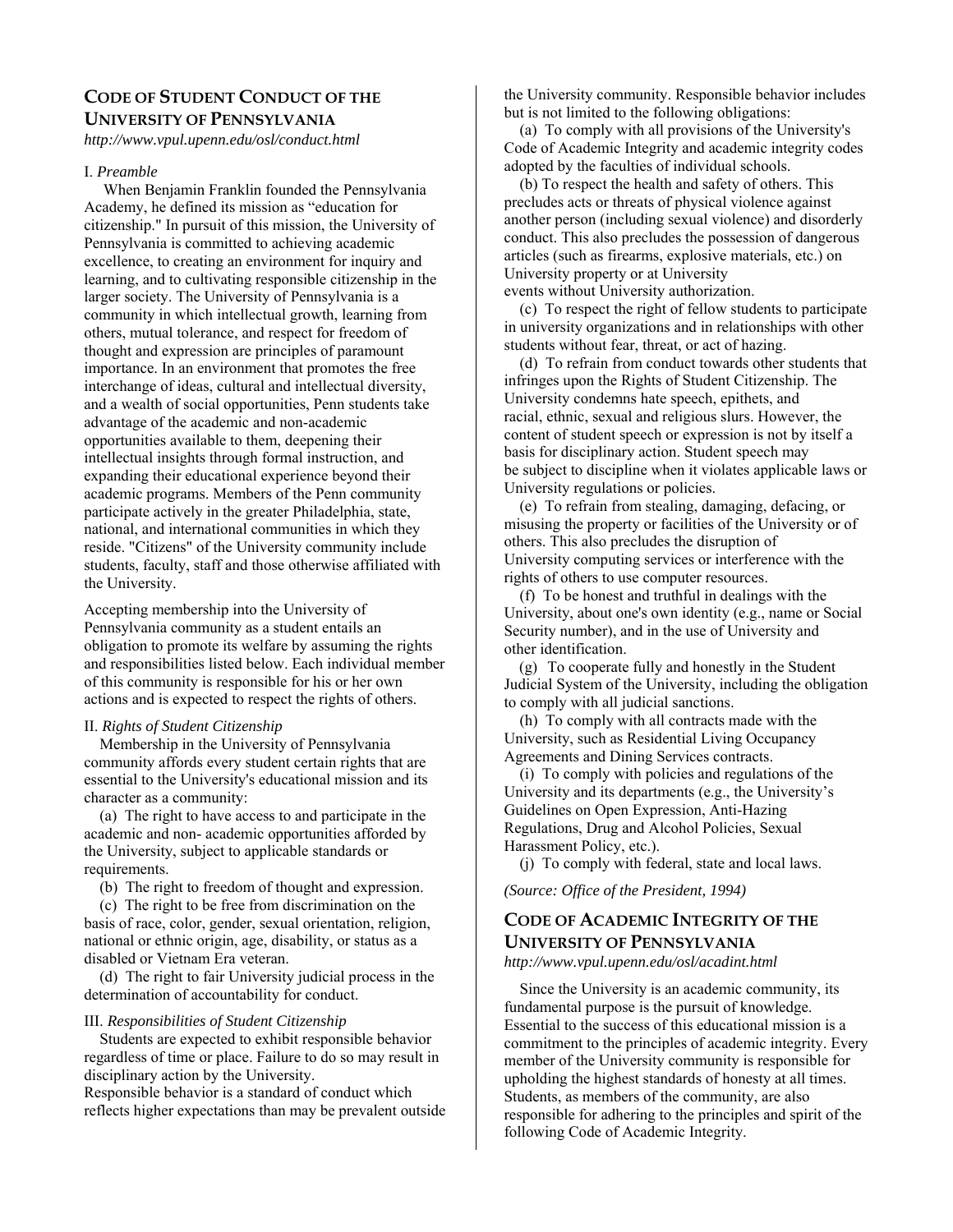#### *Academic Dishonesty Definitions*

Activities that have the effect or intention of interfering with education, pursuit of knowledge, or fair evaluation of a student's performance are prohibited. Examples of such activities include but are not limited to the following definitions:

 A. *Cheating*: using or attempting to use unauthorized assistance, material, or study aids in examinations or other academic work or preventing, or attempting to prevent, another from using authorized assistance, material, or study aids. *Example:* using a cheat sheet in a quiz or exam, altering a graded exam and resubmitting it for a better grade, etc.

 B. *Plagiarism*: using the ideas, data, or language of another without specific or proper acknowledgment. *Example:* copying another person's paper, article, or computer work and submitting it for an assignment, attribution, failing to use quotation marks where appropriate, etc.

 C. *Fabrication*: submitting contrived or altered information in any academic exercise. *Example:* making up data for an experiment, fudging data, citing nonexistent articles, contriving sources, etc.

 D. *Multiple submission*: submitting, without prior permission, any work submitted to fulfill another academic requirement.

 E. *Misrepresentation of academic records*: misrepresenting or tampering with or attempting to tamper with any portion of a student's transcripts or academic record, either before or after coming to the University of Pennsylvania. *Example:* forging a change of grade slip, tampering with computer records, falsifying academic information on one's resume, etc.

 F. *Facilitating academic dishonesty*: knowingly helping or attempting to help another violate any provision of the Code. *Example:* working together on a take-home exam, etc.

 G. *Unfair advantage*: attempting to gain unauthorized advantage over fellow students in an academic exercise. *Example*: gaining or providing unauthorized access to examination materials, obstructing or interfering with another student's efforts in an academic exercise, lying about a need for an extension for an exam or paper, continuing to write even when time is up during an exam, destroying or keeping library materials for one's own use, etc.

NOTE: If a student is unsure whether his action(s) constitute a violation of the Code of Academic Integrity, then it is that student's responsibility to consult with the instructor to clarify any ambiguities.

#### *(Source: Office of the Provost, 1996)*

#### *Open Expression*

For information regarding the University of Pennsylvania's guidelines on open expression, please refer to *http://www.vpul.upenn.edu/osl/openexp.html*.

## **POLICY ON SECULAR & RELIGIOUS HOLIDAYS**

*http://www.vpul.upenn.edu/osl/holidays.html* 

The University recognizes/observes the following secular holidays: Martin Luther King, Jr. Day, Memorial Day, July 4, Thanksgiving and the day after, Labor Day, and New Year's Day.

The University also recognizes that there are several religious holidays that affect large numbers of University community members, including Christmas, Rosh Hashanah, Yom Kippur, the first two days of Passover, and Good Friday. In consideration of their significance for many students, no examinations may be given and no assigned work may be required on these days. Students who observe these holidays will be given an opportunity to make up missed work in both laboratories and lecture courses. If an examination is given on the first class day after one of these holidays, it must not cover material introduced in class on that holiday.

Faculty should realize that Jewish holidays begin at sundown on the evening before the published date of the holiday. Late afternoon exams should be avoided on these days. Also, no examinations may be held on Saturday or Sunday in the undergraduate schools unless they are also available on other days. Nor should seminars or other regular classes be scheduled on Saturdays or Sundays unless they are also available at other times.

The University recognizes that there are other holidays, both religious and secular, which are of importance to some individuals and groups on campus. Such occasions include, but are not limited to, Sukkot, the last two days of Passover, Shavuot, Shemini Atzerat and Simchat Torah, as well as Chinese New Year, the Muslim New Year, and the Islamic holidays Eid Al-Fitr and Eid Al-Adha. Students who wish to observe such holidays must inform their instructors within the first two weeks of each semester of their intent to observe the holiday even when the exact date of the holiday will not be known until later so that alternative arrangements convenient to both students and faculty can be made at the earliest opportunity. Students who make such arrangements will not be required to attend classes or take examinations on the designated days, and faculty must provide reasonable opportunities for such students to make up missed work and examinations. For this reason it is desirable that faculty inform students of all examination dates at the start of each semester. Exceptions to the requirement of a make-up examination must be approved in advance by the undergraduate dean of the school in which the course is offered.

*(Source: Office of the Provost, 2003)*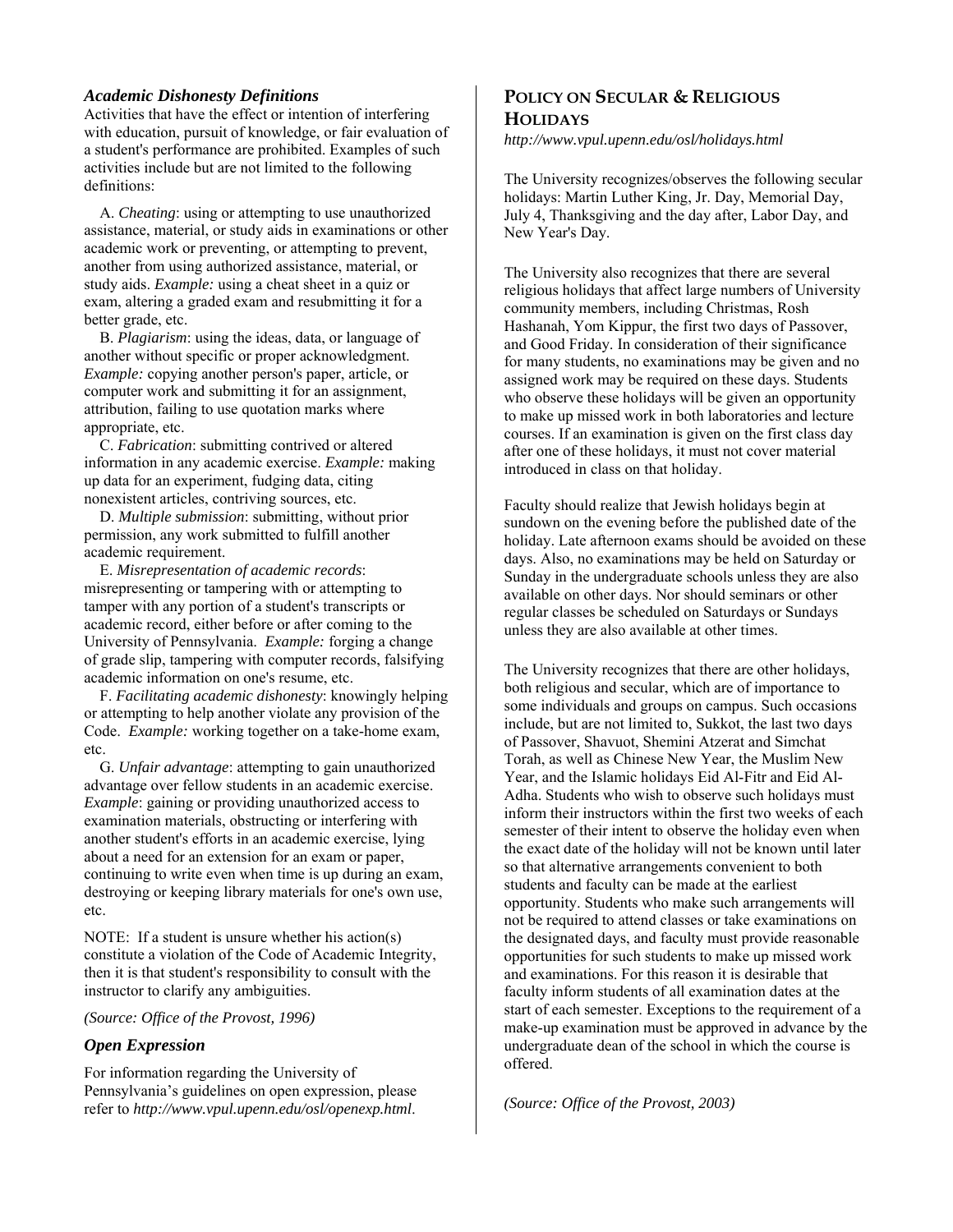## **WHARTON COMPUTING AND INFORMATION TECHNOLOGY**

#### *http://spike.wharton.upenn.edu/consult*

Wharton Computing and Information Technology (WCIT) provides computing facilities and services for Wharton students, faculty and staff. Computing facilities include electronic mail and file storage systems and a variety of shared computing resources, including student computer labs, group workstations, e-mail bars, and printing facilities. WCIT's user services include consulting to help with supported software, e-mail and call-in troubleshooting, and a web site providing information on a variety of hardware and software topics.

## **SPIKE (Student Portal)**

#### *http://spike.wharton.upenn.edu*

SPIKE is a customizable student portal where Wharton students can find information on Wharton events and initiatives, view their course schedule, link to **web***Café*, reserve study space, check the weather, and link to other Wharton and University-wide services and resources, among other functions.

## **Wharton Reprographics**

#### *http://reprographics.wharton.upenn.edu*

Located in Suite 400 of SHDH, the Reprographics unit of Wharton Computing and Information Technology (WCIT) provides printing, duplicating, binding and publishing services for Wharton students, faculty and staff. Reprographics' Computer Publishing and Art Services department provides graphic design, typesetting and page layout for publications. These pre-press services, combined with Reprographics' full range of printing production facilities, can help students produce a wide range of publications including newsletters, brochures, resumes, invitations and posters. Reprographics also duplicates and distributes Wharton's coursepacks that are customized course readings selected by Wharton faculty to supplement the material in textbooks, or replace the use of a textbook. Wharton students can order their coursepacks online at *http://epacks.wharton.upenn.edu*. The Reprographics Customer Service number is (215) 898-1251 or (215) 898-9945.

## *Fall and Spring*

| Monday – Thursday | $8:15$ a.m. $-7:00$ p.m. |
|-------------------|--------------------------|
| Friday            | $8:15$ a.m. $-5:00$ p.m. |
| <b>Summer</b>     |                          |
| Monday - Friday   | $8:15$ a.m. $-5:00$ p.m. |

Reprographics is open for extended hours during the first few weeks of the semester; check your mail folder for announcements.

Wharton Reprographics' fax machines in Suite 400, SHDH provide worldwide access for incoming and outgoing fax transmissions. The number for incoming faxes for students is (215) 898-2400. If the fax contains a

cover sheet with the addressee's phone number, Reprographics will attempt to notify the recipient by phone. Otherwise, faxes are held for pick-up. Faxes are *not* distributed to student mail folders. There is a charge for incoming faxes. To send an outgoing fax, bring materials to the Student Sales counter.

## **Wharton Computing System Accounts and Policies**

The computing systems, software, and networks of the Wharton School provide a wide range of services to Wharton faculty, students, and staff. The use of these facilities involves certain risks and obligates users to certain responsibilities.

The Wharton School's computer systems and networks are the private property of the Wharton School and the University of Pennsylvania. Access to these systems is a privilege granted by the Wharton School and the University of Pennsylvania and may be revoked without prior notice.

A current Penn ID and a Wharton User Account are required to use Wharton's computing labs and workstations. The Policy on Acceptable Use of Electronic Resources, which governs computing and networking at the University of Pennsylvania, is available online at *http://www.upenn.edu/computing/policy/aup.html*.

## **Getting a Wharton Computing Account**

To use e-mail and other computing resources, students must have a Wharton Computing Account. Accounts for incoming Wharton students are generated using the Early Account Program. Accounts will be available in the middle of June for incoming undergraduate students. Wharton transfer students and Non-Wharton students taking a Wharton class can create an account using the Account Creation program, available online at: *http://accounts.wharton.upenn.edu*. Non-Wharton students must have a current Penn ID card to obtain an account, which will be valid only for the duration of the Wharton class in which they are enrolled.

## **Computer Consulting Help Desk**

*http://spike.wharton.upenn.edu/consult* 

Wharton's computing help desk assists students, faculty and staff in using Wharton's computer systems, software and services. They can generally answer your questions about operating systems and software and work with you to find solutions to problems with documentation; if not, they will refer you to a specialist, to correct documentation, or to an outside resource. If you are using software not installed at the School, you should provide the documentation and, if requested, evidence of a valid software license. Computer consultants are available for walk-in service in Jon M. Huntsman Hall Room F35 or by phone at (215) 898-8600. Users can also send questions for Wharton's consultants via e-mail to *consultant@wharton.upenn.edu*.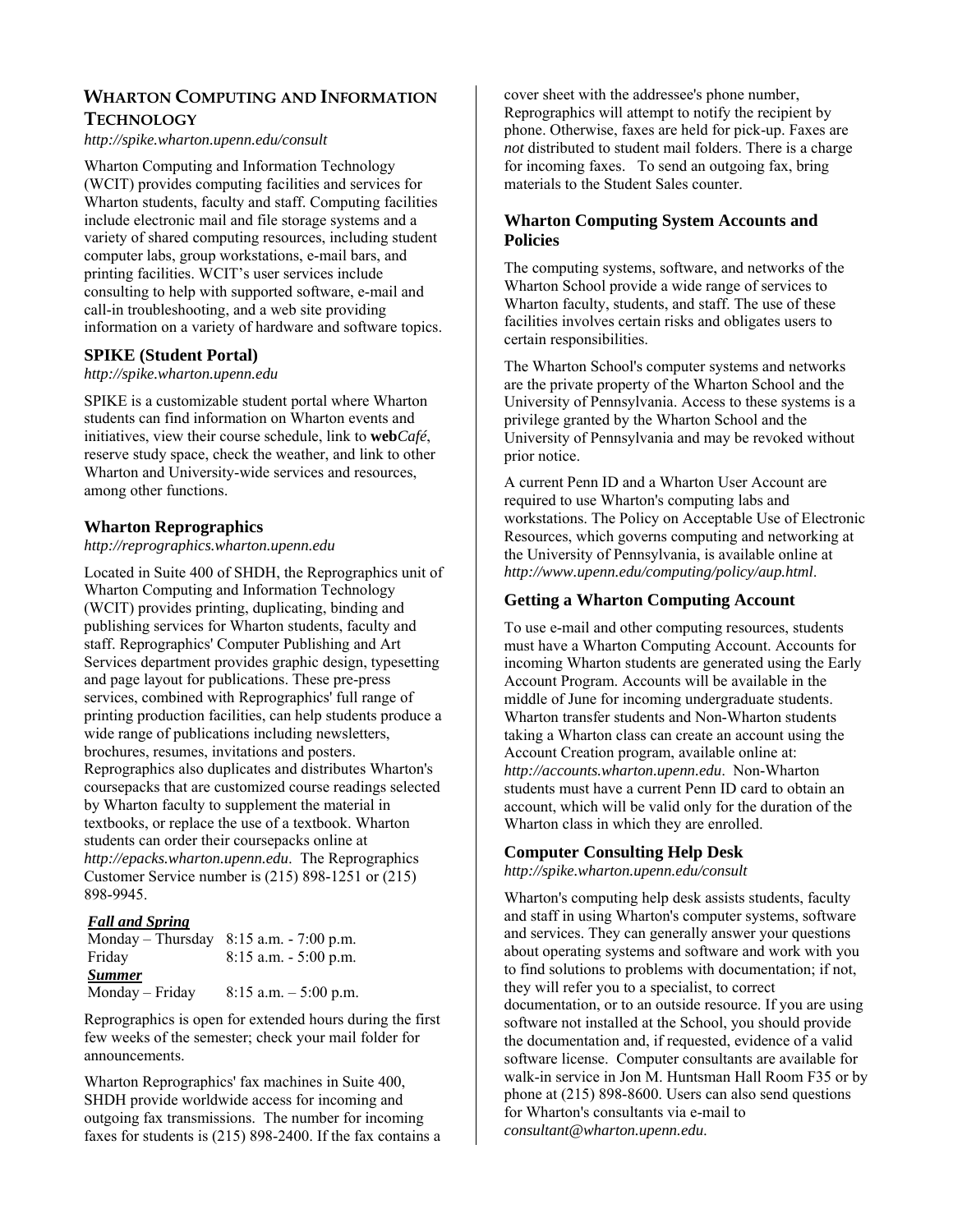## **AFRICAN AMERICAN RESOURCE CENTER**

*http://www.upenn.edu/aarc/index.html* 

3537 Locust Walk, Suite 200 (215) 898-0104, aarc@pobox.upenn.edu

The mission of the African American Resource Center (AARC) is to enhance the quality of life for faculty, staff and students, with a particular focus on those of African descent. AARC services include advocacy, information and referrals, workshops, support groups, counseling, and other services and resources.

## **CAREER SERVICES**

*http://www.vpul.upenn.edu/careerservices/* 

Suite 20, McNeil Building 3718 Locust Walk (215) 898-7533

This office provides support and resources for career exploration and development, internships, job search, cover letter and resume development, interview skills, networking, and pre-professional school preparation, among other areas.

## **COLLEGE HOUSES AND ACADEMIC SERVICES**

*http://www.collegehouses.upenn.edu*

3702 Spruce Street, Stouffer Commons (215) 898-5551, collegehouses@pobox.upenn.edu

The College Houses at Penn are eleven unique undergraduate residences that bring together students, faculty and staff to form shared communities. Each House offers its own combination of architectural features, specialized programs, and distinctive staff and thrives on the interaction of students of different ages, varied experiences and diverse interests.

## **COUNSELING AND PSYCHOLOGICAL SERVICES (CAPS)**

*http://www.vpul.upenn.edu/caps/*

133 S. 36th Street, 2nd Floor (215) 898-7021 (during office hours) (215) 349-5490 (for emergencies during non-office hours; asks for CAPS clinician on-call), caps@pobox.upenn.edu

Free and confidential services are available from professional staff at CAPS. Students can meet individually with a counselor for a series of sessions or can attend one of the many support groups.

## **GREENFIELD INTERCULTURAL CENTER (GIC)**

*http://www.vpul.upenn.edu/gic/index.php* 

3708 Chestnut Street (215) 898-3357, gic@dolphin.upenn.edu

As a site of learning through cross cultural activism, reflection, and dialogue, the GIC promotes co-curricular educational and cultural programs, provides support to the

United Minorities Council and its constituent groups, and offers workshops and training to promote cultural awareness.

## **INTERNATIONAL PROGRAMS, OFFICE OF**

*http://www.upenn.edu/oip* 

3701 Chestnut Street, Suite 1W Penn Abroad: (215) 898-9073 International Student & Scholar Services: (215) 898- 4661, oipac@pobox.upenn.edu

The Office of International Programs provides services for students planning to study abroad and for international students and scholars.

## **LA CASA LATINA**

*http://www.vpul.upenn.edu/lacasa/* 

ARCH Building, 3601 Locust Walk (215) 746-6043, lacasa@pobox.upenn.edu

La Casa Latina is a Center devoted to developing greater awareness of Latino issues, culture and identity on Penn's campus. The Center supports students through resources and services that foster the integration of their academic, social, cultural, and community service activities to enrich their Penn experience.

## **LESBIAN GAY BISEXUAL TRANSGENDER (LGBT) CENTER**

*http://www.vpul.upenn.edu/lgbtc/* 

Carriage House, 3907 Spruce Street (215) 898-5044, center@dolphin,upenn.edu

The Lesbian Gay Bisexual Transgender Center at Penn, one of the oldest and most active programs of its kind in the country, supports Penn lesbian, gay, bisexual, and transgender students, staff, alumni, and faculty and increases the general Penn community's understanding and acceptance of sexual and gender minority members.

#### **MAKUU: BLACK CULTURAL RESOURCE CENTER** *http://www.vpul.upenn.edu/makuu/*

ARCH Building, 3601 Locust Walk (215) 573-0823, makuu@dolphin.upenn.edu

Makuu, short for Makao Makuu, means "home" or "headquarters" in Kiswahili, an African language used in some East African countries. Makuu seeks to provide a cultural laboratory for Penn students and their allies to invent, organize, and collaborate with one another. Makuu also provides a space for the university community to learn about the African Diaspora, and engage in diverse interactions.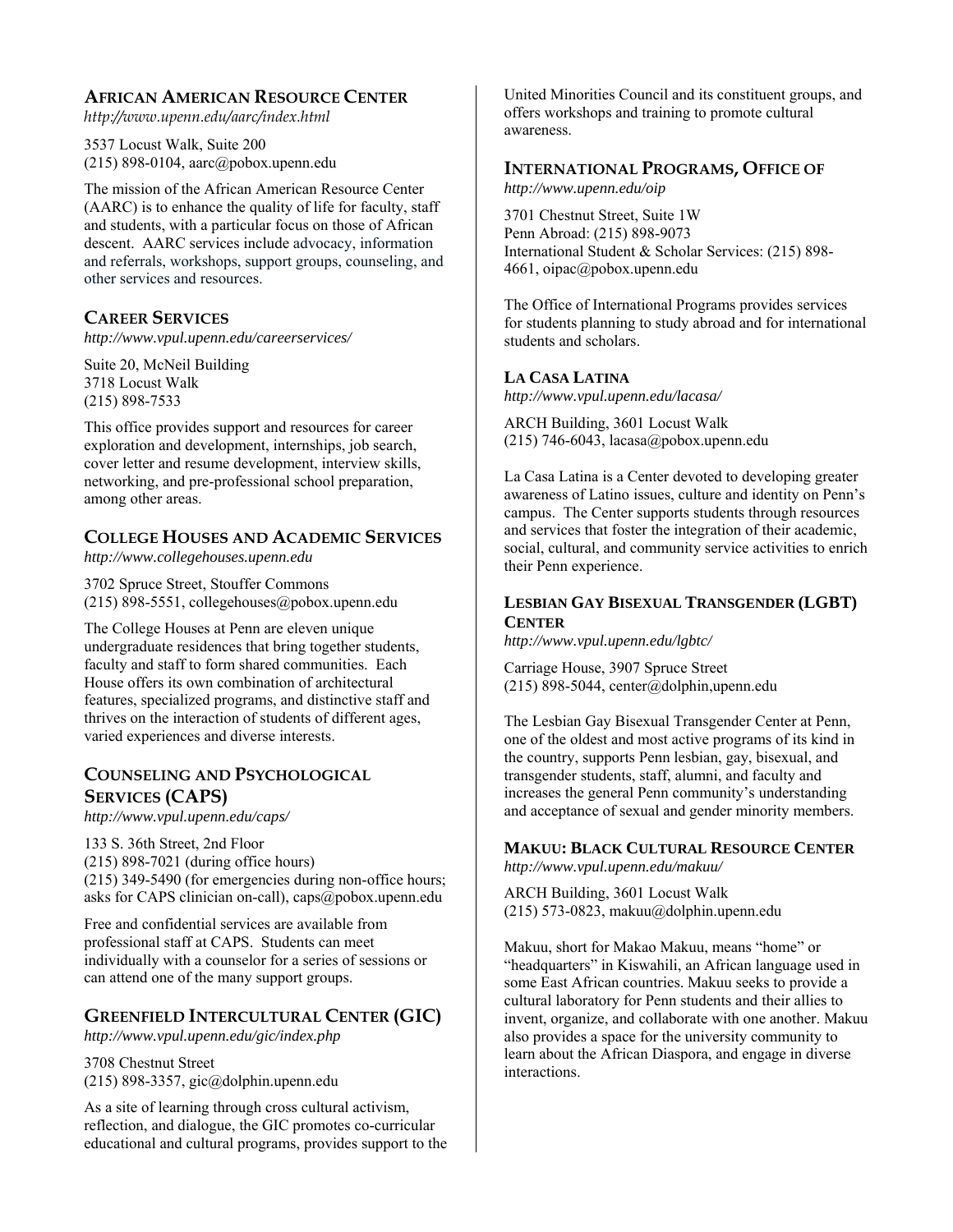## **PAN ASIAN AMERICAN COMMUNITY HOUSE (PAACH)**

*http://www.vpul.upenn.edu/paach/Home/* 

ARCH Building, 3601 Locust Walk (215) 746-6046 paach@dolphin.upenn.edu

The Pan-Asian American Community House (PAACH) is the University of Pennsylvania's central resource for advising students and student organizations with a particular focus on students of Asian American and Pacific Islander heritage.

## **PUBLIC SAFETY**

*http://www.publicsafety.upenn.edu/* 

Emergency, from on-campus phone: 511 Emergency, from off-campus phone: (215) 573-3333 Riding Escort: (215) 898-RIDE (7433) Walking Escort: (215) 898-WALK (9255)

The Division of Public Safety strives to enhance the quality of life, safety, and security of our community.

All emergencies must be immediately reported to Public Safety and also to Wharton School Security at (215) 898- 2300. All University students, faculty, and staff are required to have current University ID cards. Wharton's information desk, located in the main lobby on the first floor of JMHH, is staffed 24 hours daily.

The blue light emergency telephones all over campus are a direct link to the campus police. There are more than 250 of these phones. Students are urged to memorize the location of the phones in the campus areas they frequent in the evenings. In addition, the Division of Public Safety offers other services and resources to promote safety on campus. Refer to the web site above for more information.

## **STUDENT HEALTH SERVICES**

*http://www.vpul.upenn.edu/shs/* 

3535 Market Street, First Floor (215) 662-2850

Student Health Service runs on an appointment system to serve students more efficiently and to avoid the long wait times associated with walk-ins. In most instances, same day appointments can be scheduled.

## **TUTORING CENTER**

*http://www.vpul.upenn.edu/aap/tutoringCenter\_home.html* 

220 South  $40<sup>th</sup>$  Street, Suite 260 (215) 898-8596 tutoring@pobox.upenn.edu

The Tutoring Center provides individual and small-group tutoring, weekly review workshops, and late-night, last minute help during midterms and finals.

#### *Wharton On-Site Tutoring Program*

Each fall and spring semester, beginning around the second week of classes, the Wharton On-Site Tutoring Program offers free tutoring to students enrolled in certain core courses. Tutoring for these core courses is provided in cooperation with the Tutoring Center and takes place in Huntsman Hall on weekday evenings. This service is offered on a walk-in basis, although initial online registration is required. The tutors are familiar with the course content as taught by individual instructors within each department. Consult the Tutoring Center website for dates, times, and registration information.

#### **WEINGARTEN LEARNING RESOURCES CENTER**

*http://www.vpul.upenn.edu/lrc/* 

3702 Spruce Street, Suite 300, Stouffer Commons (215) 573-9235 (voice) (215) 746-6320 (TDD) lrcmail@pobox.upenn.edu

The Weingarten Learning Resources Center is comprised of the Office of Learning Resources and Student Disabilities Services.

#### *Office of Learning Resources*

*http://www.vpul.upenn.edu/lrc/lr/* 

(215) 573-9235 (voice) (215) 746-6320 (TDD) lrcmail@pobox.upenn.edu

Learning experts provide instruction and consultation on subjects such as taking and using notes in class; studying and preparing for exams; reading with versatility and efficiency; time management; and procrastination. Walkin consultation and self-help pamphlets are available.

#### *Student Disabilities Services*

*http://www.vpul.upenn.edu/lrc/sds/index.html* 

(215) 573-9235 (voice) (215) 746-6320 (TDD) sdsmail@pobox.upenn.edu

The Office of Student Disabilities Services provides comprehensive, professional services and programs for students with disabilities to ensure equal academic opportunities and participation in University-sponsored programs.

#### **WOMEN'S CENTER**

*http://www.vpul.upenn.edu/pwc* 

3643 Locust Walk (215) 898-8611 pwc@pobox.upenn.edu

The Penn Women's Center is a campus based resource for a variety of women's issues. Staff members possess a wide variety of expertise in the areas of educational equity, violence against women, personal and community safety, health and sexuality, diversity and human relations and community building .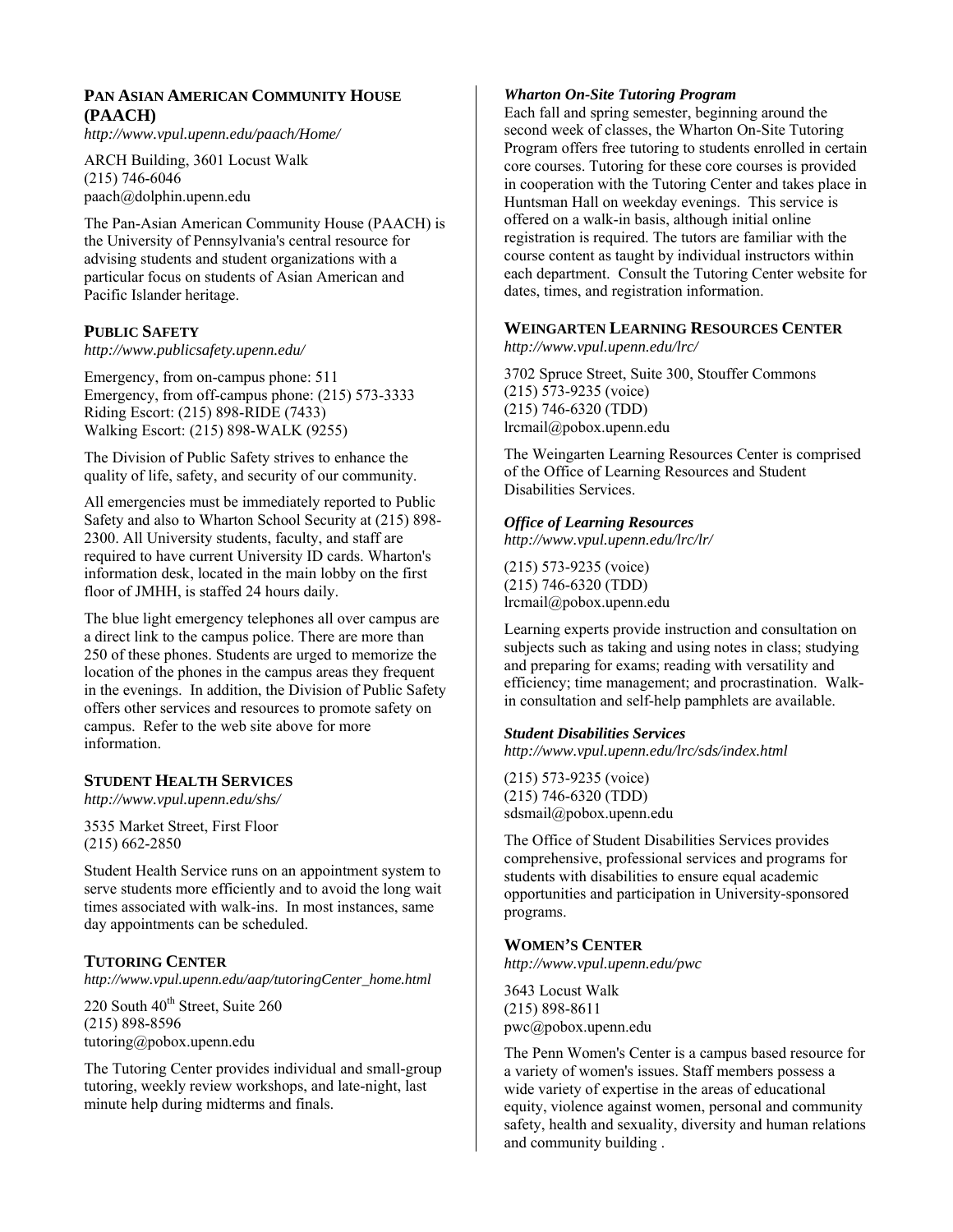## **WHARTON OPERATIONS (SCHEDULING & FACILITIES SERVICES)**

*http://operations.wharton.upenn.edu/* 

Customer Support Center F30 Jon M. Huntsman Hall (215) 898-2575, repair-it@wharton.upenn.edu

Wharton Operations, Scheduling and Facilities Services department (WSFS) supports the physical operation of Wharton's buildings and provides classroom facilities and services including room scheduling, maintenance, mailroom service, security monitoring, audio visual technology and special events coordination for academic needs. Wharton Scheduling and Facilities Services also serves as a liaison between Wharton departments and related University services.

## *Building Hours*

*Jon M. Huntsman Hall (JMHH)*  3730 Walnut Street Fall and Spring Semesters: 24 Hours / 7 days Summer Hours: 7 a.m. – 10 p.m. / 7 days After 7 p.m. and on Weekends: Only entrance/exit is on Locust Walk *Steinberg Hall - Dietrich Hall (SH-DH)*  3620 Locust Walk Fall and Spring Semesters: 7 a.m. – 10 p.m. / M-F , 8 a.m. – 5 p.m. / Weekends Summer Hours: 7 a.m. – 7 p.m. / M-F, 8 a.m. – 5 p.m. / Weekends *Vance Hall (VH)*  3733 Spruce Street Fall and Spring Semesters: 7 a.m. – 9 p.m. / M-F, 8 a.m. – 5 p.m. / Weekends Summer Hours: 7 a.m. – 7 p.m. / M-F, Closed Weekends/Holidays *Colonial Penn Center (CPC)*  3641 Locust Walk All Year: 8 a.m. – 6 p.m. Closed Weekends/Holidays *Lauder-Fischer Hall (L-FH)*  256 South 37th Street Fall and Spring Semesters: 7 a.m. – 7 p.m. / M-F, Closed Weekends/Holidays Summer Hours: 7 a.m. – 6 p.m. / M-F, Closed Weekends/Holidays

## *Emergency Closing*

When the University closes due to emergencies such as severe weather conditions, the University will communicate closing information via its special information number: (215) 898-MELT (6358). Wharton Operations will notify all classes and special events that are in progress and will post signs on the buildings. The emergency information line will be used for emergencies only. Otherwise there will be a prerecorded message that plays throughout the year.

## *Information Desk*

Wharton's Information/Security desk, inside the Locust Walk Lobby of Huntsman Hall, provides directions and general information on school facilities.

## *Lost and Found*

The Wharton Complex lost and found station is located at the main security desk located inside the Locust Walk lobby of Huntsman Hall.

## *Lockers*

Lockers are available for use by Wharton undergraduate students for each academic year and during the summer. These lockers are located on the main floor of JMHH next to the elevator lobby. Students are notified by e-mail about the rental of lockers toward the end of September. There is a rental fee for the use of the lockers during the academic year and a separate fee for summer usage. Academic year and summer rentals are not automatically extended. Students who have not vacated their lockers by the day after final exams of the spring term will find the contents removed and combinations changed. Shanesha Revell handles administration of rentals in the Wharton Undergraduate Division, Suite G95 JMHH, (215) 898- 7608, *shanesha@wharton.upenn.edu*.

## *Security and Safety*

All emergencies should be reported immediately to University Public Safety at 511, and then to Wharton School Security at (215) 898-2300. Wharton's Information/Security desk, located in the Locust Walk lobby of Jon M. Huntsman Hall, is staffed 24 hours per day.

All University students, faculty and staff are required to have a current University identification card and must present this upon entering a Wharton building after 7:00 p.m. Monday through Friday and all day Saturday and Sunday. University Public Safety policy advises that anyone in a University building between 10 p.m. and 7 a.m. must carry and display a valid Penn ID.

## *Student Mail Folders*

Every Wharton student has an individual mail folder. The bins of undergraduate mail folders, arranged by academic years, are on the lower level of JMHH. Students should check their mail folder at least every few days for messages from the administration, student organizations, departments and others. If you cannot locate your mail folder, please come to the Wharton Undergraduate Division, Suite G95 JMHH, for a replacement.

## *Faculty Mail*

All faculty members have mailboxes in their department offices. Students who submit written work to a professor's mailbox should retain a photocopy for their records.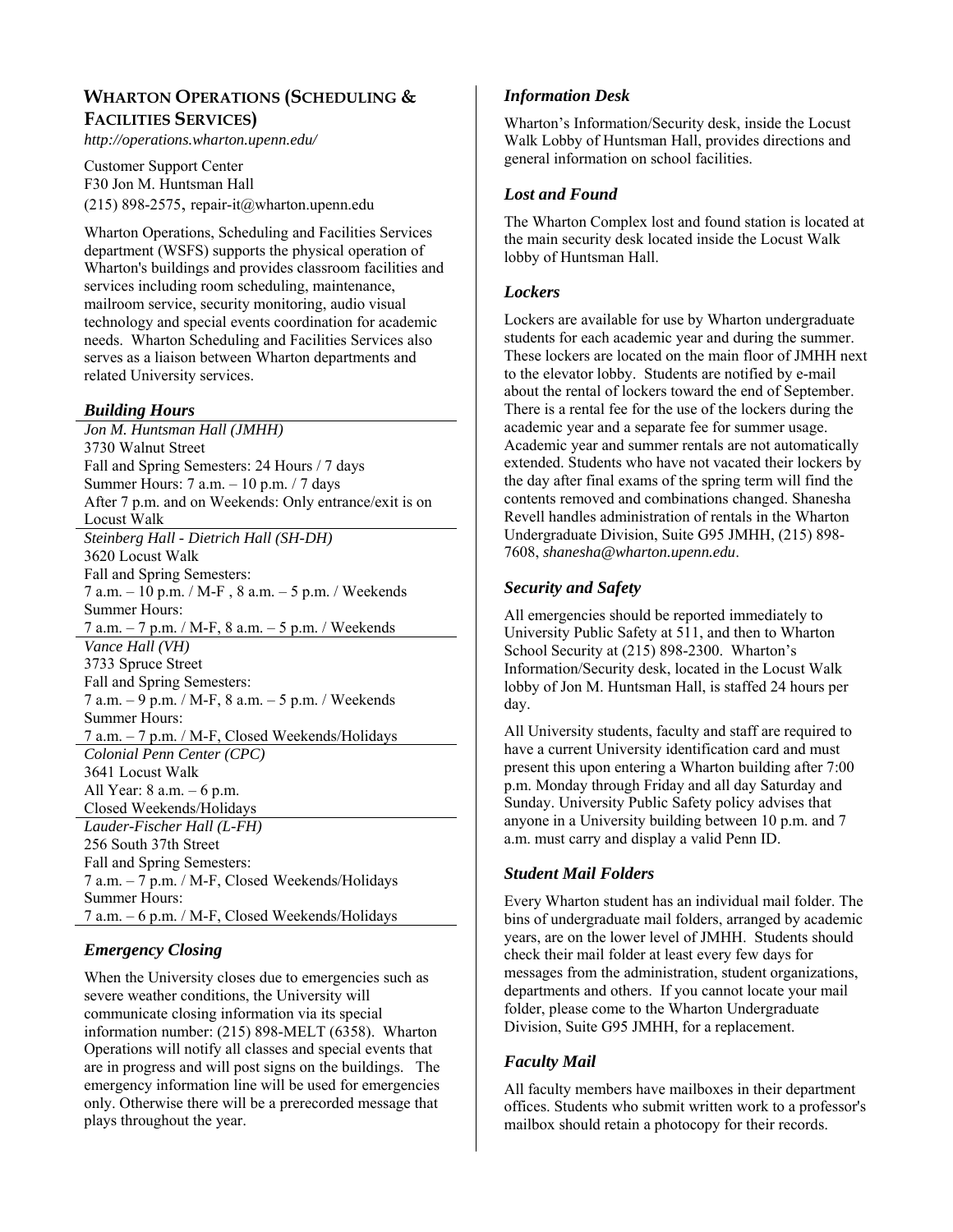## *A*

|                                     | 15 |
|-------------------------------------|----|
| Academic CalendarInside Back Cover  |    |
|                                     | 28 |
|                                     | 17 |
|                                     | 22 |
| Academic Regulations and Procedures | 22 |
|                                     | 22 |
|                                     | 09 |
| Actuarial Science Concentration     | 09 |
|                                     | 12 |
|                                     | 16 |
|                                     | 15 |
|                                     | 31 |
|                                     | 23 |
|                                     | 24 |

## *B*

|                                          | 20 |
|------------------------------------------|----|
|                                          | 33 |
| Business and Public Policy Concentration | 09 |
|                                          | 07 |
|                                          | 07 |
|                                          | 05 |

## *C*

|                                                 | 31 |
|-------------------------------------------------|----|
| Center for Undergraduate Research & Fellowships | 20 |
|                                                 | 23 |
|                                                 | 28 |
|                                                 | 28 |
|                                                 | 21 |
| College Houses & Academic Services              | 31 |
| College of General Studies Course Credits       | 23 |
| College of General Studies Course Permits       | 16 |
|                                                 | 30 |
| Computing and Information Technology            | 30 |
|                                                 | 09 |
|                                                 | 11 |
|                                                 | 11 |
| Coordinated Dual Degree Programs                | 17 |
| Counseling and Psychological Services           | 31 |
|                                                 | 23 |
| Course Load, Effect on Billing & Financial Aid  | 27 |
|                                                 | 23 |
| Credit for Courses Taken away from Penn         | 25 |
|                                                 | 04 |

## *D*

## *E*

| 05 |
|----|
|    |

|                                             | 08 |
|---------------------------------------------|----|
|                                             |    |
| Emergency Contact NumbersInside front cover |    |
|                                             | 33 |
|                                             | 26 |
| Entrepreneurship & Innovation Concentration | 09 |
| Environmental Policy & Mgmt Concentration   | 09 |
|                                             | 23 |
|                                             | 22 |

## *F*

|                                         | 33 |
|-----------------------------------------|----|
|                                         | 15 |
|                                         | 33 |
|                                         | 24 |
|                                         | 18 |
|                                         | 09 |
|                                         | 27 |
|                                         | 26 |
|                                         | 22 |
| Fisher Program in Mgmt and Technology   | 17 |
| Foreign Language Competency Requirement | 08 |
|                                         | 13 |
|                                         |    |

## *G*

| General Education Distribution Requirement | 07 |
|--------------------------------------------|----|
|                                            | 09 |
|                                            | 08 |
|                                            | 24 |
|                                            | 24 |
|                                            | 23 |
|                                            | 24 |
|                                            | 26 |
|                                            |    |

## *H*

|  |  | Health Care Management & Policy Concentration | 09 |
|--|--|-----------------------------------------------|----|
|--|--|-----------------------------------------------|----|

## *I*

|                                             | -18 |
|---------------------------------------------|-----|
|                                             |     |
|                                             |     |
| Insurance and Risk Management Concentration | 10  |
|                                             | 24  |
|                                             |     |

## *J*

Joseph Wharton Scholars Program………………… 20

## *L*

|                                               | 31 |
|-----------------------------------------------|----|
|                                               | 13 |
|                                               | 08 |
| Leadership, Teamwork & Communication          | 05 |
|                                               | 32 |
|                                               | 25 |
| Legal Studies & Business Ethics Concentration | 10 |
| Lesbian Gay Bisexual Transgender Center       | 31 |
|                                               | 33 |
|                                               |    |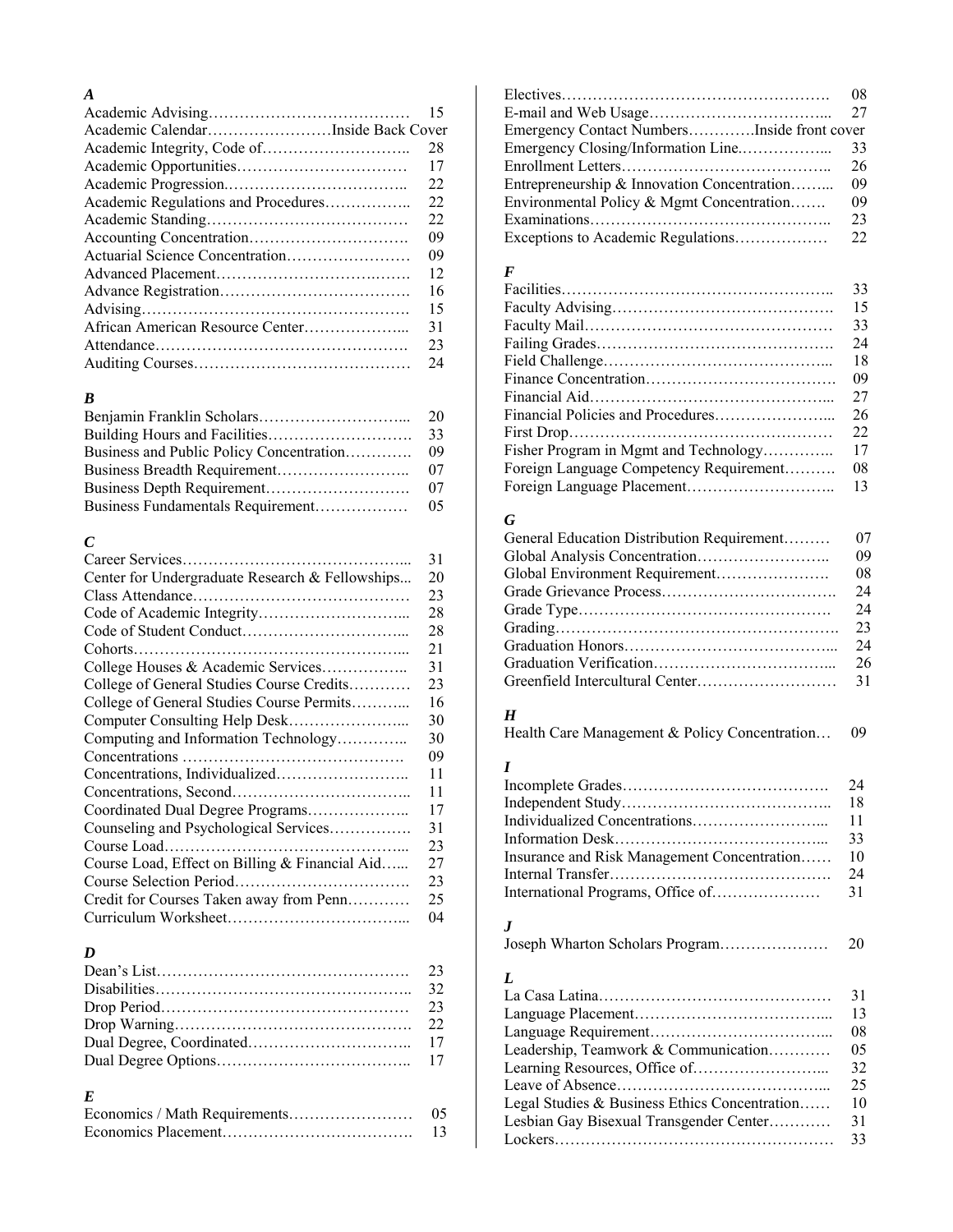## *M*

|                                            | 33 |
|--------------------------------------------|----|
|                                            | 31 |
| Management and Technology Program          | 17 |
|                                            | 10 |
|                                            | 05 |
| Managing Electronic Commerce Concentration | 10 |
|                                            | 10 |
| Marketing and Communication Concentration  | 10 |
| Marketing and OPIM Joint Concentration     | 10 |
|                                            | 13 |
|                                            | 17 |

## *N*

| 08. |
|-----|
| 35  |
|     |

## *O*

|                                               | 32 |
|-----------------------------------------------|----|
|                                               | 29 |
| Operations and Information Mgmt Concentration | 10 |
| Organizational Environment Requirement        | 06 |

## *P*

| 24 |
|----|
|    |
|    |
|    |
|    |
|    |

## *Q*

## *R*

| 11 |
|----|
| 16 |
| 22 |
| 29 |
| 22 |
| 24 |
| 30 |
| 20 |
| 20 |
| 25 |
| 11 |

## *S*

| 14 |  |
|----|--|
| 20 |  |
|    |  |
| 23 |  |
| 29 |  |
| 31 |  |
| 06 |  |

|                                              | 30 |
|----------------------------------------------|----|
|                                              | 11 |
|                                              | 32 |
|                                              | 32 |
|                                              | 21 |
|                                              | 21 |
|                                              | 19 |
|                                              | 18 |
| Summer Program for Undergrad Research (SPUR) | 20 |

## *T*

| 25              |
|-----------------|
|                 |
| $\overline{11}$ |
| 26              |
| 32              |

## *U*

| Undergraduate Division DirectoryInside front cover |    |
|----------------------------------------------------|----|
|                                                    | 05 |
|                                                    | 17 |
| University Regulations and Procedures              | 28 |
|                                                    | 20 |
|                                                    | 08 |

*V* 

## *W*

|                                               | 16 |
|-----------------------------------------------|----|
|                                               | 18 |
| Wharton International Program (WIP)           | 21 |
| Weingarten Learning Resources Center          | 32 |
|                                               | 27 |
| Wharton Operations, Scheduling and Facilities | 33 |
| Wharton Research Scholars Program             | 20 |
|                                               | 26 |
|                                               | 32 |
|                                               |    |

#### *Non-discrimination Policy Statement:*

*The University of Pennsylvania values diversity and seeks talented students, faculty, and staff from diverse backgrounds. The University does not discriminate on the basis of race, sex, sexual orientation, gender identity, religion, color, national origin, age, disability, or status as a Vietnam-era veteran or disabled veteran in the administration of educational policies, programs or activities; admissions policies; scholarship and loan awards; athletic or other University-administered programs or employment.* 

*Questions or concerns regarding the University's equal opportunity and affirmative action programs and activities should be directed to:* 

#### *Executive Director, Office of Affirmative Action and Equal Opportunity Programs, Sansom Place East, 3600 Chestnut Street, Suite 228, Phone: (215) 898-6993*

*The University of Pennsylvania reserves the right to make changes regarding any matters presented in this publication. Please refer to online sources whenever possible for the most recent and updated information.*